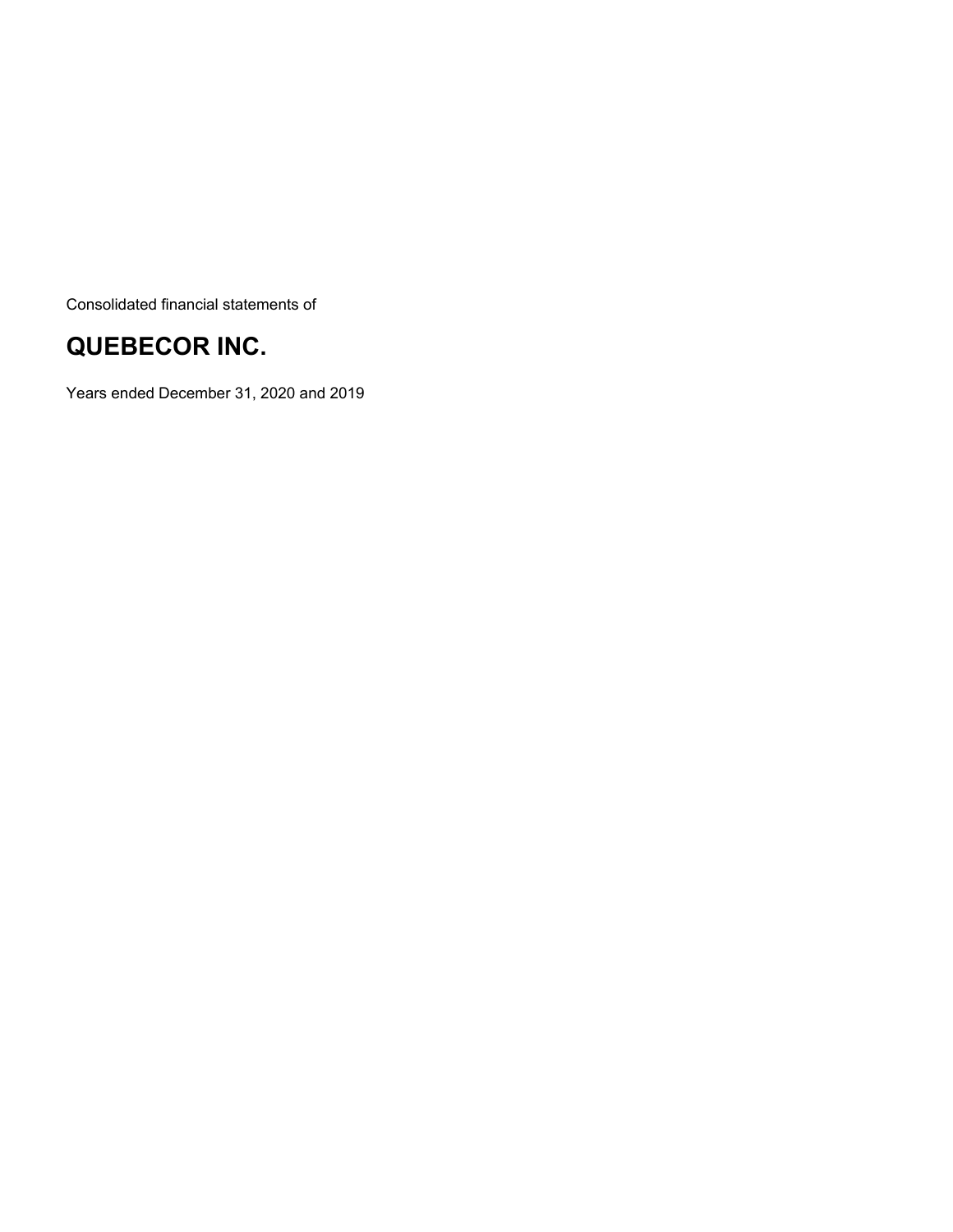## **QUEBECOR INC. CONSOLIDATED FINANCIAL STATEMENTS**

Years ended December 31, 2020 and 2019

Management's responsibility for consolidated financial statements

Independent auditor's report

## **Consolidated financial statements**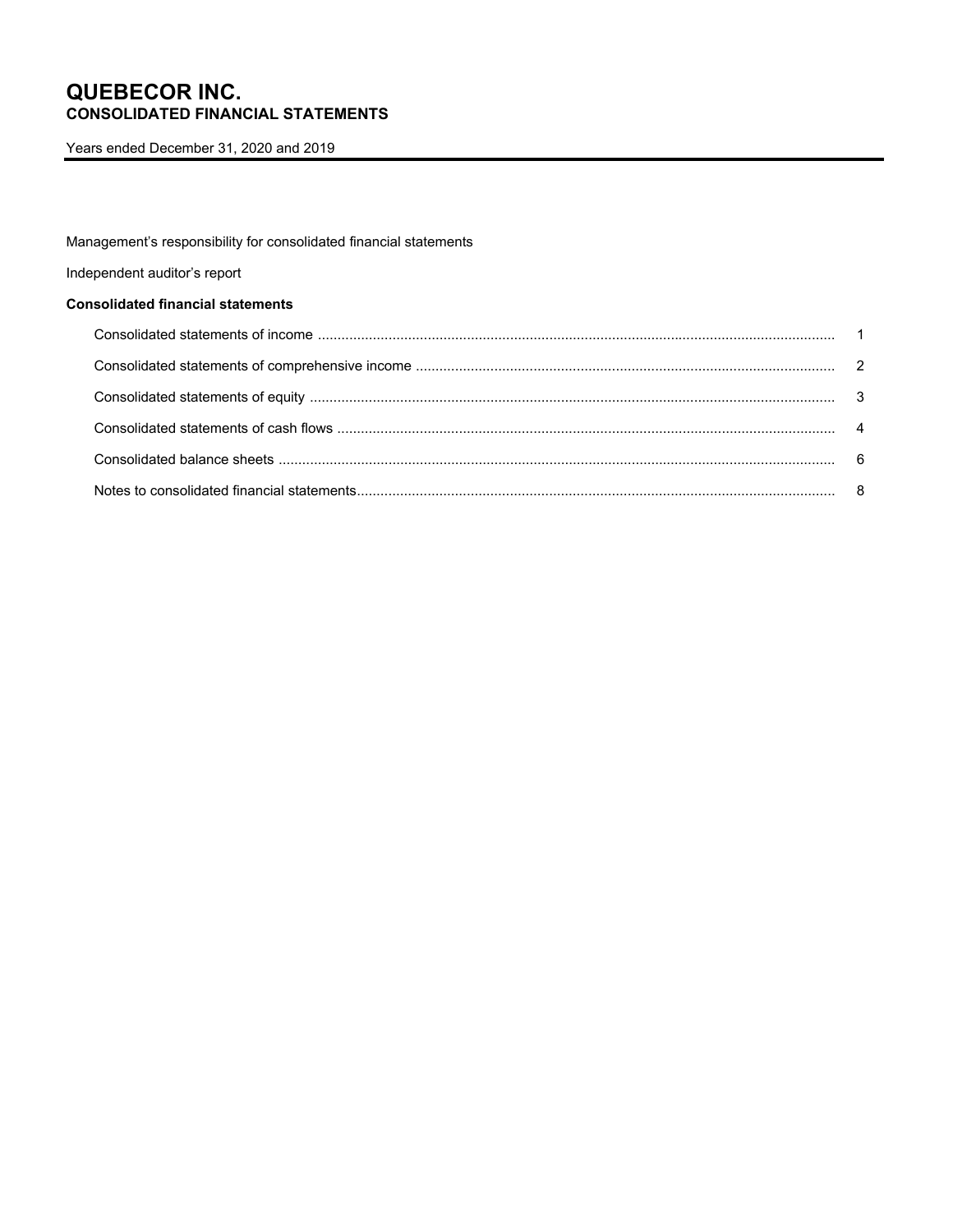## **MANAGEMENT'S RESPONSIBILITY FOR CONSOLIDATED FINANCIAL STATEMENTS**

The accompanying consolidated financial statements of Quebecor Inc. are the responsibility of management and have been approved by the Board of Directors of Quebecor Inc.

These consolidated financial statements have been prepared by management in conformity with International Financial Reporting Standards and include amounts that are based on best estimates and judgments.

The management of Quebecor Inc. and of its subsidiaries, in furtherance of the integrity and objectivity of the data in the consolidated financial statements, has developed and maintains internal accounting control systems and supports a program of internal audit. Management believes that these internal accounting control systems provide reasonable assurance that financial records are reliable and form a proper basis for the preparation of the consolidated financial statements, that assets are properly accounted for and safeguarded and that the preparation and presentation of other financial information are consistent with the consolidated financial statements.

The Board of Directors carries out its responsibility for the consolidated financial statements principally through its Audit and Risk Management Committee, consisting solely of outside directors. The Audit and Risk Management Committee reviews the annual consolidated financial statements and recommends their approval to the Board of Directors. The Audit and Risk Management Committee meets with Quebecor Inc.'s management, internal auditors and external auditors to discuss internal controls over the financial reporting process, auditing matters and financial reporting issues, and formulates the appropriate recommendations to the Board of Directors. The auditor appointed by the shareholders has full access to the Audit and Risk Management Committee, with or without management being present.

These consolidated financial statements have been audited by the auditor appointed by the shareholders and its report is presented hereafter.

**(signed)** 

**Pierre Karl Péladeau** President and Chief Executive Officer **(signed)** 

**Hugues Simard** Chief Financial Officer

Montréal, Canada

February 24, 2021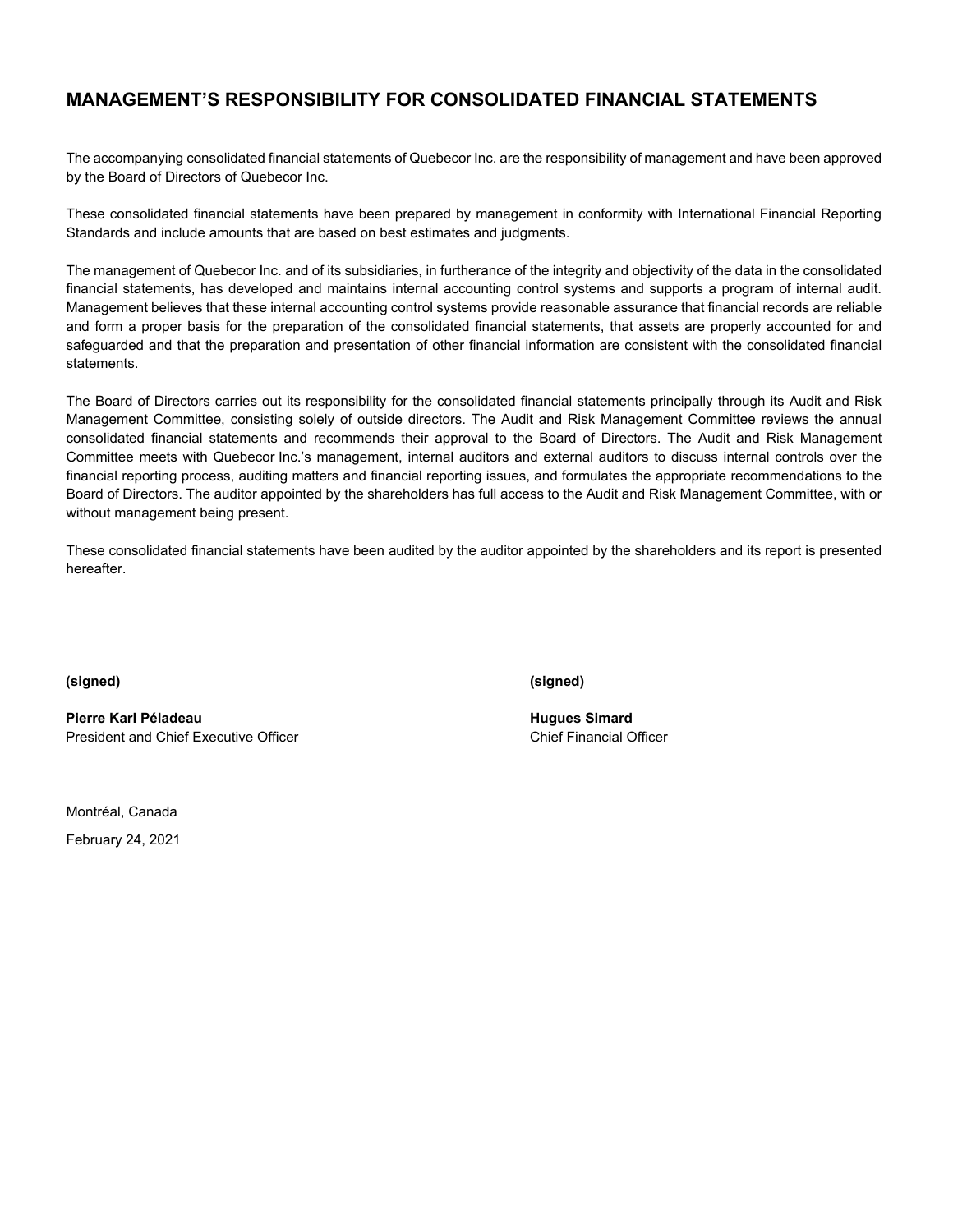## **INDEPENDENT AUDITOR'S REPORT**

To the Shareholders of Quebecor Inc.

### **Opinion**

We have audited the consolidated financial statements of Quebecor Inc. and its subsidiaries (the "Corporation"), which comprise the consolidated balance sheets as at December 31, 2020 and 2019, and the consolidated statements of income, consolidated statements of comprehensive income, consolidated statements of equity and consolidated statements of cash flows for the years then ended, and notes to the consolidated financial statements, including a summary of significant accounting policies.

In our opinion, the accompanying consolidated financial statements present fairly, in all material respects, the consolidated financial position of the Corporation as at December 31, 2020 and 2019, and its consolidated financial performance and its consolidated cash flows for the years then ended in accordance with International Financial Reporting Standards (IFRSs).

#### **Basis for Opinion**

We conducted our audit in accordance with Canadian generally accepted auditing standards. Our responsibilities under those standards are further described in the Auditor's Responsibilities for the Audit of the Consolidated Financial Statements section of our report. We are independent of the Corporation in accordance with the ethical requirements that are relevant to our audit of the consolidated financial statements in Canada, and we have fulfilled our other ethical responsibilities in accordance with these requirements. We believe that the audit evidence we have obtained is sufficient and appropriate to provide a basis for our opinion.

#### **Key Audit Matters**

Key audit matters are those matters that, in our professional judgment, were of most significance in the audit of the consolidated financial statements of the current period. These matters were addressed in the context of the audit of the consolidated financial statements as a whole, and in forming the auditor's opinion thereon, and we do not provide a separate opinion on these matters. For each matter below, our description of how our audit addressed the matter is provided in that context.

We have fulfilled the responsibilities described in the *Auditor's responsibilities for the audit of the consolidated financial statements*  section of our report, including in relation to these matters. Accordingly, our audit included the performance of procedures designed to respond to our assessment of the risks of material misstatement of the consolidated financial statements. The results of our audit procedures, including the procedures performed to address the matters below, provide the basis for our audit opinion on the accompanying consolidated financial statements.

### *Timing of revenue recognition from subscriber services in the Telecommunications segment*

As disclosed in Note 1 (e) to the consolidated financial statements, the Telecommunications segment recognizes revenue from subscriber services, such as television distribution, Internet access and wireline and mobile telephony, when the services are provided. Operating revenues related to service contracts are recognized in income on a straight-line basis over the period in which the services are provided, and the portion of revenues that is invoiced and unearned is presented as deferred revenue. The Corporation recognized \$3,622.6 million of revenues for the year ended December 31, 2020 related to these services.

#### Key Audit Matter **How our audit addressed the key audit matter How our audit addressed the key audit matter**

To test the timing of revenue recognition from subscriber services, our audit procedures included, among others, the following:

- We obtained an understanding, evaluated the design, and tested the operating effectiveness of manual controls, as well as the application controls and the IT general controls with the assistance of our IT specialists, related to the timing of revenue recognition for Telecommunications subscriber services;
- We reperformed management's calculation of the entire deferred revenue balance related to these subscriber services as of December 31, 2020;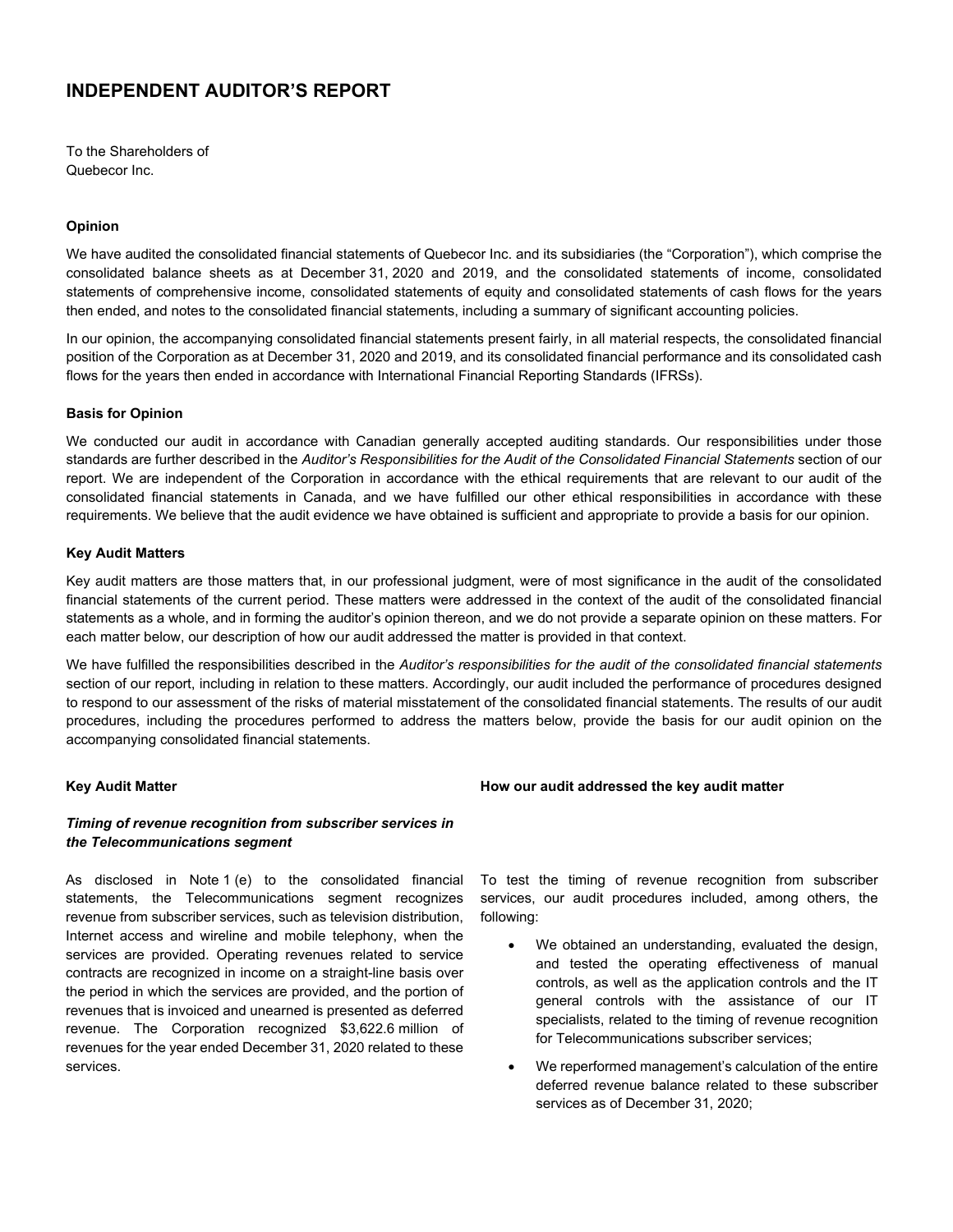## **INDEPENDENT AUDITOR'S REPORT (continued)**

The Corporation's revenue recognition process involves several information technology ("IT") applications responsible for the initiation, processing, and recording of transactions from the Corporation's various customers, and the calculation and allocation of revenue by service in accordance with the Corporation's accounting policy. The timing of revenue recognition is considered a key audit matter due to the complexity in our audit procedures considering the high volume of subscribers, each receiving different services with varying invoicing schedules.

## *Capitalization of labor costs to property, plant and equipment and to intangible assets in the Telecommunications segment*

As disclosed in Note 3 to the consolidated financial statements, \$200.0 million of labor costs were capitalized to property, plant and equipment and to intangible assets during the year ended December 31, 2020, of which a significant portion relates to the Telecommunications segment.

Given the high volume of internal projects for which many employees are working on, the capitalization of labor costs is considered to be a key audit matter in the Telecommunications segment.

- We tested a sample of the relevant data used for the calculation of the deferred revenue balance related to the Telecommunications subscriber services as of December 31, 2020, by comparing the invoice date, the invoice amount, and the types of services to the invoice and the related cash receipt;
- We corroborated, by agreeing to supporting documentation, the appropriateness of any manual entries posted to the deferred revenue accounts; and
- We independently developed expectations of revenue per user by service type and compared it to the average revenue per user by service type.

To test the capitalization of labor costs to property, plant and equipment and to intangible assets in the Telecommunications segment, our audit procedures included, among others, the following:

- We obtained an understanding, evaluated the design, and tested the operating effectiveness of controls related to the capitalization of labor costs;
- We discussed with project managers, for a sample of significant projects, the nature of the project and the nature of the costs capitalized, and analyzed variances compared to the budget for each cost category, including labor costs. We corroborated variances compared to the budget to supporting documents such as invoices or employee timesheets;
- We corroborated time capitalized by comparing the number of hours worked by an employee on a specific project to the approved timesheet; and
- We also performed analytical procedures by comparing the proportion of internal labor per project to prior year.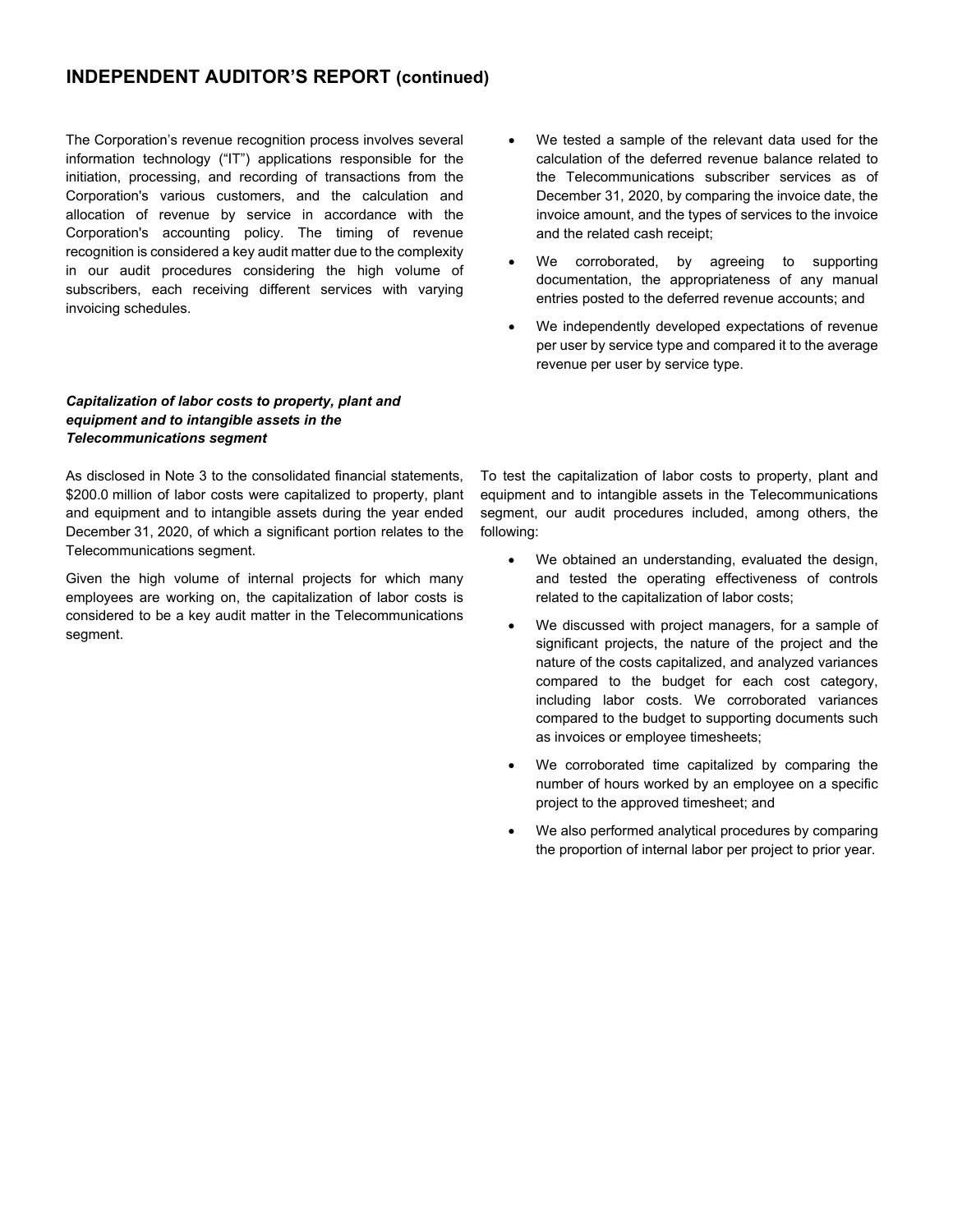## **INDEPENDENT AUDITOR'S REPORT (continued)**

### **Other Information**

Management is responsible for the other information. The other information comprises:

- Management's Discussion and Analysis;
- The information, other than the consolidated financial statements and our auditor's report thereon, in the Annual Report.

Our opinion on the consolidated financial statements does not cover the other information and we do not express any form of assurance conclusion thereon.

In connection with our audit of the consolidated financial statements, our responsibility is to read the other information, and in doing so, consider whether the other information is materially inconsistent with the consolidated financial statements or our knowledge obtained in the audit or otherwise appears to be materially misstated.

We obtained Management's Discussion and Analysis prior to the date of this auditor's report. If, based on the work we have performed, we conclude that there is a material misstatement of this other information, we are required to report that fact. We have nothing to report in this regard.

The Annual Report is expected to be made available to us after the date of the auditor's report. If based on the work we will perform on this other information, we conclude there is a material misstatement of other information, we are required to report that fact to those charged with governance.

### **Responsibilities of Management and Those Charged with Governance for the Consolidated Financial Statements**

Management is responsible for the preparation and fair presentation of the consolidated financial statements in accordance with IFRSs, and for such internal control as management determines is necessary to enable the preparation of consolidated financial statements that are free from material misstatement, whether due to fraud or error.

In preparing the consolidated financial statements, management is responsible for assessing the Corporation's ability to continue as a going concern, disclosing, as applicable, matters related to going concern and using the going concern basis of accounting unless management either intends to liquidate the Corporation or to cease operations, or has no realistic alternative but to do so.

Those charged with governance are responsible for overseeing the Corporation's financial reporting process.

### **Auditor's Responsibilities for the Audit of the Consolidated Financial Statements**

Our objectives are to obtain reasonable assurance about whether the consolidated financial statements as a whole are free from material misstatement, whether due to fraud or error, and to issue an auditor's report that includes our opinion. Reasonable assurance is a high level of assurance, but is not a guarantee that an audit conducted in accordance with Canadian generally accepted auditing standards will always detect a material misstatement when it exists. Misstatements can arise from fraud or error and are considered material if, individually or in the aggregate, they could reasonably be expected to influence the economic decisions of users taken on the basis of these consolidated financial statements.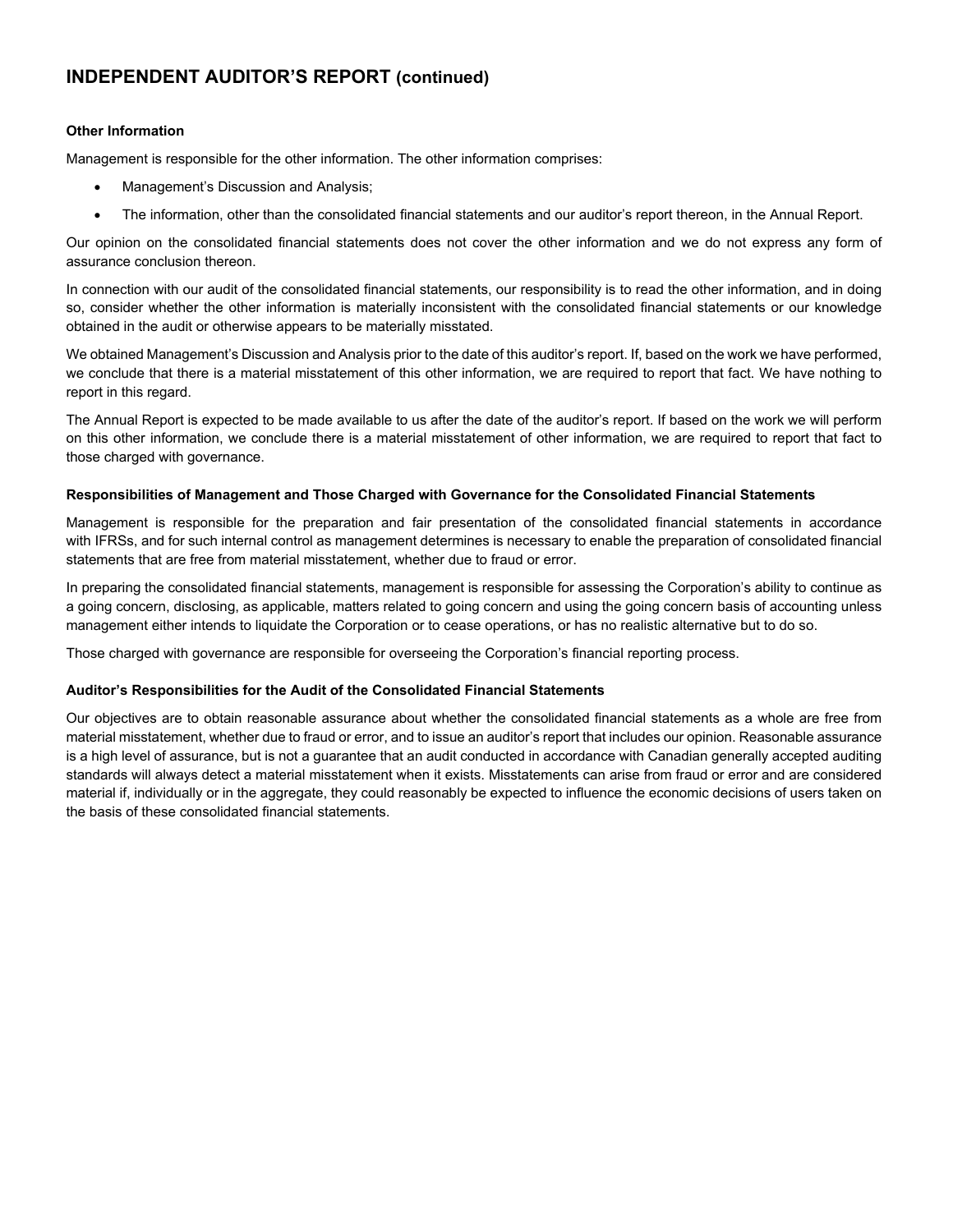## **INDEPENDENT AUDITOR'S REPORT (continued)**

As part of an audit in accordance with Canadian generally accepted auditing standards, we exercise professional judgment and maintain professional skepticism throughout the audit. We also:

- Identify and assess the risks of material misstatement of the consolidated financial statements, whether due to fraud or error, design and perform audit procedures responsive to those risks, and obtain audit evidence that is sufficient and appropriate to provide a basis for our opinion. The risk of not detecting a material misstatement resulting from fraud is higher than for one resulting from error, as fraud may involve collusion, forgery, intentional omissions, misrepresentations, or the override of internal control.
- Obtain an understanding of internal control relevant to the audit in order to design audit procedures that are appropriate in the circumstances, but not for the purpose of expressing an opinion on the effectiveness of the Corporation's internal control.
- Evaluate the appropriateness of accounting policies used and the reasonableness of accounting estimates and related disclosures made by management.
- Conclude on the appropriateness of management's use of the going concern basis of accounting and, based on the audit evidence obtained, whether a material uncertainty exists related to events or conditions that may cast significant doubt on the Corporation's ability to continue as a going concern. If we conclude that a material uncertainty exists, we are required to draw attention in our auditor's report to the related disclosures in the consolidated financial statements or, if such disclosures are inadequate, to modify our opinion. Our conclusions are based on the audit evidence obtained up to the date of our auditor's report. However, future events or conditions may cause the Corporation to cease to continue as a going concern.
- Evaluate the overall presentation, structure and content of the consolidated financial statements, including the disclosures, and whether the consolidated financial statements represent the underlying transactions and events in a manner that achieves fair presentation.
- Obtain sufficient appropriate audit evidence regarding the financial information of the entities or business activities within the Corporation to express an opinion on the consolidated financial statements. We are responsible for the direction, supervision and performance of the group audit. We remain solely responsible for our audit opinion.

We communicate with those charged with governance regarding, among other matters, the planned scope and timing of the audit and significant audit findings, including any significant deficiencies in internal control that we identify during our audit.

We also provide those charged with governance with a statement that we have complied with relevant ethical requirements regarding independence, and to communicate with them all relationships and other matters that may reasonably be thought to bear on our independence, and where applicable, related safeguards.

From the matters communicated with those charged with governance, we determine those matters that were of most significance in the audit of the consolidated financial statements of the current period and are therefore the key audit matters. We describe these matters in our auditor's report unless law or regulation precludes public disclosure about the matter or when, in extremely rare circumstances, we determine that a matter should not be communicated in our report because the adverse consequences of doing so would reasonably be expected to outweigh the public interest benefits of such communication.

The engagement partner on the audit resulting in this independent auditor's report is Lily Adam.

Ernet + young LLP

1

Montréal (Canada) February 24, 2021

1 CPA auditor, CA, Public accountancy permit no. A120803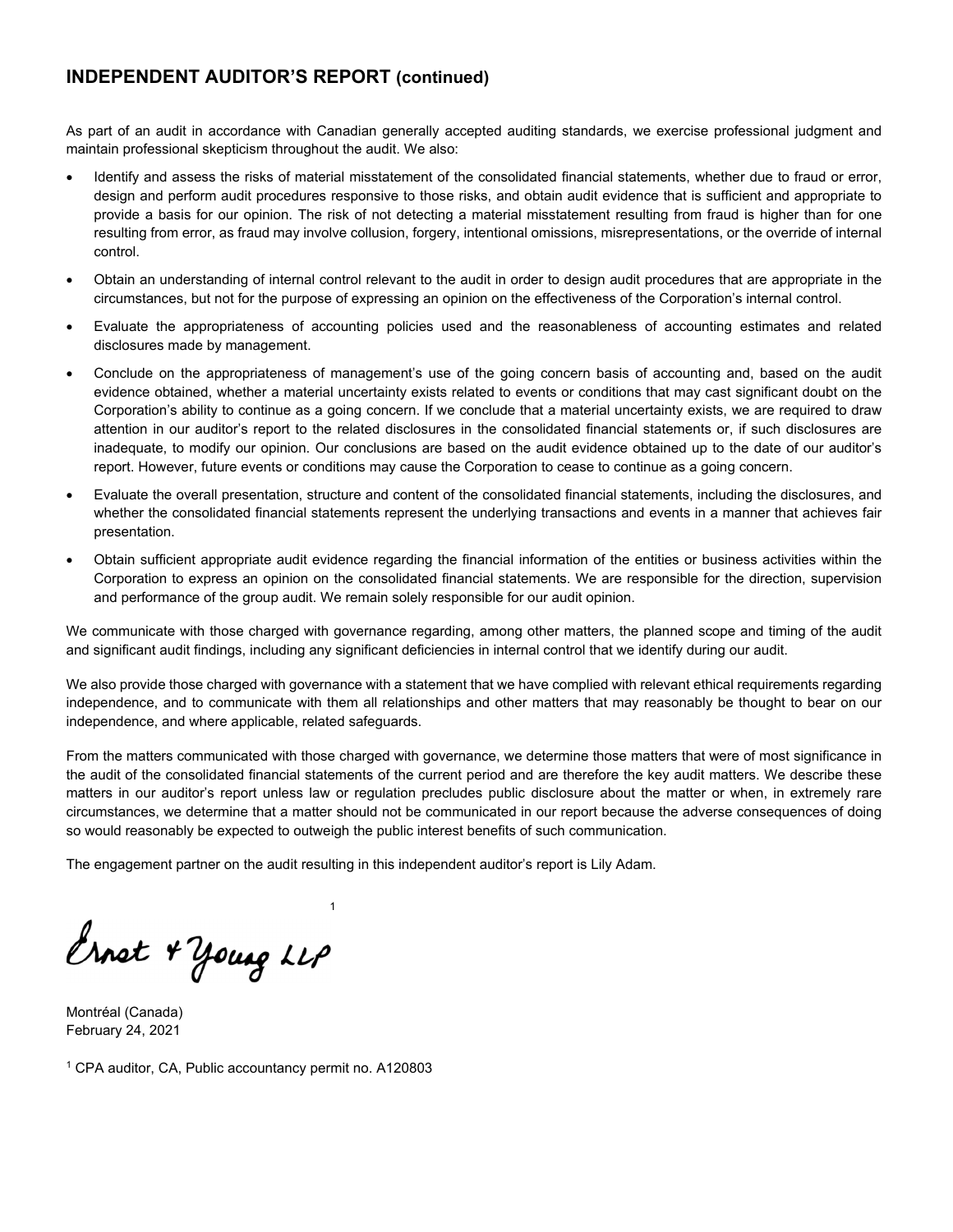## **QUEBECOR INC. CONSOLIDATED STATEMENTS OF INCOME**

Years ended December 31, 2020 and 2019

(in millions of Canadian dollars, except earnings per share data)

|                                                                                                | Note       | 2020                | 2019               |
|------------------------------------------------------------------------------------------------|------------|---------------------|--------------------|
| <b>Revenues</b>                                                                                | 2          | \$<br>4,317.8       | \$<br>4,293.8      |
| Employee costs                                                                                 | 3          | 635.5               | 700.8              |
| Purchase of goods and services                                                                 | 3          | 1,729.7             | 1,713.5            |
| Depreciation and amortization                                                                  | 12, 13, 14 | 803.2               | 750.4              |
| Financial expenses                                                                             | 4          | 328.2               | 327.5              |
| (Gain) loss on valuation and translation of financial instruments                              | 5          | (8.0)               | 6.5                |
| Restructuring of operations and other items                                                    | 6          | 39.2                | 28.6               |
| Income before income taxes                                                                     |            | 790.0               | 766.5              |
| Income taxes (recovery):                                                                       | 7          |                     |                    |
| Current                                                                                        |            | 208.7               | 107.9              |
| Deferred                                                                                       |            | (2.9)               | 97.8               |
|                                                                                                |            | 205.8               | 205.7              |
| Income from continuing operations                                                              |            | 584.2               | 560.8              |
| Income from discontinued operations                                                            | 31         | 33.2                | 97.5               |
| Net income                                                                                     |            | \$<br>617.4         | \$<br>658.3        |
| Income from continuing operations attributable to<br>Shareholders<br>Non-controlling interests |            | \$<br>574.0<br>10.2 | \$<br>555.3<br>5.5 |
| Net income attributable to<br>Shareholders<br>Non-controlling interests                        |            | \$<br>607.2<br>10.2 | \$<br>652.8<br>5.5 |
| Earnings per share attributable to shareholders<br>Basic:                                      | 8          |                     |                    |
| From continuing operations                                                                     |            | \$<br>2.28          | \$<br>2.17         |
| From discontinued operations                                                                   |            | 0.13                | 0.38               |
| Net income                                                                                     |            | 2.41                | 2.55               |
| Diluted:                                                                                       |            |                     |                    |
| From continuing operations                                                                     |            | 2.22                | 2.17               |
| From discontinued operations                                                                   |            | 0.13                | 0.38               |
| Net income                                                                                     |            | 2.35                | 2.55               |
| Weighted average number of shares outstanding (in millions)                                    |            | 251.6               | 255.6              |
| Weighted average number of diluted shares (in millions)                                        |            | 256.3               | 255.8              |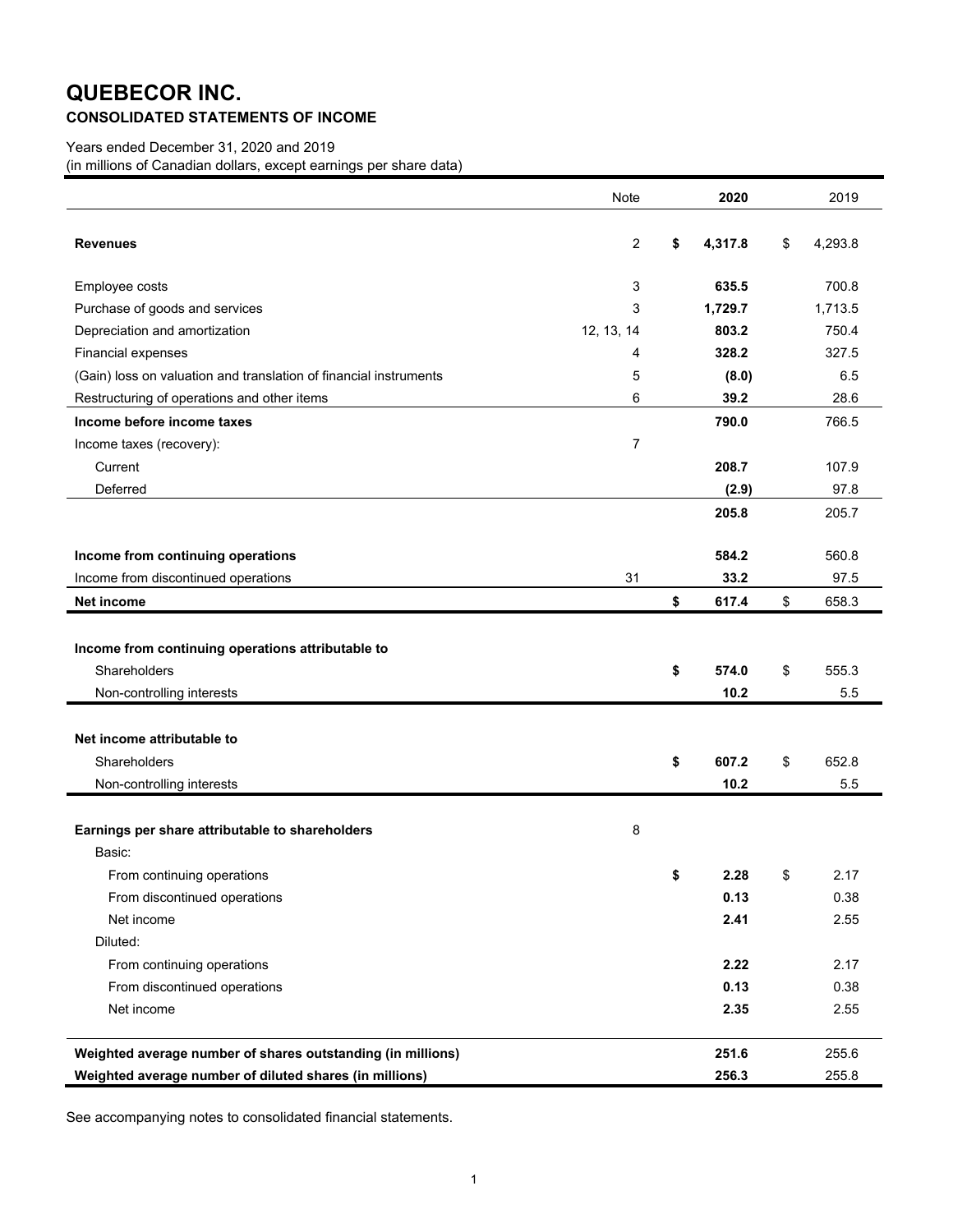## **QUEBECOR INC. CONSOLIDATED STATEMENTS OF COMPREHENSIVE INCOME**

Years ended December 31, 2020 and 2019 (in millions of Canadian dollars)

|                                                                 | <b>Note</b> | 2020        | 2019        |
|-----------------------------------------------------------------|-------------|-------------|-------------|
| Income from continuing operations                               |             | \$<br>584.2 | \$<br>560.8 |
| Other comprehensive (loss) income from continuing operations:   |             |             |             |
| Items that may be reclassified to income:                       |             |             |             |
| Cash flow hedges:                                               |             |             |             |
| (Loss) gain on valuation of derivative financial instruments    |             | (17.1)      | 73.8        |
| Deferred income taxes                                           |             | 6.4         | (2.8)       |
| Items that will not be reclassified to income:                  |             |             |             |
| Defined benefit plans:                                          |             |             |             |
| Re-measurement loss                                             | 30          | (84.7)      | (70.1)      |
| Deferred income taxes                                           |             | 22.5        | 18.7        |
| Reclassification to income:                                     |             |             |             |
| Gain related to cash flow hedges                                |             |             | (1.1)       |
| Deferred income taxes                                           |             |             | 0.7         |
|                                                                 |             | (72.9)      | 19.2        |
|                                                                 |             |             |             |
| Comprehensive income from continuing operations                 |             | 511.3       | 580.0       |
| Income from discontinued operations                             | 31          | 33.2        | 97.5        |
| <b>Comprehensive income</b>                                     |             | \$<br>544.5 | \$<br>677.5 |
|                                                                 |             |             |             |
| Comprehensive income from continuing operations attributable to |             |             |             |
| Shareholders                                                    |             | \$<br>504.2 | \$<br>573.9 |
| Non-controlling interests                                       |             | 7.1         | 6.1         |
|                                                                 |             |             |             |
| Comprehensive income attributable to                            |             |             |             |
| Shareholders                                                    |             | \$<br>537.4 | \$<br>671.4 |
| Non-controlling interests                                       |             | 7.1         | 6.1         |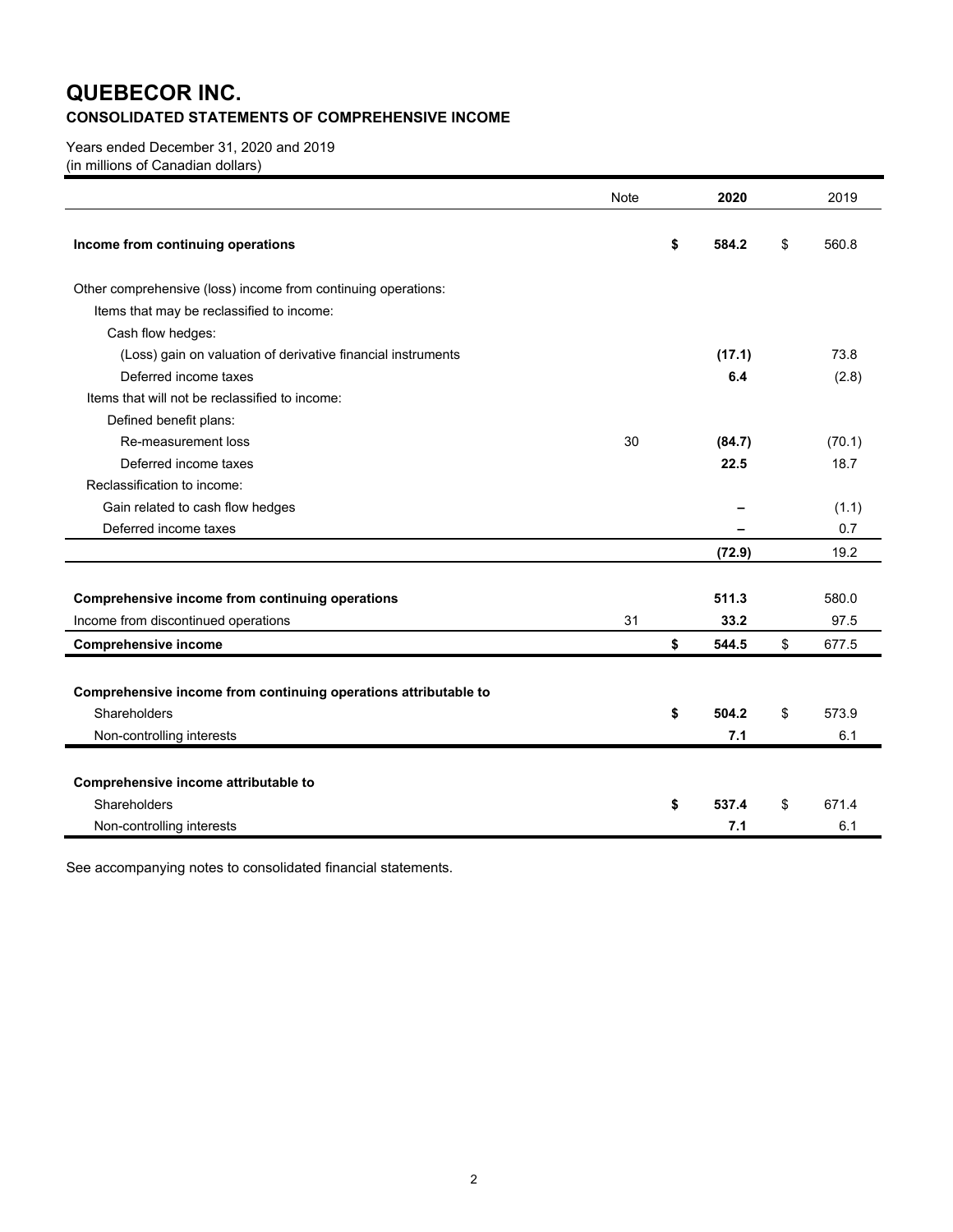## **QUEBECOR INC. CONSOLIDATED STATEMENTS OF EQUITY**

Years ended December 31, 2020 and 2019 (in millions of Canadian dollars)

|                                               | Equity attributable to shareholders |    |                               |    |                                          |    |                                                      |                                                                      |                        |
|-----------------------------------------------|-------------------------------------|----|-------------------------------|----|------------------------------------------|----|------------------------------------------------------|----------------------------------------------------------------------|------------------------|
|                                               | Capital<br>stock                    |    | <b>Contributed</b><br>surplus |    | <b>Retained</b><br>earnings<br>(deficit) |    | <b>Accumulated</b><br>other<br>comprehensive<br>loss | <b>Equity</b><br>attributable<br>to non-<br>controlling<br>interests | <b>Total</b><br>equity |
|                                               | (note 22)                           |    |                               |    |                                          |    | (note 24)                                            |                                                                      |                        |
| Balance as of December 31, 2018<br>Net income | \$<br>1,065.9                       | \$ | 4.7                           | \$ | (507.9)<br>652.8                         | \$ | (82.7)                                               | \$<br>88.5<br>5.5                                                    | \$<br>568.5<br>658.3   |
| Other comprehensive income                    |                                     |    |                               |    |                                          |    | 18.6                                                 | 0.6                                                                  | 19.2                   |
| <b>Issuance of Class B Shares</b>             | 8.3                                 |    | 12.7                          |    |                                          |    |                                                      |                                                                      | 21.0                   |
| <b>Dividends</b>                              |                                     |    |                               |    | (100.3)                                  |    |                                                      |                                                                      | (100.3)                |
| Repurchase of Class B Shares                  | (18.3)                              |    | Ξ.                            |    | (76.3)                                   |    | -                                                    | -                                                                    | (94.6)                 |
| Balance as of December 31, 2019               | 1,055.9                             |    | 17.4                          |    | (31.7)                                   |    | (64.1)                                               | 94.6                                                                 | 1,072.1                |
| Net income                                    |                                     |    |                               |    | 607.2                                    |    |                                                      | 10.2                                                                 | 617.4                  |
| Other comprehensive loss                      |                                     |    |                               |    |                                          |    | (69.8)                                               | (3.1)                                                                | (72.9)                 |
| <b>Dividends</b>                              |                                     |    |                               |    | (201.1)                                  |    |                                                      | (0.2)                                                                | (201.3)                |
| Repurchase of Class B Shares                  | (38.1)                              |    |                               |    | (163.1)                                  |    |                                                      |                                                                      | (201.2)                |
| Balance as of December 31, 2020 \$            | 1,017.8                             | \$ | 17.4                          | \$ | 211.3                                    | \$ | (133.9)                                              | \$<br>101.5                                                          | \$<br>1,214.1          |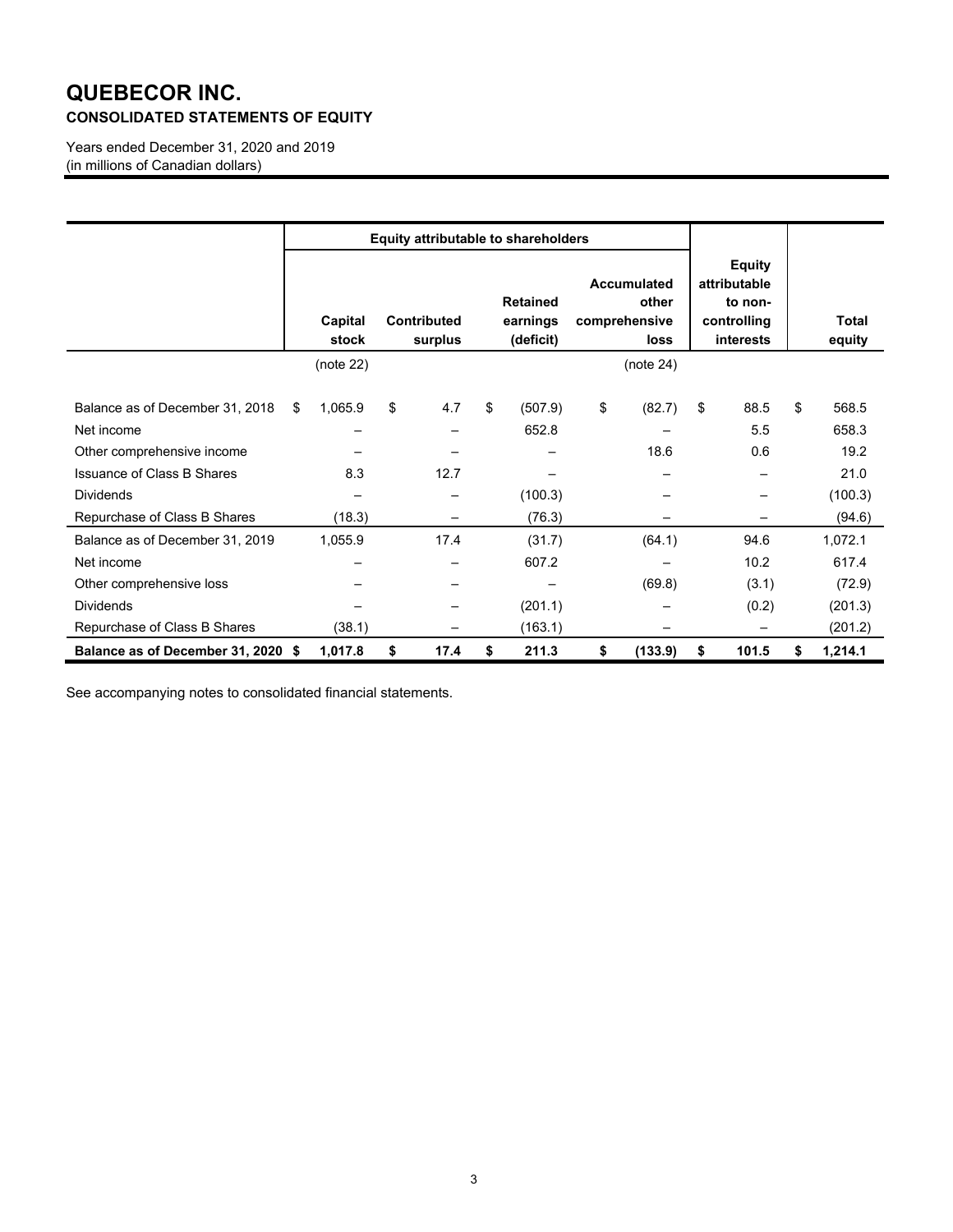# **QUEBECOR INC.**

## **CONSOLIDATED STATEMENTS OF CASH FLOWS**

Years ended December 31, 2020 and 2019 (in millions of Canadian dollars)

| Cash flows related to operating activities<br>Income from continuing operations<br>\$<br>584.2<br>\$<br>560.8<br>Adjustments for:<br>Depreciation of property, plant and equipment<br>12<br>622.1<br>598.2<br>Amortization of intangible assets<br>13<br>143.4<br>116.7<br>Amortization of right-of-use assets<br>14<br>37.7<br>35.5<br>(Gain) loss on valuation and translation of financial instruments<br>6.5<br>5<br>(8.0)<br>Impairment of assets<br>8.5<br>18.8<br>6<br>8.1<br>Amortization of financing fees<br>4<br>8.1<br>Deferred income taxes<br>7<br>97.8<br>(2.9)<br>Other<br>(1.6)<br>(1.3)<br>1,391.5<br>1,441.1<br>40.0<br>(229.3)<br>Net change in non-cash balances related to operating activities<br>1,431.5<br>Cash flows provided by continuing operating activities<br>1,211.8<br>Cash flows related to investing activities<br>9<br>(47.1)<br><b>Business acquisitions</b><br>(35.6)<br>0.2<br><b>Business disposals</b><br>31<br>260.7<br>Additions to property, plant and equipment<br>12<br>(447.2)<br>(501.6)<br>Additions to intangible assets<br>13<br>(205.9)<br>(496.9)<br>Proceeds from disposals of assets<br>4.4<br>4.2<br>Other<br>(30.9)<br>(18.3)<br>Cash flows used in continuing investing activities<br>(713.9)<br>(800.1)<br>Cash flows related to financing activities<br>5.1<br>Net change in bank indebtedness<br>(27.7)<br>18<br>(127.0)<br>Net change under revolving facilities<br>(589.5)<br>18<br>790.7<br>Issuance of long-term debt, net of financing fees<br>18<br>(1.3)<br>Repayment of long-term debt<br>(488.6)<br>19<br>Repayment of lease liabilities<br>(41.9)<br>(39.4)<br>Settlement of hedging contracts<br>(1.6)<br>90.0<br><b>Issuance of Class B Shares</b><br>22<br>8.3<br>22<br>Repurchase of Class B Shares<br>(201.2)<br>(94.6)<br><b>Dividends</b><br>(201.1)<br>(100.3)<br>Dividends paid to non-controlling interests<br>(0.2)<br>Cash flows used in continuing financing activities<br>(602.0)<br>(418.3)<br>Cash flows provided by (used in) continuing operations<br>\$<br>115.6<br>\$<br>(6.6) | Note | 2020 | 2019 |
|----------------------------------------------------------------------------------------------------------------------------------------------------------------------------------------------------------------------------------------------------------------------------------------------------------------------------------------------------------------------------------------------------------------------------------------------------------------------------------------------------------------------------------------------------------------------------------------------------------------------------------------------------------------------------------------------------------------------------------------------------------------------------------------------------------------------------------------------------------------------------------------------------------------------------------------------------------------------------------------------------------------------------------------------------------------------------------------------------------------------------------------------------------------------------------------------------------------------------------------------------------------------------------------------------------------------------------------------------------------------------------------------------------------------------------------------------------------------------------------------------------------------------------------------------------------------------------------------------------------------------------------------------------------------------------------------------------------------------------------------------------------------------------------------------------------------------------------------------------------------------------------------------------------------------------------------------------------------------------------------------------------------------------------------------------------------------|------|------|------|
|                                                                                                                                                                                                                                                                                                                                                                                                                                                                                                                                                                                                                                                                                                                                                                                                                                                                                                                                                                                                                                                                                                                                                                                                                                                                                                                                                                                                                                                                                                                                                                                                                                                                                                                                                                                                                                                                                                                                                                                                                                                                            |      |      |      |
|                                                                                                                                                                                                                                                                                                                                                                                                                                                                                                                                                                                                                                                                                                                                                                                                                                                                                                                                                                                                                                                                                                                                                                                                                                                                                                                                                                                                                                                                                                                                                                                                                                                                                                                                                                                                                                                                                                                                                                                                                                                                            |      |      |      |
|                                                                                                                                                                                                                                                                                                                                                                                                                                                                                                                                                                                                                                                                                                                                                                                                                                                                                                                                                                                                                                                                                                                                                                                                                                                                                                                                                                                                                                                                                                                                                                                                                                                                                                                                                                                                                                                                                                                                                                                                                                                                            |      |      |      |
|                                                                                                                                                                                                                                                                                                                                                                                                                                                                                                                                                                                                                                                                                                                                                                                                                                                                                                                                                                                                                                                                                                                                                                                                                                                                                                                                                                                                                                                                                                                                                                                                                                                                                                                                                                                                                                                                                                                                                                                                                                                                            |      |      |      |
|                                                                                                                                                                                                                                                                                                                                                                                                                                                                                                                                                                                                                                                                                                                                                                                                                                                                                                                                                                                                                                                                                                                                                                                                                                                                                                                                                                                                                                                                                                                                                                                                                                                                                                                                                                                                                                                                                                                                                                                                                                                                            |      |      |      |
|                                                                                                                                                                                                                                                                                                                                                                                                                                                                                                                                                                                                                                                                                                                                                                                                                                                                                                                                                                                                                                                                                                                                                                                                                                                                                                                                                                                                                                                                                                                                                                                                                                                                                                                                                                                                                                                                                                                                                                                                                                                                            |      |      |      |
|                                                                                                                                                                                                                                                                                                                                                                                                                                                                                                                                                                                                                                                                                                                                                                                                                                                                                                                                                                                                                                                                                                                                                                                                                                                                                                                                                                                                                                                                                                                                                                                                                                                                                                                                                                                                                                                                                                                                                                                                                                                                            |      |      |      |
|                                                                                                                                                                                                                                                                                                                                                                                                                                                                                                                                                                                                                                                                                                                                                                                                                                                                                                                                                                                                                                                                                                                                                                                                                                                                                                                                                                                                                                                                                                                                                                                                                                                                                                                                                                                                                                                                                                                                                                                                                                                                            |      |      |      |
|                                                                                                                                                                                                                                                                                                                                                                                                                                                                                                                                                                                                                                                                                                                                                                                                                                                                                                                                                                                                                                                                                                                                                                                                                                                                                                                                                                                                                                                                                                                                                                                                                                                                                                                                                                                                                                                                                                                                                                                                                                                                            |      |      |      |
|                                                                                                                                                                                                                                                                                                                                                                                                                                                                                                                                                                                                                                                                                                                                                                                                                                                                                                                                                                                                                                                                                                                                                                                                                                                                                                                                                                                                                                                                                                                                                                                                                                                                                                                                                                                                                                                                                                                                                                                                                                                                            |      |      |      |
|                                                                                                                                                                                                                                                                                                                                                                                                                                                                                                                                                                                                                                                                                                                                                                                                                                                                                                                                                                                                                                                                                                                                                                                                                                                                                                                                                                                                                                                                                                                                                                                                                                                                                                                                                                                                                                                                                                                                                                                                                                                                            |      |      |      |
|                                                                                                                                                                                                                                                                                                                                                                                                                                                                                                                                                                                                                                                                                                                                                                                                                                                                                                                                                                                                                                                                                                                                                                                                                                                                                                                                                                                                                                                                                                                                                                                                                                                                                                                                                                                                                                                                                                                                                                                                                                                                            |      |      |      |
|                                                                                                                                                                                                                                                                                                                                                                                                                                                                                                                                                                                                                                                                                                                                                                                                                                                                                                                                                                                                                                                                                                                                                                                                                                                                                                                                                                                                                                                                                                                                                                                                                                                                                                                                                                                                                                                                                                                                                                                                                                                                            |      |      |      |
|                                                                                                                                                                                                                                                                                                                                                                                                                                                                                                                                                                                                                                                                                                                                                                                                                                                                                                                                                                                                                                                                                                                                                                                                                                                                                                                                                                                                                                                                                                                                                                                                                                                                                                                                                                                                                                                                                                                                                                                                                                                                            |      |      |      |
|                                                                                                                                                                                                                                                                                                                                                                                                                                                                                                                                                                                                                                                                                                                                                                                                                                                                                                                                                                                                                                                                                                                                                                                                                                                                                                                                                                                                                                                                                                                                                                                                                                                                                                                                                                                                                                                                                                                                                                                                                                                                            |      |      |      |
|                                                                                                                                                                                                                                                                                                                                                                                                                                                                                                                                                                                                                                                                                                                                                                                                                                                                                                                                                                                                                                                                                                                                                                                                                                                                                                                                                                                                                                                                                                                                                                                                                                                                                                                                                                                                                                                                                                                                                                                                                                                                            |      |      |      |
|                                                                                                                                                                                                                                                                                                                                                                                                                                                                                                                                                                                                                                                                                                                                                                                                                                                                                                                                                                                                                                                                                                                                                                                                                                                                                                                                                                                                                                                                                                                                                                                                                                                                                                                                                                                                                                                                                                                                                                                                                                                                            |      |      |      |
|                                                                                                                                                                                                                                                                                                                                                                                                                                                                                                                                                                                                                                                                                                                                                                                                                                                                                                                                                                                                                                                                                                                                                                                                                                                                                                                                                                                                                                                                                                                                                                                                                                                                                                                                                                                                                                                                                                                                                                                                                                                                            |      |      |      |
|                                                                                                                                                                                                                                                                                                                                                                                                                                                                                                                                                                                                                                                                                                                                                                                                                                                                                                                                                                                                                                                                                                                                                                                                                                                                                                                                                                                                                                                                                                                                                                                                                                                                                                                                                                                                                                                                                                                                                                                                                                                                            |      |      |      |
|                                                                                                                                                                                                                                                                                                                                                                                                                                                                                                                                                                                                                                                                                                                                                                                                                                                                                                                                                                                                                                                                                                                                                                                                                                                                                                                                                                                                                                                                                                                                                                                                                                                                                                                                                                                                                                                                                                                                                                                                                                                                            |      |      |      |
|                                                                                                                                                                                                                                                                                                                                                                                                                                                                                                                                                                                                                                                                                                                                                                                                                                                                                                                                                                                                                                                                                                                                                                                                                                                                                                                                                                                                                                                                                                                                                                                                                                                                                                                                                                                                                                                                                                                                                                                                                                                                            |      |      |      |
|                                                                                                                                                                                                                                                                                                                                                                                                                                                                                                                                                                                                                                                                                                                                                                                                                                                                                                                                                                                                                                                                                                                                                                                                                                                                                                                                                                                                                                                                                                                                                                                                                                                                                                                                                                                                                                                                                                                                                                                                                                                                            |      |      |      |
|                                                                                                                                                                                                                                                                                                                                                                                                                                                                                                                                                                                                                                                                                                                                                                                                                                                                                                                                                                                                                                                                                                                                                                                                                                                                                                                                                                                                                                                                                                                                                                                                                                                                                                                                                                                                                                                                                                                                                                                                                                                                            |      |      |      |
|                                                                                                                                                                                                                                                                                                                                                                                                                                                                                                                                                                                                                                                                                                                                                                                                                                                                                                                                                                                                                                                                                                                                                                                                                                                                                                                                                                                                                                                                                                                                                                                                                                                                                                                                                                                                                                                                                                                                                                                                                                                                            |      |      |      |
|                                                                                                                                                                                                                                                                                                                                                                                                                                                                                                                                                                                                                                                                                                                                                                                                                                                                                                                                                                                                                                                                                                                                                                                                                                                                                                                                                                                                                                                                                                                                                                                                                                                                                                                                                                                                                                                                                                                                                                                                                                                                            |      |      |      |
|                                                                                                                                                                                                                                                                                                                                                                                                                                                                                                                                                                                                                                                                                                                                                                                                                                                                                                                                                                                                                                                                                                                                                                                                                                                                                                                                                                                                                                                                                                                                                                                                                                                                                                                                                                                                                                                                                                                                                                                                                                                                            |      |      |      |
|                                                                                                                                                                                                                                                                                                                                                                                                                                                                                                                                                                                                                                                                                                                                                                                                                                                                                                                                                                                                                                                                                                                                                                                                                                                                                                                                                                                                                                                                                                                                                                                                                                                                                                                                                                                                                                                                                                                                                                                                                                                                            |      |      |      |
|                                                                                                                                                                                                                                                                                                                                                                                                                                                                                                                                                                                                                                                                                                                                                                                                                                                                                                                                                                                                                                                                                                                                                                                                                                                                                                                                                                                                                                                                                                                                                                                                                                                                                                                                                                                                                                                                                                                                                                                                                                                                            |      |      |      |
|                                                                                                                                                                                                                                                                                                                                                                                                                                                                                                                                                                                                                                                                                                                                                                                                                                                                                                                                                                                                                                                                                                                                                                                                                                                                                                                                                                                                                                                                                                                                                                                                                                                                                                                                                                                                                                                                                                                                                                                                                                                                            |      |      |      |
|                                                                                                                                                                                                                                                                                                                                                                                                                                                                                                                                                                                                                                                                                                                                                                                                                                                                                                                                                                                                                                                                                                                                                                                                                                                                                                                                                                                                                                                                                                                                                                                                                                                                                                                                                                                                                                                                                                                                                                                                                                                                            |      |      |      |
|                                                                                                                                                                                                                                                                                                                                                                                                                                                                                                                                                                                                                                                                                                                                                                                                                                                                                                                                                                                                                                                                                                                                                                                                                                                                                                                                                                                                                                                                                                                                                                                                                                                                                                                                                                                                                                                                                                                                                                                                                                                                            |      |      |      |
|                                                                                                                                                                                                                                                                                                                                                                                                                                                                                                                                                                                                                                                                                                                                                                                                                                                                                                                                                                                                                                                                                                                                                                                                                                                                                                                                                                                                                                                                                                                                                                                                                                                                                                                                                                                                                                                                                                                                                                                                                                                                            |      |      |      |
|                                                                                                                                                                                                                                                                                                                                                                                                                                                                                                                                                                                                                                                                                                                                                                                                                                                                                                                                                                                                                                                                                                                                                                                                                                                                                                                                                                                                                                                                                                                                                                                                                                                                                                                                                                                                                                                                                                                                                                                                                                                                            |      |      |      |
|                                                                                                                                                                                                                                                                                                                                                                                                                                                                                                                                                                                                                                                                                                                                                                                                                                                                                                                                                                                                                                                                                                                                                                                                                                                                                                                                                                                                                                                                                                                                                                                                                                                                                                                                                                                                                                                                                                                                                                                                                                                                            |      |      |      |
|                                                                                                                                                                                                                                                                                                                                                                                                                                                                                                                                                                                                                                                                                                                                                                                                                                                                                                                                                                                                                                                                                                                                                                                                                                                                                                                                                                                                                                                                                                                                                                                                                                                                                                                                                                                                                                                                                                                                                                                                                                                                            |      |      |      |
|                                                                                                                                                                                                                                                                                                                                                                                                                                                                                                                                                                                                                                                                                                                                                                                                                                                                                                                                                                                                                                                                                                                                                                                                                                                                                                                                                                                                                                                                                                                                                                                                                                                                                                                                                                                                                                                                                                                                                                                                                                                                            |      |      |      |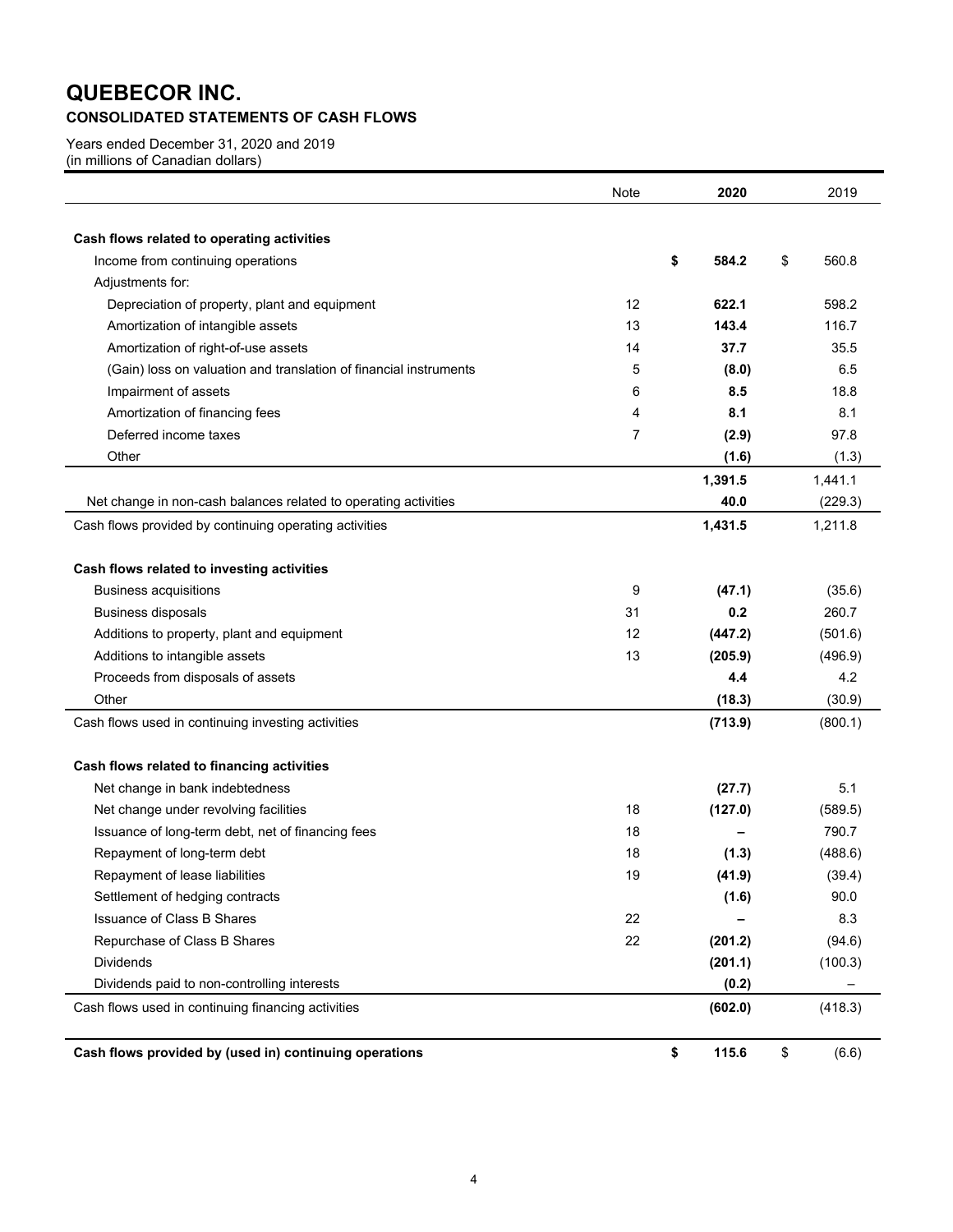## **QUEBECOR INC. CONSOLIDATED STATEMENTS OF CASH FLOWS (continued)**

Years ended December 31, 2020 and 2019 (in millions of Canadian dollars)

|                                                                                                                          | Note | 2020           | 2019          |
|--------------------------------------------------------------------------------------------------------------------------|------|----------------|---------------|
| Cash flows provided by (used in) continuing operations                                                                   |      | \$<br>115.6    | \$<br>(6.6)   |
| Cash flows provided by (used in) discontinued operations                                                                 | 31   | 7.1            | (0.7)         |
| Cash and cash equivalents at beginning of the year                                                                       |      | 14.0           | 21.3          |
| Cash and cash equivalents at end of the year                                                                             |      | \$<br>136.7    | \$<br>14.0    |
| Additional information on the consolidated statements of cash flows                                                      |      |                |               |
| Cash and cash equivalents consist of                                                                                     |      |                |               |
| Cash                                                                                                                     |      | \$<br>135.4    | \$<br>5.1     |
| Cash equivalents                                                                                                         |      | 1.3            | 8.9           |
|                                                                                                                          |      | \$<br>136.7    | \$<br>14.0    |
| Changes in non-cash balances related to operating items<br>(excluding the effect of business acquisitions and disposals) |      |                |               |
| Accounts receivable                                                                                                      |      | \$<br>(56.5)   | \$<br>20.0    |
| Contract assets                                                                                                          |      | (25.7)         | (16.7)        |
| Inventories                                                                                                              |      | (12.5)         | (32.1)        |
| Accounts payable, accrued charges and provisions                                                                         |      | 90.5           | (18.4)        |
| Income taxes                                                                                                             |      | 79.5           | (133.1)       |
| Deferred revenue                                                                                                         |      | (29.7)         | (12.9)        |
| Defined benefit plans                                                                                                    |      | 18.8           | (15.3)        |
| Other                                                                                                                    |      | (24.4)<br>40.0 | (20.8)        |
|                                                                                                                          |      | \$             | \$<br>(229.3) |
| Interest and taxes reflected as operating activities                                                                     |      |                |               |
| Cash interest payments                                                                                                   |      | \$<br>316.1    | \$<br>307.2   |
| Cash income tax payments (net of refunds)                                                                                |      | 127.5          | 238.9         |

## **Non-cash investing transactions are presented in notes 12, 13 and 14.**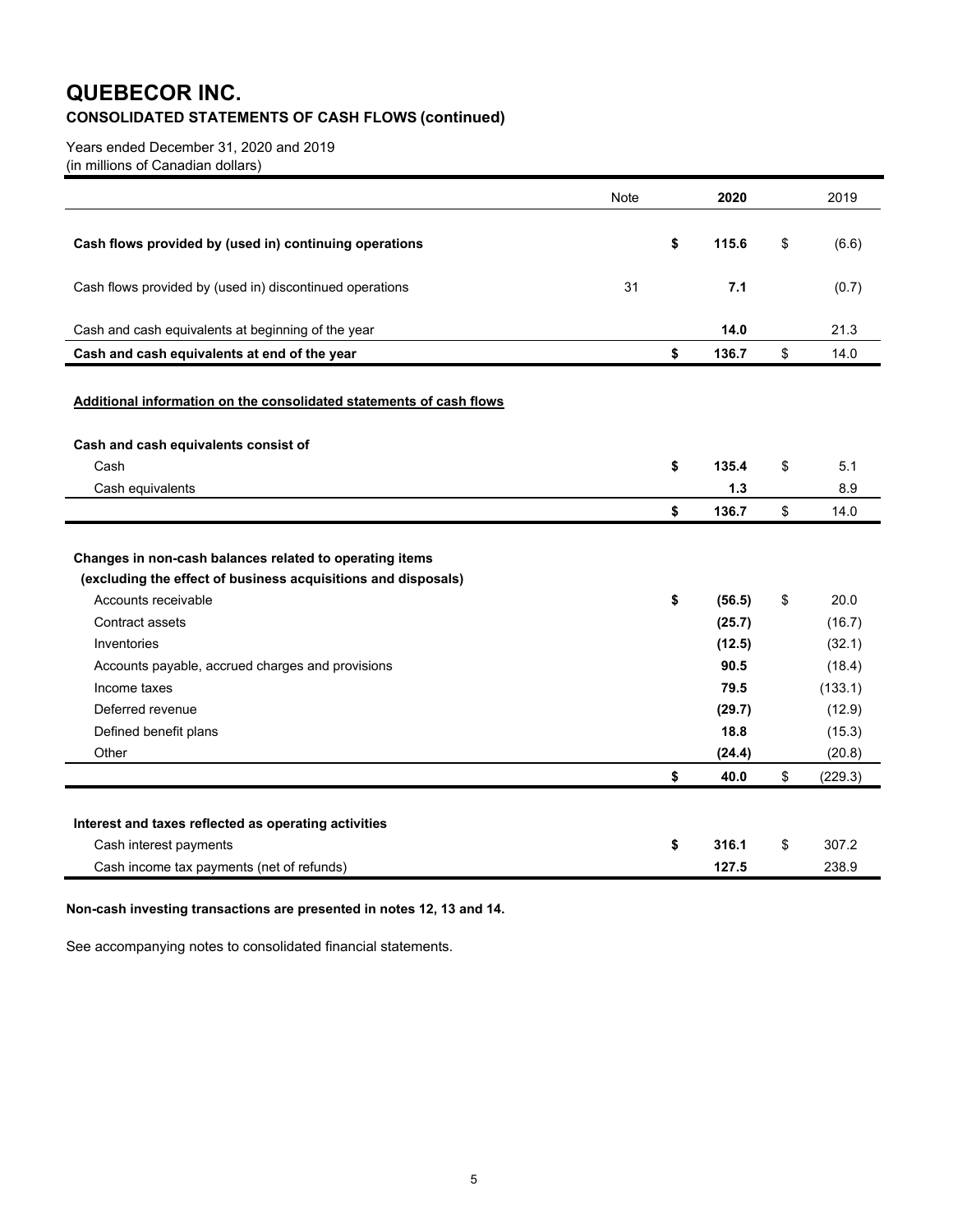## **QUEBECOR INC. CONSOLIDATED BALANCE SHEETS**

December 31, 2020 and 2019 (in millions of Canadian dollars)

|                                  | <b>Note</b>     | 2020          | 2019          |
|----------------------------------|-----------------|---------------|---------------|
|                                  |                 |               |               |
| <b>Assets</b>                    |                 |               |               |
| <b>Current assets</b>            |                 |               |               |
| Cash and cash equivalents        |                 | \$<br>136.7   | \$<br>14.0    |
| Accounts receivable              | 10 <sup>1</sup> | 600.6         | 548.0         |
| Contract assets                  | 16              | 174.9         | 160.3         |
| Income taxes                     |                 | 4.9           | 19.1          |
| Inventories                      | 11              | 250.7         | 240.4         |
| Other current assets             |                 | 113.0         | 121.2         |
|                                  |                 | 1,280.8       | 1,103.0       |
| <b>Non-current assets</b>        |                 |               |               |
| Property, plant and equipment    | 12              | 3,189.2       | 3,415.9       |
| Intangible assets                | 13              | 1,466.7       | 1,444.0       |
| Goodwill                         | 15              | 2,714.0       | 2,692.9       |
| Right-of-use assets              | 14              | 143.1         | 110.4         |
| Derivative financial instruments | 28              | 625.5         | 679.8         |
| Deferred income taxes            | $\overline{7}$  | 45.5          | 31.2          |
| Other assets                     | 16              | 396.8         | 248.7         |
|                                  |                 | 8,580.8       | 8,622.9       |
| <b>Total assets</b>              |                 | \$<br>9,861.6 | \$<br>9,725.9 |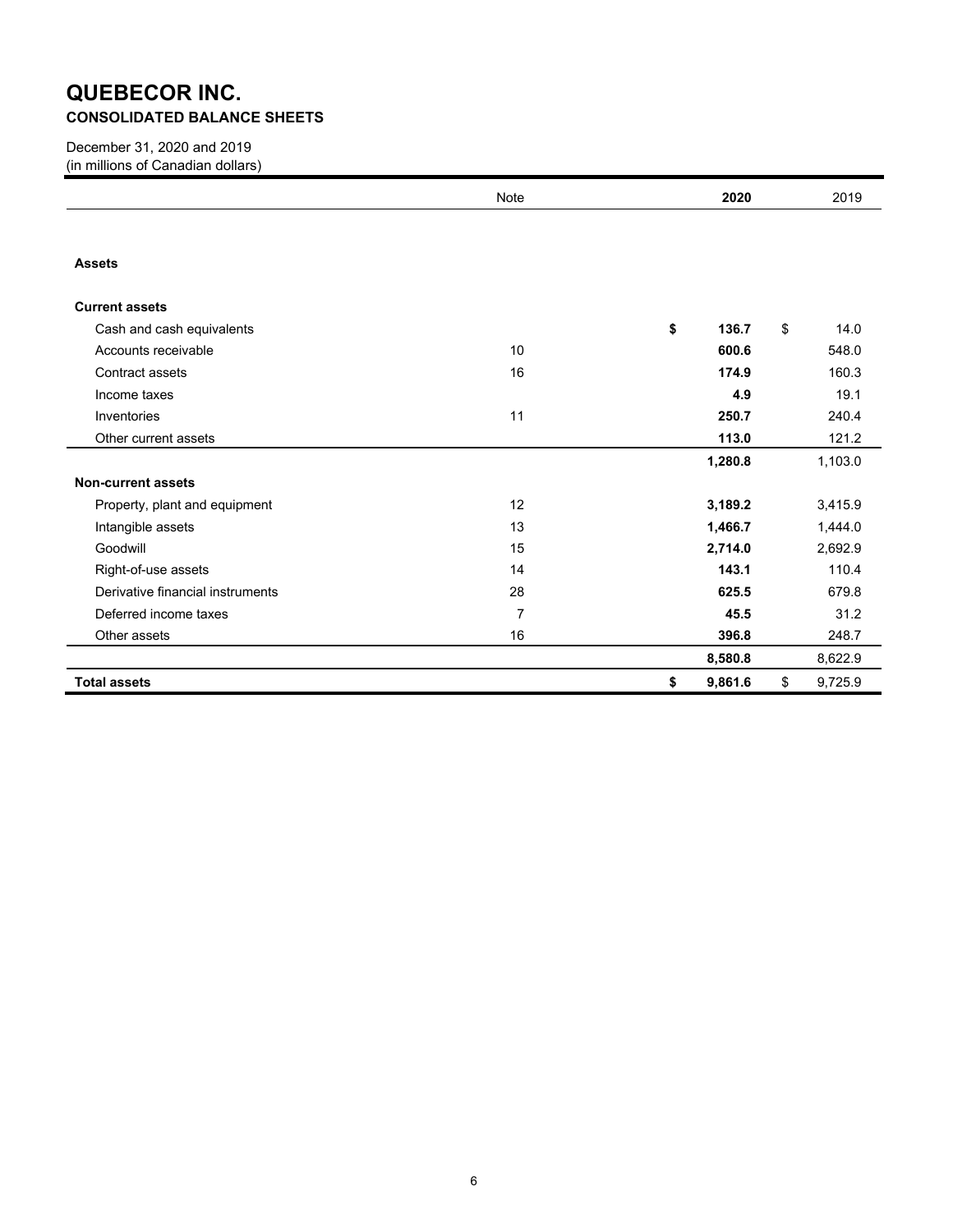## **QUEBECOR INC. CONSOLIDATED BALANCE SHEETS (continued)**

December 31, 2020 and 2019 (in millions of Canadian dollars)

|                                                  | Note           | 2020          | 2019          |
|--------------------------------------------------|----------------|---------------|---------------|
| <b>Liabilities and equity</b>                    |                |               |               |
| <b>Current liabilities</b>                       |                |               |               |
| <b>Bank indebtedness</b>                         |                | \$<br>1.7     | \$<br>29.4    |
| Accounts payable, accrued charges and provisions | 17             | 872.2         | 809.6         |
| Deferred revenue                                 |                | 307.5         | 332.7         |
| Income taxes                                     |                | 70.0          | 4.2           |
| Current portion of long-term debt                | 18             | 28.5          | 57.2          |
| Current portion of lease liabilities             | 19             | 34.3          | 31.3          |
|                                                  |                | 1,314.2       | 1,264.4       |
| <b>Non-current liabilities</b>                   |                |               |               |
| Long-term debt                                   | 18             | 5,744.9       | 5,900.3       |
| Derivative financial instruments                 | 28             | 28.4          | 2.1           |
| Convertible debentures                           | 21             | 150.0         | 150.0         |
| Lease liabilities                                | 19             | 139.0         | 106.6         |
| Deferred income taxes                            | $\overline{7}$ | 848.2         | 859.2         |
| Other liabilities                                | 20             | 422.8         | 371.2         |
|                                                  |                | 7,333.3       | 7,389.4       |
| <b>Equity</b>                                    |                |               |               |
| Capital stock                                    | 22             | 1,017.8       | 1,055.9       |
| Contributed surplus                              |                | 17.4          | 17.4          |
| Retained earnings (deficit)                      |                | 211.3         | (31.7)        |
| Accumulated other comprehensive loss             | 24             | (133.9)       | (64.1)        |
| Equity attributable to shareholders              |                | 1,112.6       | 977.5         |
| Non-controlling interests                        |                | 101.5         | 94.6          |
|                                                  |                | 1,214.1       | 1,072.1       |
| Commitments, contingencies and subsequent events | 25, 27, 32     |               |               |
| <b>Total liabilities and equity</b>              |                | \$<br>9,861.6 | \$<br>9,725.9 |

See accompanying notes to consolidated financial statements.

On February 24, 2021, the Board of Directors approved the consolidated financial statements for the years ended December 31, 2020 and 2019.

On behalf of the Board of Directors,

**The Right Honourable Brian Mulroney, P.C., C.C., LL.D.** Chairman of the Board

**(signed) (signed)** 

**Normand Provost Director**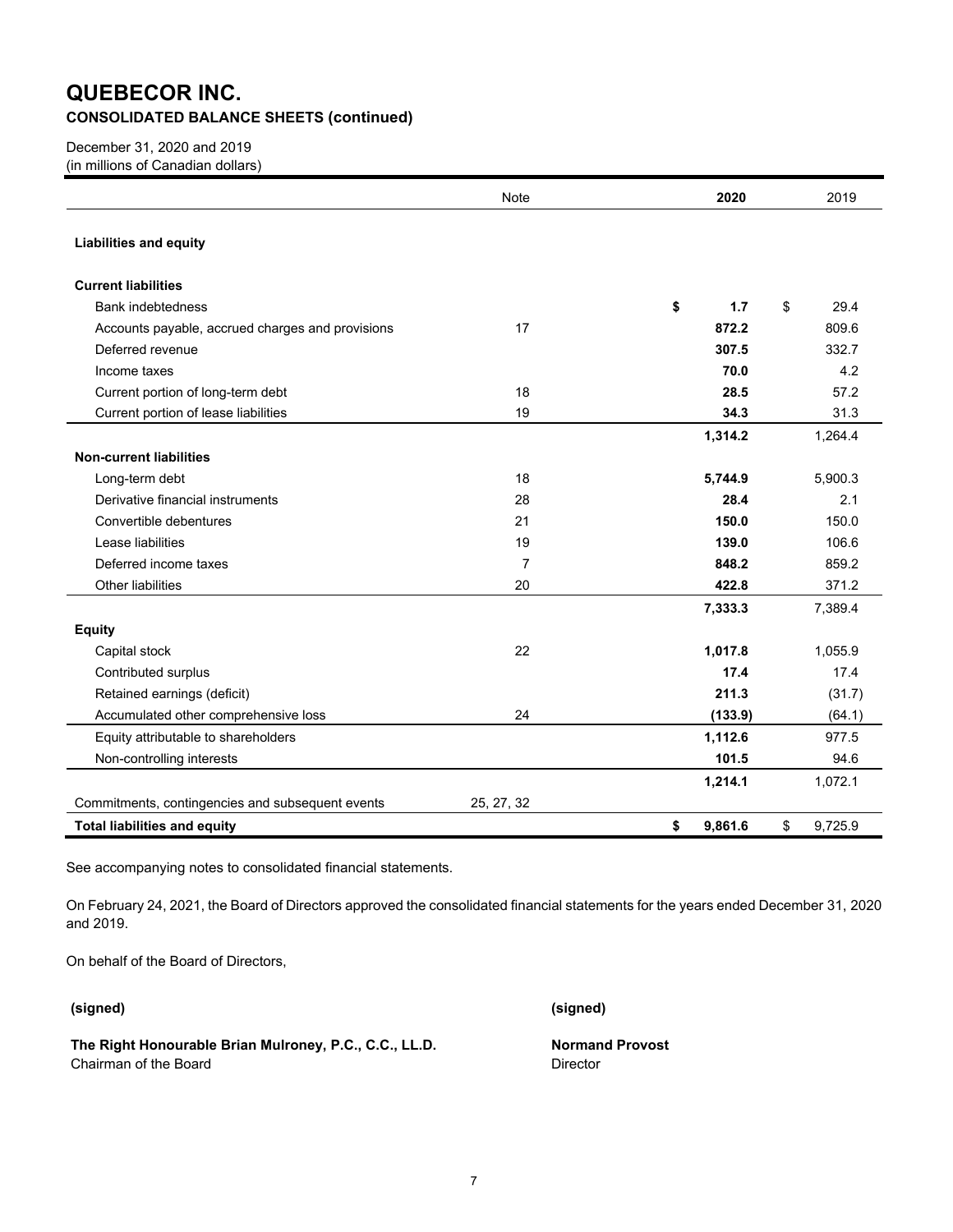Years ended December 31, 2020 and 2019 (tabular amounts in millions of Canadian dollars, except for per share data and option data)

Quebecor Inc. ("Quebecor" or the "Corporation") is incorporated under the laws of Québec. The Corporation's head office and registered office is located at 612 rue Saint-Jacques, Montréal (Québec), Canada. Quebecor is a holding corporation with a 100% interest in Quebecor Media Inc. ("Quebecor Media"). Unless the context otherwise requires, Quebecor or the Corporation refer to Quebecor Inc. and its subsidiaries and Quebecor Media refers to Quebecor Media Inc. and its subsidiaries. The percentages of voting rights and equity in Quebecor Media and in its major subsidiaries are as follows:

|                                                        | % voting  | % equity  |
|--------------------------------------------------------|-----------|-----------|
|                                                        |           |           |
| Quebecor Media Inc.                                    | 100.0 %   | 100.0 %   |
|                                                        |           |           |
| Quebecor Media Inc. interest in its major subsidiaries |           |           |
| Videotron Ltd.                                         | 100.0 $%$ | 100.0 $%$ |
| TVA Group Inc.                                         | 99.9 %    | 68.4 %    |
| MediaQMI Inc.                                          | 100.0 $%$ | 100.0 %   |
| QMI Spectacles Inc.                                    | 100.0 $%$ | 100.0 %   |

The Corporation operates, through its subsidiaries, in the following industry segments: Telecommunications, Media, and Sports and Entertainment. The Telecommunications segment offers Internet access, television distribution, mobile and wireline telephony, business solutions and over-the-top video services in Canada and is engaged in the rental of movies and televisual products through its video-on-demand service. The operations of the Media segment in Québec include the operation of an over-the-air television network and specialty television services, the operation of soundstage and equipment leasing and post-production services for the film and television industries, the printing, publishing and distribution of daily newspapers, the operation of news and entertainment digital platforms and a music streaming service, the publishing and distribution of magazines, the production and distribution of audiovisual content, and the operation of an out-of-home advertising business. The activities of the Sports and Entertainment segment in Québec encompass the operation and management of the Videotron Centre in Québec City, show production, sporting and cultural events management, the publishing and distribution of books, the distribution and production of music, and the operation of two Quebec Major Junior Hockey League teams.

These segments are managed separately since they all require specific market strategies. The accounting policies of each segment are the same as the accounting policies used for the consolidated financial statements. Segment income includes income from sales to third parties and inter segment sales. Transactions between segments are measured at exchange amounts between the parties.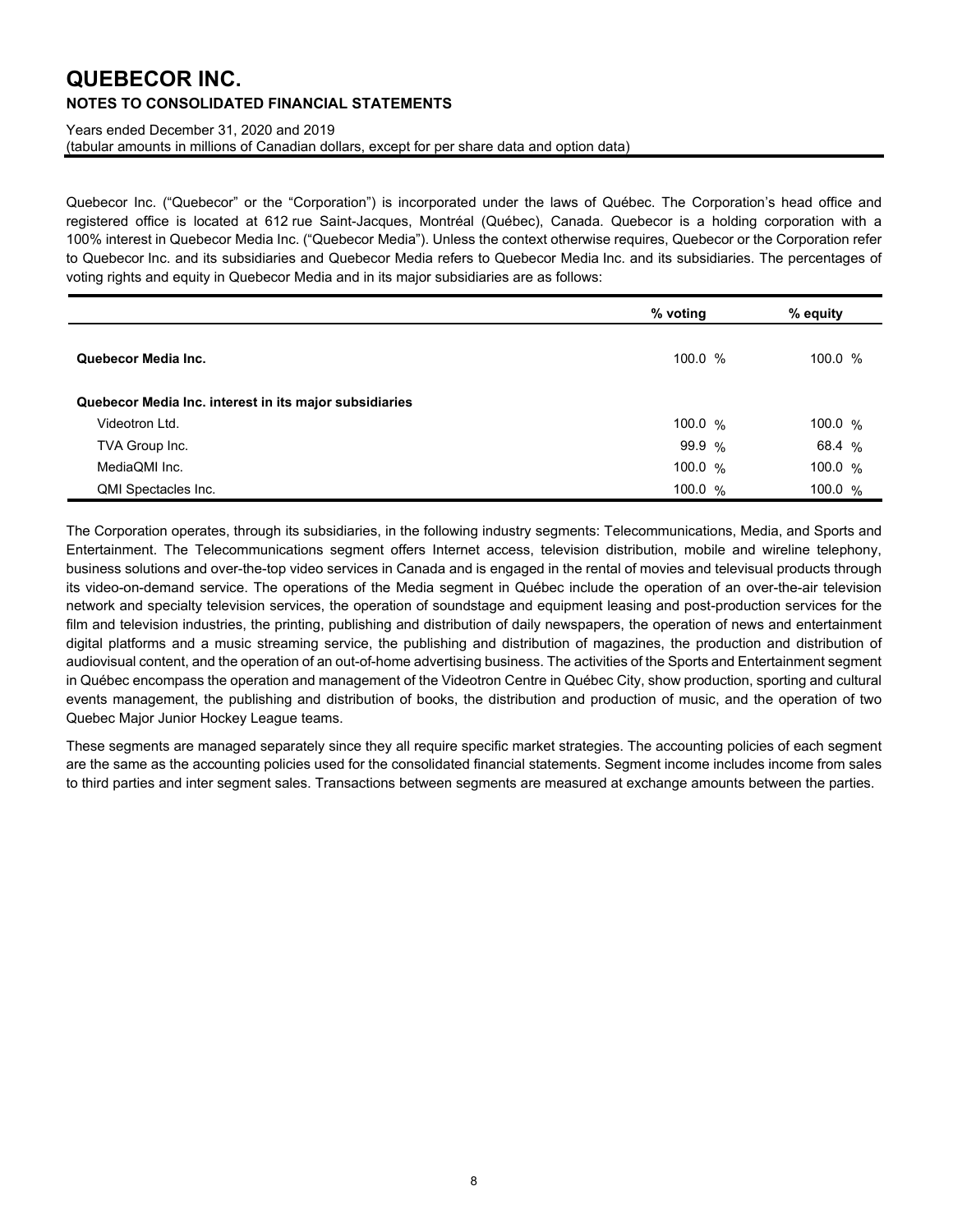Years ended December 31, 2020 and 2019 (tabular amounts in millions of Canadian dollars, except for per share data and option data)

### COVID-19 pandemic

The COVID-19 pandemic is having a significant impact on the economic environment in Canada and around the world. On March 13, 2020, in order to limit the spread of the virus, the Québec government imposed a number of restrictions and special preventive measures, including the suspension of business activities deemed non-essential, across Québec. The Québec government subsequently implemented a gradual reopening plan, which was followed at the end of December 2020 by new restrictions and the suspension of some business activities due to the second wave of the pandemic. This health crisis curtailed the operations of many of Quebecor's business partners and led to a significant slowdown in some of the Corporation's segments in 2020. Among other impacts, the restrictions and preventive measures imposed by the Québec government caused a significant reduction in volume at Videotron Ltd.'s ("Videotron") retail outlets and delays in client migration to its new Helix entertainment and home management platform; lower advertising revenues, a significant decrease in sports events broadcast by the TVA Sports specialty channel, and reduced film and audiovisual content activity in the Media segment; and the cancellation of most shows and events and the interruption of music and book distribution activities in the Sports and Entertainment segment. Despite the constraints created by this pandemic, Quebecor has continued and will continue to provide essential telecommunications and news services during this health crisis, while safeguarding the health and safety of the public and its employees. Because of the slowdown in the economy, approximately 10% of Quebecor's workforce have received benefits in 2020 under the Corporation's assistance program. During the health crisis, this program provides financial assistance to employees temporarily laid off or to employees on stand-by in addition to the Canadian wage subsidy programs. Due to significant decreases in their revenues, most of the business units in the Media segment and Sports and Entertainment segment have qualified for the Emergency Wage Subsidy, and subsidies totalling \$49.6 million were recorded in 2020 as a reduction in employee costs. Given the uncertainty about the evolution of the pandemic, the full impact of the health crisis over its duration cannot be determined with certainty.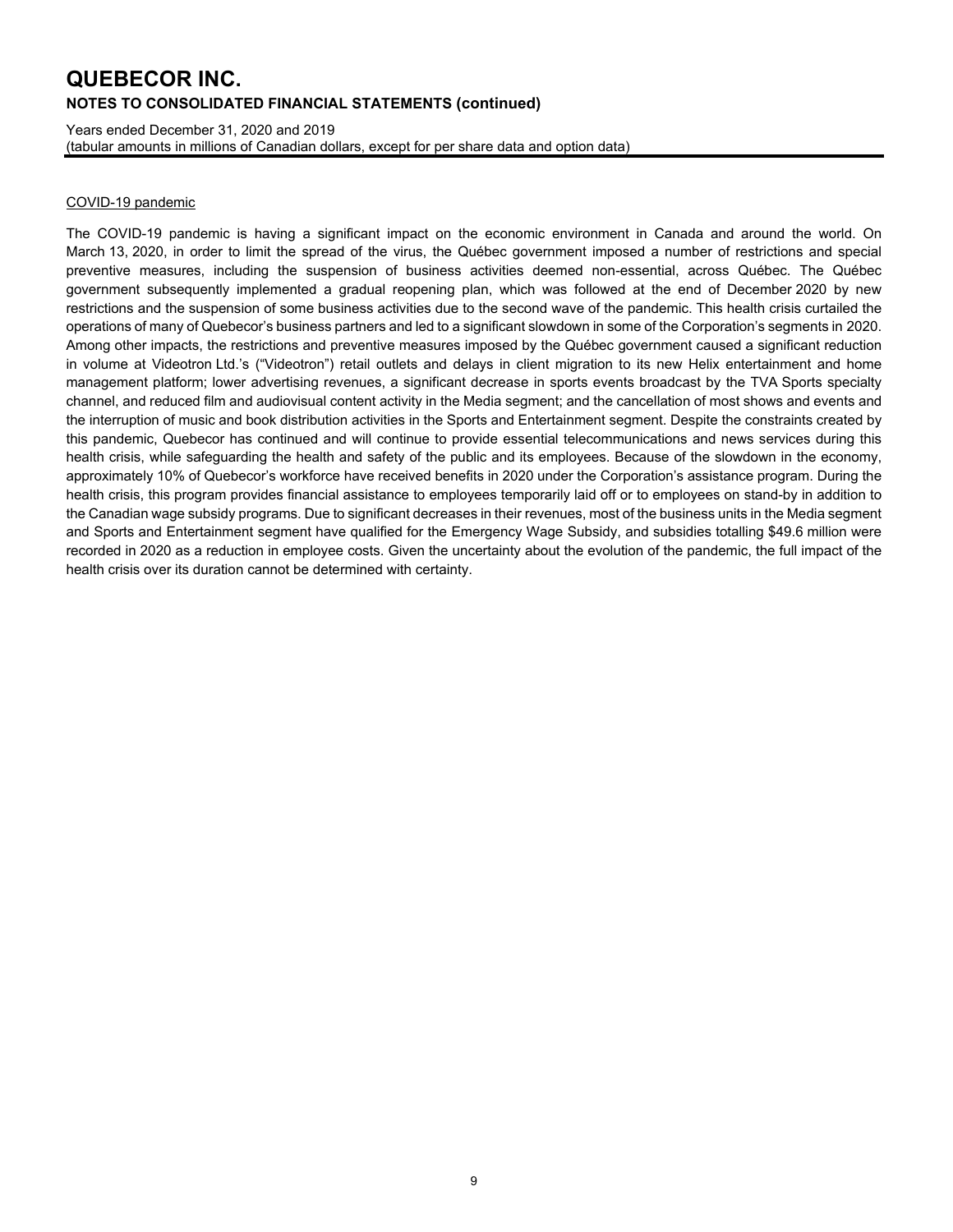Years ended December 31, 2020 and 2019 (tabular amounts in millions of Canadian dollars, except for per share data and option data)

## **SEGMENTED INFORMATION**

|                                             | Telecom-<br>munications | Media       | <b>Sports</b><br>and<br><b>Entertainment</b> | <b>Head Office</b><br>and Inter-<br>segments | <b>Total</b>  |
|---------------------------------------------|-------------------------|-------------|----------------------------------------------|----------------------------------------------|---------------|
|                                             |                         |             |                                              |                                              | 2020          |
| <b>Revenues</b>                             | \$<br>3,622.6           | \$<br>650.5 | \$<br>158.0                                  | \$<br>(113.3)                                | \$<br>4,317.8 |
| Employee costs                              | 403.8                   | 176.7       | 30.3                                         | 24.7                                         | 635.5         |
| Purchase of goods and services              | 1,354.4                 | 391.6       | 119.0                                        | (135.3)                                      | 1,729.7       |
| Adjusted EBITDA <sup>1</sup>                | 1,864.4                 | 82.2        | 8.7                                          | (2.7)                                        | 1,952.6       |
|                                             |                         |             |                                              |                                              |               |
| Depreciation and amortization               |                         |             |                                              |                                              | 803.2         |
| <b>Financial expenses</b>                   |                         |             |                                              |                                              | 328.2         |
| Gain on valuation and translation of        |                         |             |                                              |                                              |               |
| financial instruments                       |                         |             |                                              |                                              | (8.0)         |
| Restructuring of operations and other items |                         |             |                                              |                                              | 39.2          |
| Income before income taxes                  |                         |             |                                              |                                              | \$<br>790.0   |
|                                             |                         |             |                                              |                                              |               |
| Cash flows used for                         |                         |             |                                              |                                              |               |
| Additions to property, plant and            |                         |             |                                              |                                              |               |
| equipment                                   | \$<br>429.3             | \$<br>15.9  | \$<br>0.6                                    | \$<br>1.4                                    | \$<br>447.2   |
| Additions to intangible assets              | 180.1                   | 22.1        | 2.8                                          | 0.9                                          | 205.9         |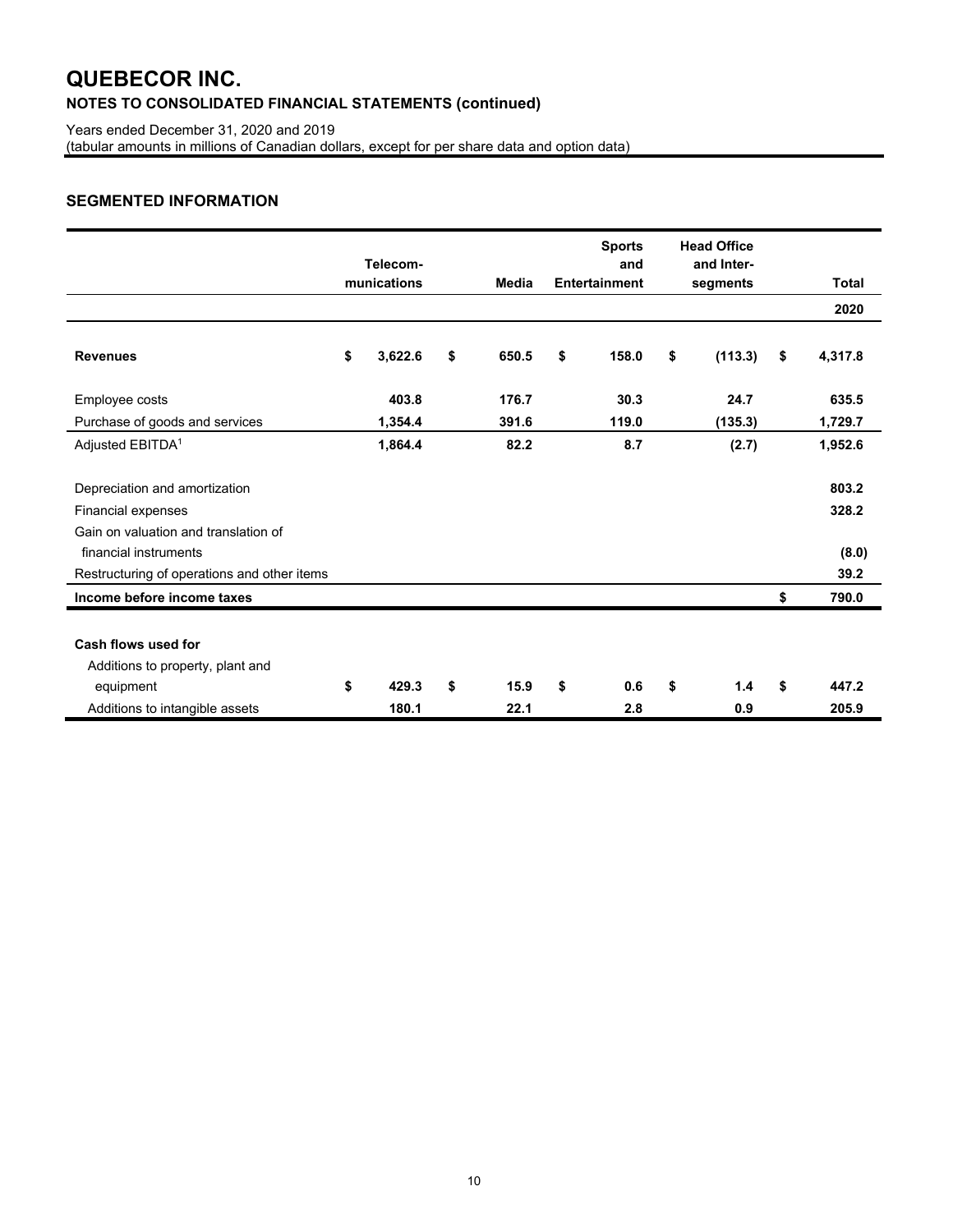## **SEGMENTED INFORMATION (continued)**

|                                             | Telecom-      |              | <b>Sports</b><br>and | <b>Head Office</b><br>and Inter- |               |
|---------------------------------------------|---------------|--------------|----------------------|----------------------------------|---------------|
|                                             | munications   | <b>Media</b> | <b>Entertainment</b> | segments                         | <b>Total</b>  |
|                                             |               |              |                      |                                  | 2019          |
| <b>Revenues</b>                             | \$<br>3,480.4 | \$<br>738.0  | \$<br>192.2          | \$<br>(116.8)                    | \$<br>4,293.8 |
| Employee costs                              | 398.6         | 228.6        | 38.6                 | 35.0                             | 700.8         |
| Purchase of goods and services              | 1,278.4       | 434.6        | 146.3                | (145.8)                          | 1,713.5       |
| Adjusted EBITDA <sup>1</sup>                | 1,803.4       | 74.8         | 7.3                  | (6.0)                            | 1,879.5       |
|                                             |               |              |                      |                                  |               |
| Depreciation and amortization               |               |              |                      |                                  | 750.4         |
| Financial expenses                          |               |              |                      |                                  | 327.5         |
| Loss on valuation and translation of        |               |              |                      |                                  |               |
| financial instruments                       |               |              |                      |                                  | 6.5           |
| Restructuring of operations and other items |               |              |                      |                                  | 28.6          |
| Income before income taxes                  |               |              |                      |                                  | \$<br>766.5   |
|                                             |               |              |                      |                                  |               |
| Cash flows used for                         |               |              |                      |                                  |               |
| Additions to property, plant and            |               |              |                      |                                  |               |
| equipment                                   | \$<br>476.8   | \$<br>21.8   | \$<br>1.3            | \$<br>1.7                        | \$<br>501.6   |
| Additions to intangible assets              | 468.0         | 24.8         | 3.5                  | 0.6                              | 496.9         |

<sup>1</sup> The Chief Executive Officer uses adjusted EBITDA as the measure of profit to assess the performance of each segment. Adjusted EBITDA is referred as a non-IFRS measure and is defined as net income before depreciation and amortization, financial expenses, (gain) loss on valuation and translation of financial instruments, restructuring of operations and other items, income taxes and income from discontinued operations.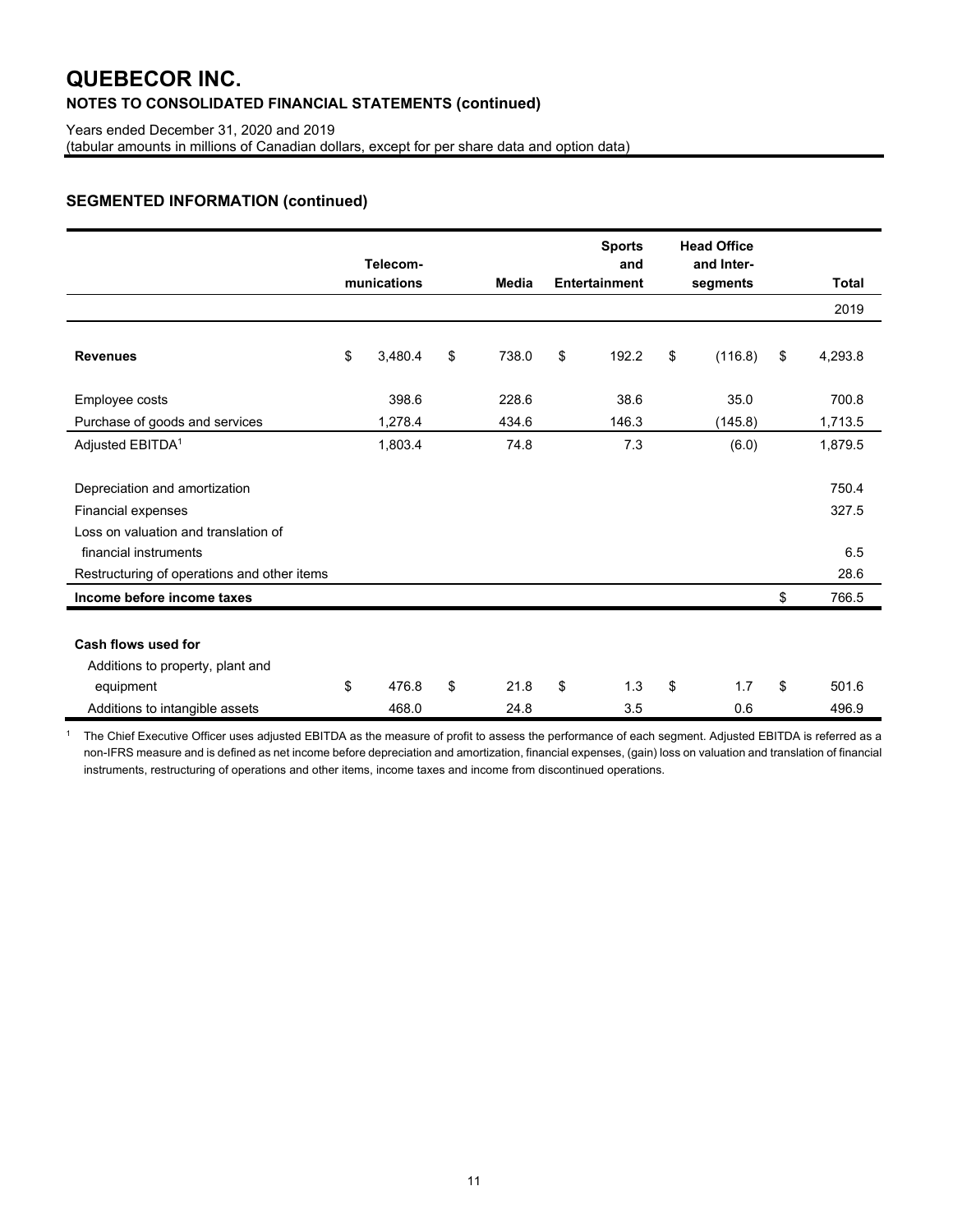Years ended December 31, 2020 and 2019 (tabular amounts in millions of Canadian dollars, except for per share data and option data)

## **1. SUMMARY OF SIGNIFICANT ACCOUNTING POLICIES**

## **(a) Basis of presentation**

The consolidated financial statements have been prepared in accordance with International Financial Reporting Standards ("IFRS") as issued by the International Accounting Standards Board ("IASB").

These consolidated financial statements have been prepared on a historical cost basis, except for certain financial instruments (notes  $1(i)$  and  $1(w)$ ), the liability related to stock-based compensation (note  $1(u)$ ) and the net defined benefit liability (note 1(v)), and they are presented in Canadian dollars ("CAN dollars"), which is the currency of the primary economic environment in which the Corporation operates ("functional currency").

Comparative figures for the year ended December 31, 2019 have been restated to conform to the presentation adopted for the year ended December 31, 2020.

## **(b) Consolidation**

The consolidated financial statements include the accounts of the Corporation and its subsidiaries. Intercompany transactions and balances are eliminated on consolidation.

A subsidiary is an entity controlled by the Corporation. Control is achieved when the Corporation is exposed, or has rights, to variable returns from its involvement with the entity and has the ability to affect those returns through its power over the entity.

Non-controlling interests in the net assets and results of consolidated subsidiaries are identified separately from the parent corporation's ownership interest. Non-controlling interests in the equity of a subsidiary consist of the amount of non-controlling interests calculated at the date of the original business combination and their share of changes in equity since that date. Changes in non-controlling interests in a subsidiary that do not result in a loss of control by the Corporation are accounted for as equity transactions.

## **(c) Business acquisition**

A business acquisition is accounted for by the acquisition method. The cost of an acquisition is measured at the fair value of the consideration given in exchange for control of the business acquired at the acquisition date. This consideration can be comprised of cash, assets transferred, financial instruments issued, or future contingent payments. The identifiable assets and liabilities of the business acquired are recognized at their fair value at the acquisition date. Results of operations of a business acquired are included in the Corporation's consolidated financial statements from the date of the business acquisition. Business acquisition and integration costs are expensed as incurred and included as other items in the consolidated statements of income.

## **(d) Foreign currency translation**

Foreign currency transactions are translated to the functional currency by applying the exchange rate prevailing at the date of the transaction. Translation gains and losses on monetary assets and liabilities denominated in a foreign currency are included in financial expenses, or in gain or loss on valuation and translation of financial instruments.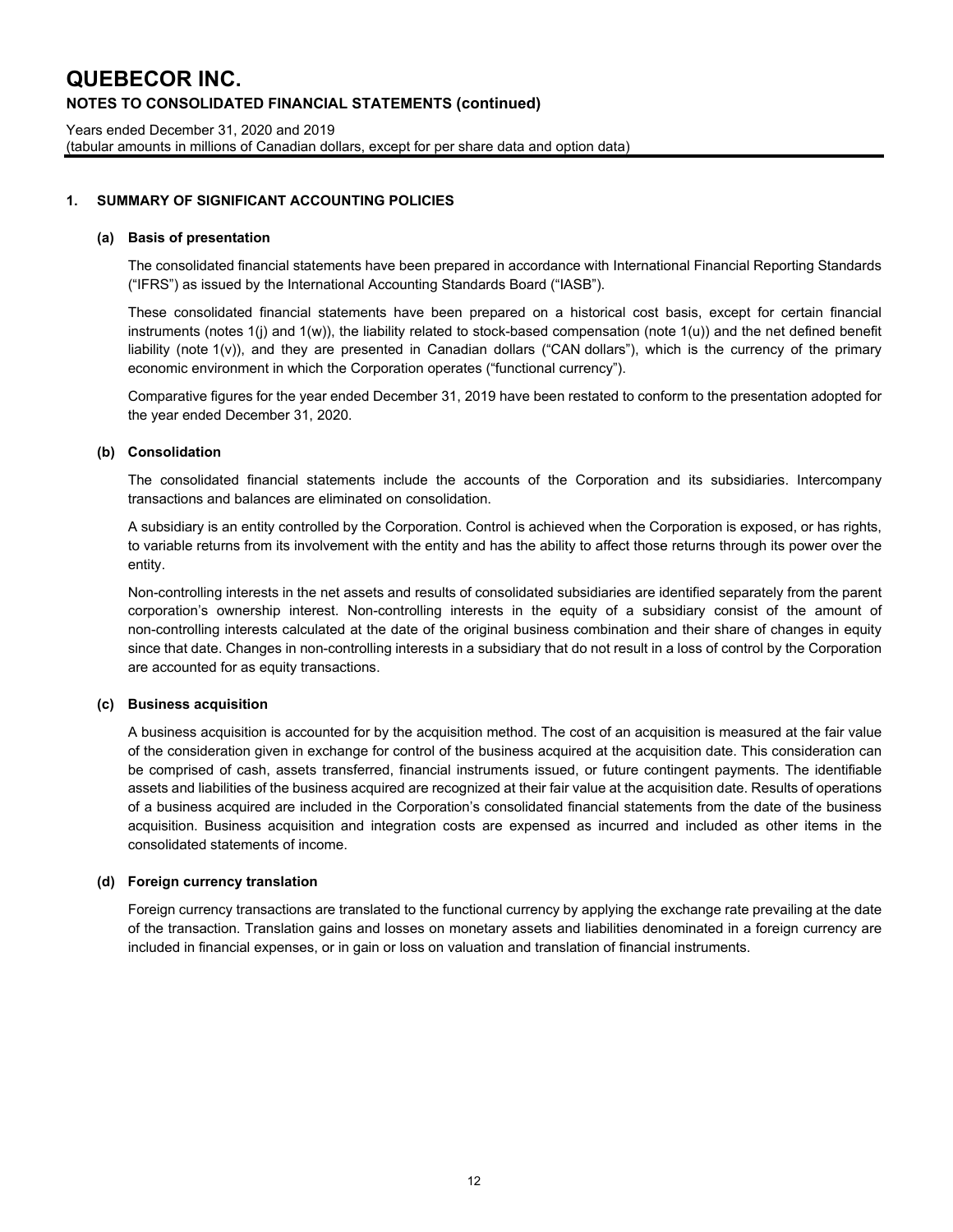Years ended December 31, 2020 and 2019 (tabular amounts in millions of Canadian dollars, except for per share data and option data)

## **1. SUMMARY OF SIGNIFICANT ACCOUNTING POLICIES (continued)**

### **(e) Revenue recognition**

The Corporation accounts for a contract with a customer only when all of the following criteria are met:

- the parties to the contract have approved the contract (in writing, orally or in accordance with other customary business practices) and are committed to perform their respective obligations;
- the entity can identify each party's rights regarding the goods or services to be transferred;
- the entity can identify the payment terms for the goods or services to be transferred;
- the contract has commercial substance (i.e. the risk, timing or amount of the entity's future cash flows is expected to change as a result of the contract); and
- it is probable that the entity will collect the consideration to which it is entitled in exchange for the goods or services to be transferred to the customer.

The portion of revenues that is invoiced and unearned is presented as "Deferred revenue" in the consolidated balance sheets. Deferred revenue is usually recognized as revenue in the subsequent year.

## **Telecommunications**

The Telecommunications segment provides services under multiple deliverable arrangements, mainly for mobile contracts in which the sale of mobile devices is bundled with telecommunication services over the contract term. The total consideration from a contract with multiple deliverables is allocated to all performance obligations in the contract based on the stand-alone selling price of each obligation. The total consideration is generally comprised of an upfront fee for the equipment sale and a monthly fee for the telecommunication service. Each performance obligation of multiple deliverable arrangements is then separately accounted for based on its allocated consideration amount.

The Corporation does not adjust the amount of consideration allocated to the equipment sale for the effects of a financing component since this component is not significant.

The Telecommunications segment recognizes each of its main activities' revenues as follows:

- operating revenues from subscriber services, such as television distribution, Internet access, wireline and mobile telephony, and over-the-top video services are recognized when services are provided;
- revenues from equipment sales to subscribers are recognized when the equipment is delivered;
- operating revenues related to service contracts are recognized in income on a straight-line basis over the period in which the services are provided; and
- wireline connection and mobile activation revenues are deferred and recognized respectively as revenues over the period of time the customer is expected to remain a customer of the Corporation and over the contract term.

When a mobile device and a service are bundled under a single mobile contract, the term of the contract is generally 24 months.

The portion of mobile revenues earned without being invoiced is presented as contract assets in the consolidated balance sheets. Contract assets are realized over the term of the contract.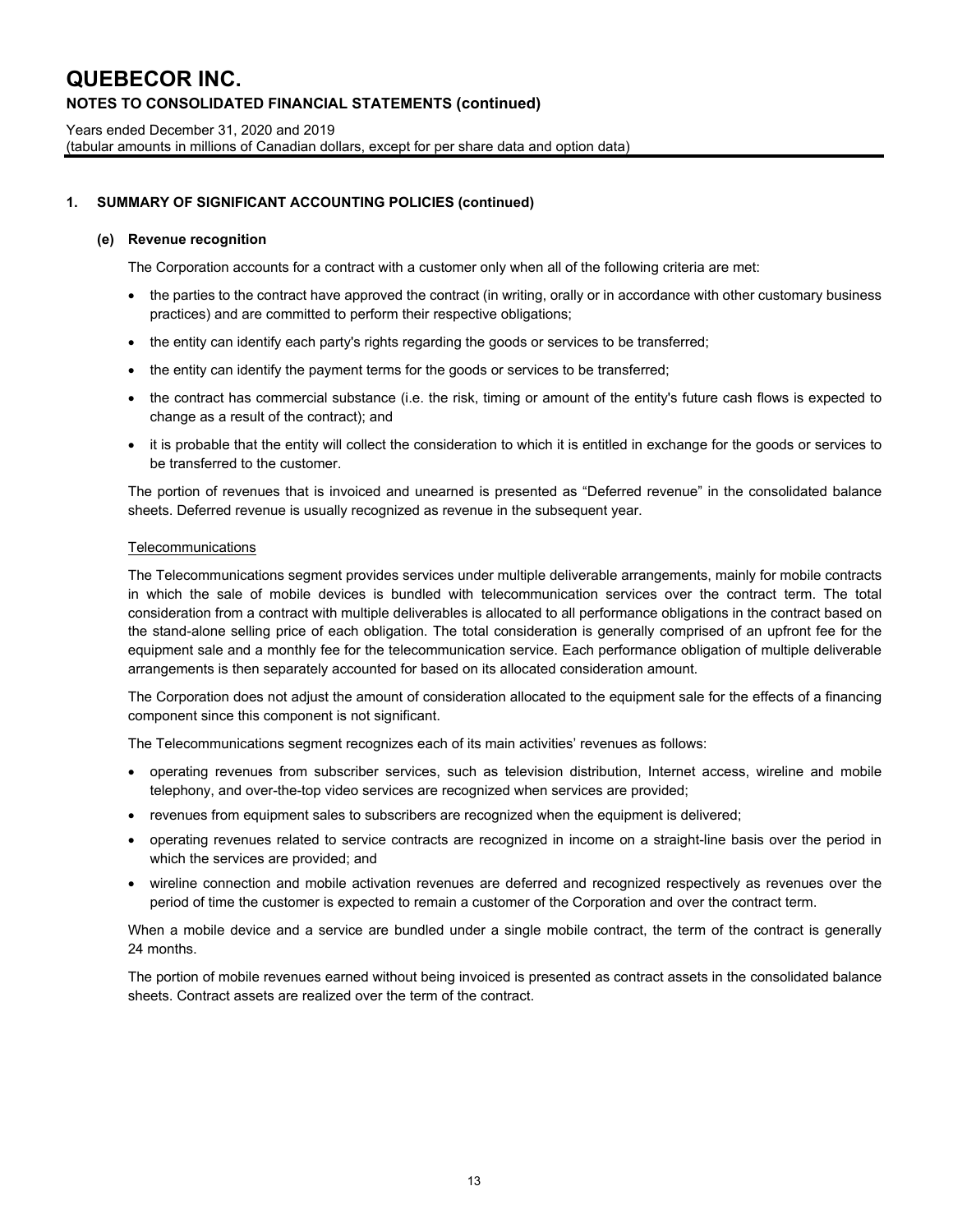Years ended December 31, 2020 and 2019 (tabular amounts in millions of Canadian dollars, except for per share data and option data)

## **1. SUMMARY OF SIGNIFICANT ACCOUNTING POLICIES (continued)**

## **(e) Revenue recognition (continued)**

## Media

The Media segment recognizes each of its main activities' revenues as follows:

- advertising revenues are recognized when the advertising is aired on television, is featured in newspapers or magazines or is displayed on the digital properties or on transit shelters;
- revenues from subscriptions to specialty television channels or to online publications are recognized on a monthly basis at the time service is provided or over the period of the subscription;
- revenues from the sale or distribution of newspapers and magazines are recognized upon delivery, net of provisions for estimated returns based on historical rate of returns;
- soundstage and equipment leasing revenues are recognized over the rental period;
- revenues derived from speciality film and television services are recognized when services are provided; and
- revenues from distribution of audiovisual content are recognized when the content has been delivered and accepted in accordance with the conditions of the licence or distribution agreement.

### Sports and Entertainment

The Sports and Entertainment segment recognizes each of its main activities' revenues as follows:

- revenues from the sale or distribution of books and entertainment products are recognized upon delivery, net of provisions for estimated returns based on historical rate of returns;
- revenues from venue rental, ticket sales (including season tickets) and food and beverage sales are recognized when the events take place and/or goods are sold, as the case may be;
- revenues from the rental of suites are recognized ratably over the period of the agreement;
- revenues from the sale of advertising in the form of venue signage or sponsorships, are recognized ratably over the period of the agreement; and
- revenues derived from sporting and cultural event management are recognized when services are provided.

## **(f) Impairment of assets**

For the purposes of assessing impairment, assets are grouped in cash-generating units ("CGUs"), which represent the lowest levels for which there are separately identifiable cash inflows generated by those assets. The Corporation reviews, at each balance sheet date, whether events or circumstances have occurred to indicate that the carrying amounts of its long-lived assets with finite useful lives may be less than their recoverable amounts. Goodwill, intangible assets having an indefinite useful life, and intangible assets not yet available for use are tested for impairment each financial year, as well as whenever there is an indication that the carrying amount of the asset, or the CGU to which an asset has been allocated, exceeds its recoverable amount. The recoverable amount is the higher of the fair value less costs of disposal and the value in use of the asset or the CGU. Fair value less costs of disposal represents the amount an entity could obtain at the valuation date from the asset's disposal in an arm's length transaction between knowledgeable, willing parties, after deducting the costs of disposal. The value in use represents the present value of the future cash flows expected to be derived from the asset or the CGU.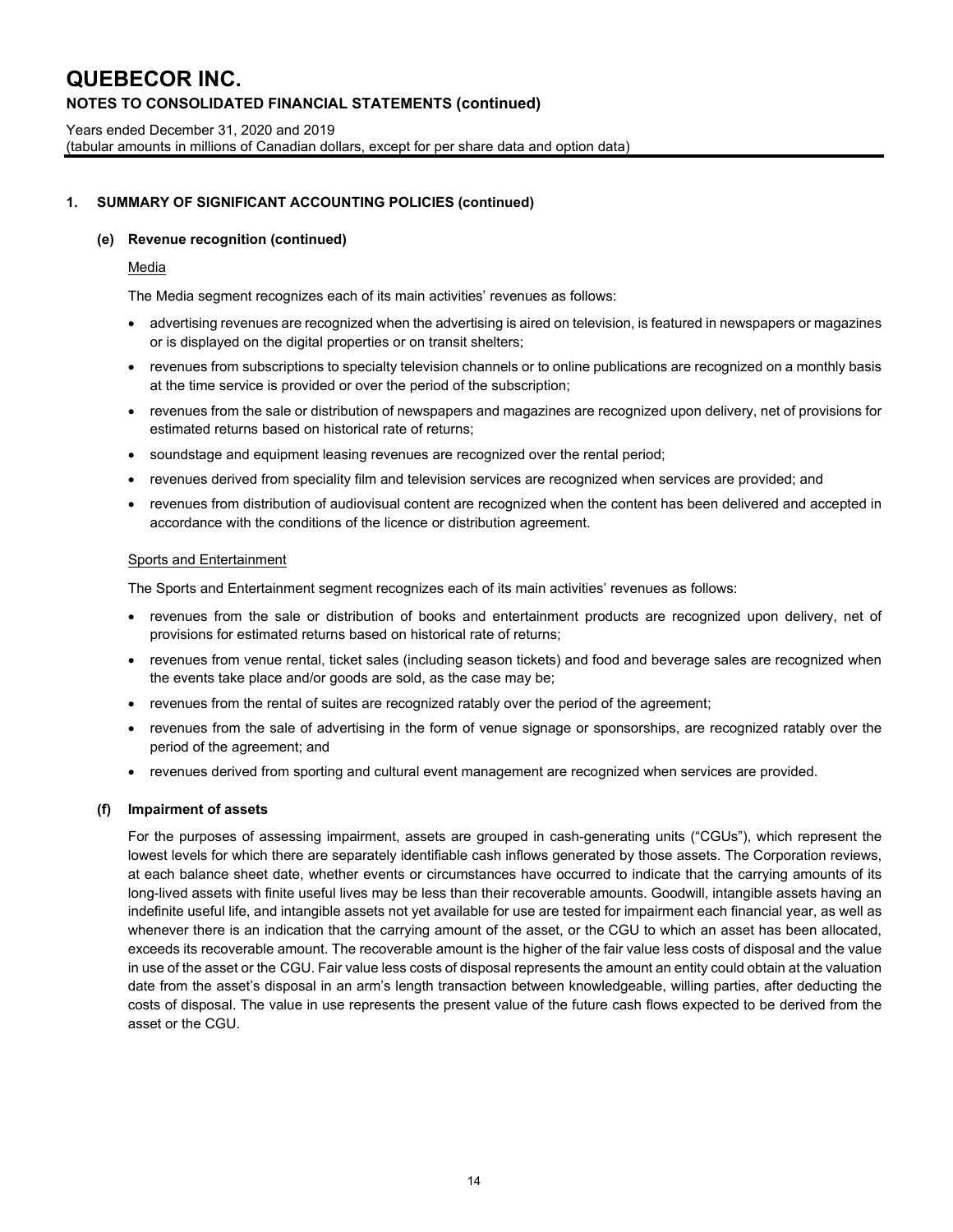Years ended December 31, 2020 and 2019 (tabular amounts in millions of Canadian dollars, except for per share data and option data)

## **1. SUMMARY OF SIGNIFICANT ACCOUNTING POLICIES (continued)**

### **(f) Impairment of assets (continued)**

An impairment loss is recognized in the amount by which the carrying amount of an asset or a CGU exceeds its recoverable amount. When the recoverable amount of a CGU to which goodwill has been allocated is lower than the CGU's carrying amount, the related goodwill is first impaired. Any excess amount of impairment is recognized and attributed to assets in the CGU, prorated to the carrying amount of each asset in the CGU.

An impairment loss recognized in prior periods for long-lived assets with finite useful lives and intangible assets having an indefinite useful life, other than goodwill, can be reversed through the consolidated statement of income to the extent that the resulting carrying value does not exceed the carrying value that would have been the result had no impairment loss been recognized previously.

## **(g) Barter transactions**

In the normal course of operations, the Corporation principally offers advertising in exchange for goods and services. Revenues thus earned and expenses incurred are accounted for on the basis of the fair value of goods and services provided.

### **(h) Income taxes**

Current income taxes are recognized with respect to amounts expected to be paid or recovered under the tax rates and laws that have been enacted or substantively enacted at the balance sheet date.

Deferred income taxes are accounted for using the liability method. Under this method, deferred income tax assets and liabilities are recognized for the estimated future tax consequences attributable to differences between the carrying amounts of existing assets and liabilities in the consolidated financial statements and their respective tax bases. Deferred income tax assets and liabilities are measured using enacted or substantively enacted tax rates in effect for the year in which those temporary differences are expected to be recovered or settled. The effect of a change in tax rates on deferred income tax assets and liabilities is recognized in income in the period that includes the substantive enactment date. A deferred tax asset is recognized initially when it is probable that future taxable income will be sufficient to use the related tax benefits and may be reduced subsequently, if necessary, to an amount that is more likely than not to be realized. A deferred tax expense or benefit is recognized either in other comprehensive income or directly in equity to the extent that it relates to items that are recognized in other comprehensive income or directly in equity in the same or a different period.

In the course of the Corporation's operations, there are a number of uncertain tax positions due to the complexity of certain transactions and to the fact that related tax interpretations and legislation are continually changing. When a tax position is uncertain, the Corporation recognizes an income tax benefit or reduces an income tax liability only when it is probable that the tax benefit will be realized in the future or that the income tax liability is no longer probable.

### **(i) Leases**

The Corporation recognizes, for most of its leases, a right-of-use asset and a lease liability at the commencement of a lease. The right-of-use asset and the lease liability are initially measured at the present value of lease payments over the term lease, less incentive payments received, using the Corporation incremental borrowing rate at that date or interest rate implicit in the lease. The term of the lease is comprised of the initial lease term and any additional period for which it is reasonably certain that the Corporation will exercise its extension option.

Right-of-use assets are depreciated over the shorter of the lease term or the useful life of the underlying asset.

Interests on lease liabilities are recorded in the consolidated statements of income as financial expenses and principal payments on the lease liability are presented as part of financing activities in the consolidated statements of cash flows.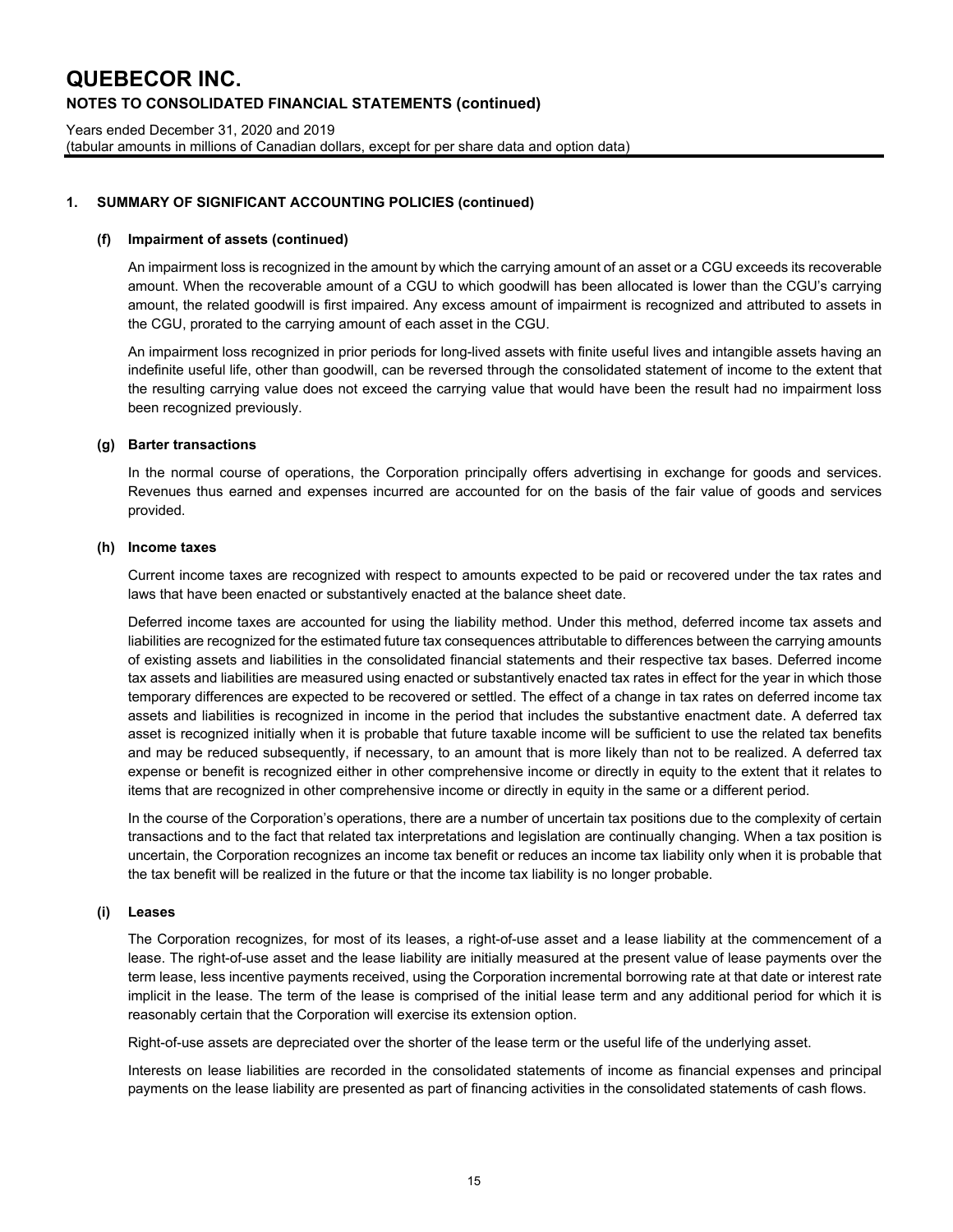Years ended December 31, 2020 and 2019 (tabular amounts in millions of Canadian dollars, except for per share data and option data)

## **1. SUMMARY OF SIGNIFICANT ACCOUNTING POLICIES (continued)**

## **(j) Financial instruments**

## Classification, recognition and measurement

Most of financial assets and liabilities are classified as subsequently measured at amortized cost, except for derivative financial instruments, which are measured at fair value through other comprehensive income or through profit or loss. Contingent consideration and future conditional adjustments arising from a business acquisition or disposal are measured at fair value at the transaction date with subsequent changes in fair value recorded in the consolidated statements of income.

## Derivative financial instruments and hedge accounting

The Corporation uses various derivative financial instruments to manage its exposure to fluctuations in foreign currency exchange rates and interest rates. The Corporation does not hold or use any derivative financial instruments for speculative purposes. Under hedge accounting, the Corporation documents all hedging relationships between hedging instruments and hedged items, as well as its strategy for using hedges and its risk-management objective. It also designates its derivative financial instruments as either fair value hedges or cash flow hedges when they qualify for hedge accounting. The Corporation assesses the effectiveness of its hedging relationships at initiation and on an ongoing basis.

The Corporation generally enters into the following types of derivative financial instruments:

- The Corporation uses foreign exchange forward contracts to hedge foreign currency rate exposure on anticipated equipment or inventory purchases in a foreign currency. These foreign exchange forward contracts are designated as cash flow hedges.
- The Corporation uses cross-currency interest rate swaps to hedge (i) foreign currency rate exposure on interest and principal payments on foreign currency denominated debt and/or (ii) fair value exposure on certain debt resulting from changes in interest rates. The cross-currency interest rate swaps that set all future interest and principal payments on U.S.-dollar-denominated debt in fixed CAN dollars, in addition to converting an interest rate from a floating rate to a floating rate or from a fixed rate to a fixed rate, are designated as cash flow hedges. The cross-currency interest rate swaps are designated as fair value hedges when they set all future interest and principal payments on U.S.-dollar-denominated debt in fixed CAN dollars, in addition to converting the interest rate from a fixed rate to a floating rate.
- The Corporation has established a hedge ratio of one-for-one for all its hedging relationships as underlying risks of its hedging derivatives are identical to the hedged item risks.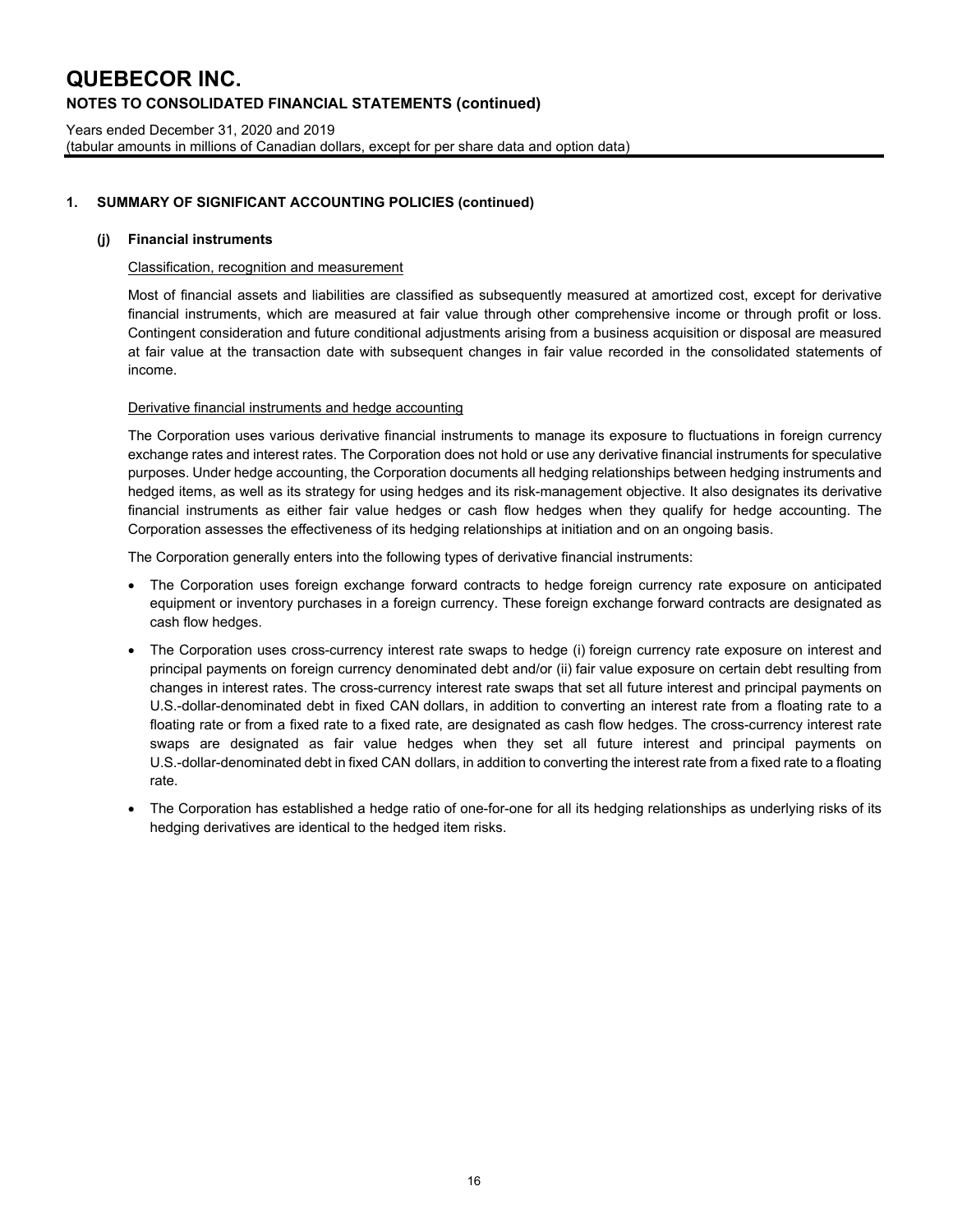Years ended December 31, 2020 and 2019 (tabular amounts in millions of Canadian dollars, except for per share data and option data)

## **1. SUMMARY OF SIGNIFICANT ACCOUNTING POLICIES (continued)**

## **(j) Financial instruments (continued)**

Derivative financial instruments and hedge accounting (continued)

The Corporation measures and records the effectiveness of its hedging relationships as follows:

- For cash flow hedges, the hedge effectiveness is tested and measured by comparing changes in the fair value of the hedging derivative with the changes in the fair value of a hypothetical derivative that simulates the hedged items cash flows.
- For fair value hedges, the hedge effectiveness is tested and measured by comparing changes in the fair value of the hedging derivative with the changes in the fair value of the hedged item attributable to the hedged risk.
- Most of the Corporation's hedging relationships are not generating material ineffectiveness. The ineffectiveness, if any, is recorded in the consolidated statements of income as a gain or loss on valuation and translation of financial instruments.

Under hedge accounting, the Corporation applies the following accounting policies:

- For derivative financial instruments designated as fair value hedges, changes in the fair value of the hedging derivative recorded in income are substantially offset by changes in the fair value of the hedged item to the extent that the hedging relationship is effective. When a fair value hedge is discontinued, the carrying value of the hedged item is no longer adjusted and the cumulative fair value adjustments to the carrying value of the hedged item are amortized to income over the remaining term of the original hedging relationship.
- For derivative financial instruments designated as cash flow hedges, the effective portion of a hedge is reported in other comprehensive income until it is recognized in income during the same period in which the hedged item affects income, while the ineffective portion is immediately recognized in income. When a cash flow hedge is discontinued, the amounts previously recognized in accumulated other comprehensive income are reclassified to income when the variability in the cash flows of the hedged item affects income.

Any change in the fair value of derivative financial instruments recorded in income is included in gain or loss on valuation and translation of financial instruments. Interest expense on hedged long-term debt is reported at the hedged interest and foreign currency rates.

Derivative financial instruments that do not qualify for hedge accounting, including derivatives that are embedded in financial or non-financial contracts that are not closely related to the host contracts, are reported on a fair value basis in the consolidated balance sheets. Any change in the fair value of these derivative financial instruments is recorded in the consolidated statements of income as a gain or loss on valuation and translation of financial instruments.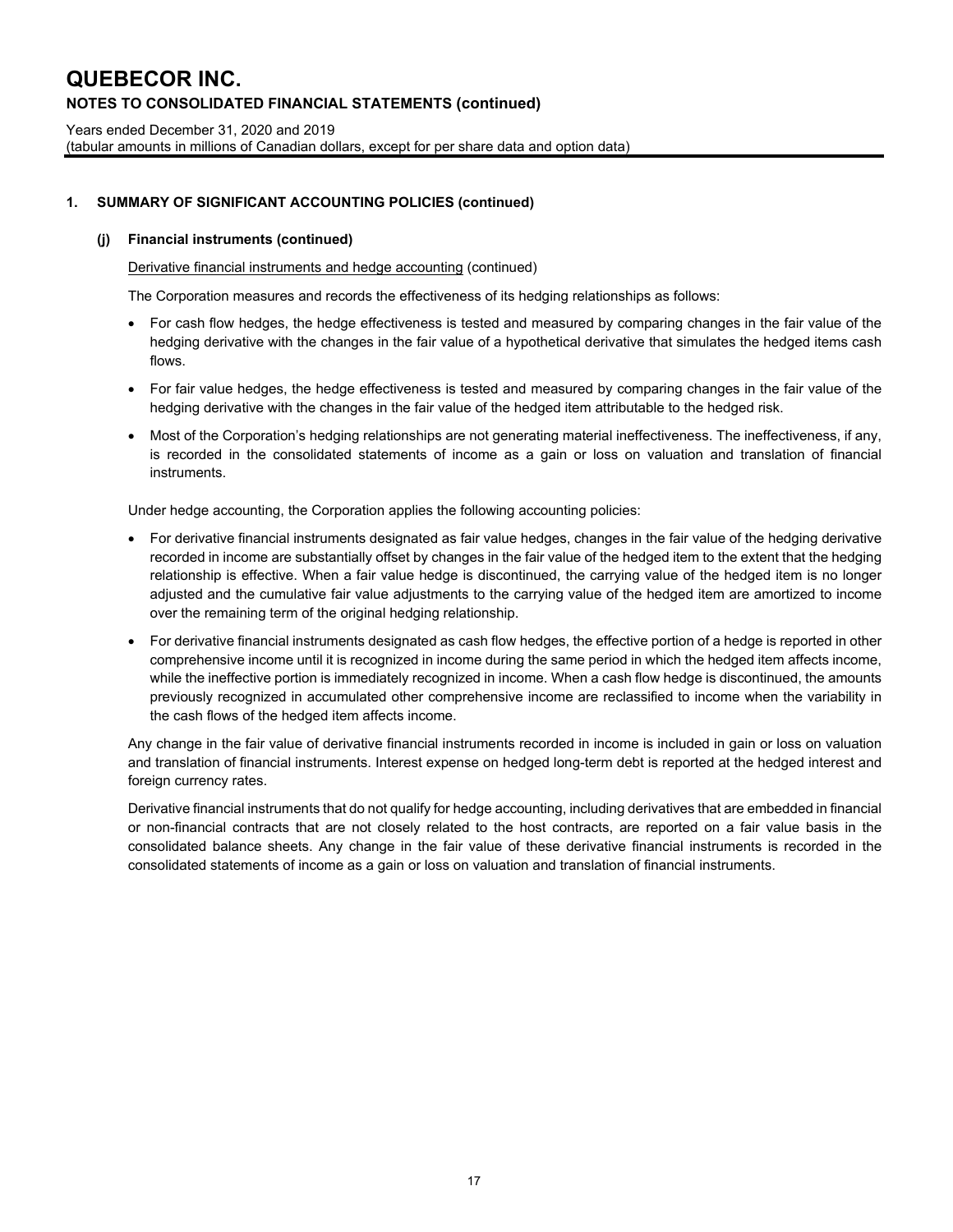Years ended December 31, 2020 and 2019 (tabular amounts in millions of Canadian dollars, except for per share data and option data)

## **1. SUMMARY OF SIGNIFICANT ACCOUNTING POLICIES (continued)**

### **(k) Financing fees**

Financing fees related to long-term debt are capitalized in reduction of long-term debt and amortized using the effective interest rate method.

### **(l) Tax credits and government assistance**

The Corporation has access to several government programs designed to support large investment projects, production and distribution of televisual products and movies, as well as music products, magazine and book publishing in Canada. In addition, most of the business units in the Media segment and Sports and Entertainment segment have qualified for the Emergency Wage Subsidy program available during the health crisis related to the COVID-19. The Corporation also receives tax credits mainly related to its research and development activities, publishing activities and digital activities. Government financial assistance is accounted for as revenue or as a reduction in related costs, whether capitalized and amortized or expensed, in the year the costs are incurred and when management has reasonable assurance that the conditions of the government programs are being met.

#### **(m) Cash and cash equivalents**

Cash and cash equivalents include highly liquid investments purchased three months or less from maturity and are recorded at fair value. These highly liquid investments consisted mainly of Bankers' acceptances and term deposits.

#### **(n) Accounts receivable and contract assets**

Accounts receivable and contract assets are presented net of a provision for expected credit losses. The Corporation is using the IFRS 9 expected credit losses method to estimate that provision, which considers the specific credit risk of its customers, the expected lifetime of its financial assets, historical trends and economic conditions. Amounts receivable are written off when deemed uncollectible.

#### **(o) Inventories**

Inventories are valued at the lower of cost, determined by the first-in, first-out method or the weighted-average cost method, and net realizable value. Net realizable value represents the estimated selling price in the ordinary course of business, less the estimated costs of completion and the estimated costs necessary to make the sale. When the circumstances that previously caused inventories to be written down below cost no longer exist, the amount of the write-down is reversed.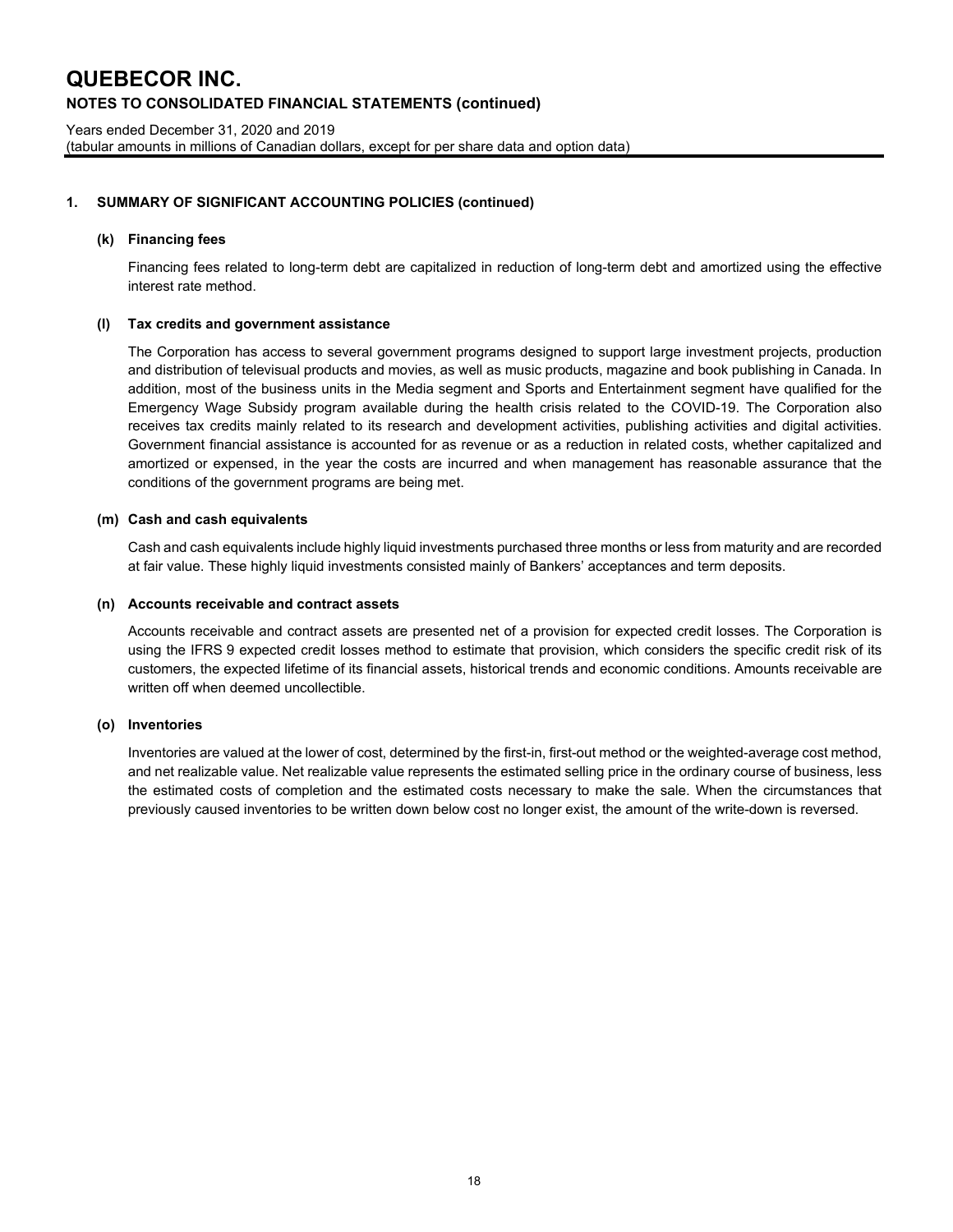Years ended December 31, 2020 and 2019 (tabular amounts in millions of Canadian dollars, except for per share data and option data)

## **1. SUMMARY OF SIGNIFICANT ACCOUNTING POLICIES (continued)**

### **(o) Inventories (continued)**

In particular, inventories related to audiovisual content are accounted for as follows:

(i) Productions

Productions are accounted for at the lesser of cost and net realizable value. Cost includes direct employees and goods and services costs and general expenses allocated to each production. The production costs are charged to operating expenses when the productions are broadcast or using a method based on how future economic benefits from the productions will be generated.

## (ii) Broadcast and distribution rights

Broadcast rights are essentially contractual rights allowing the limited or unlimited broadcast of televisual products or movies. Distribution rights include costs to acquire distribution rights for televisual products and movies and other operating costs incurred that generate future economic benefits. The Corporation records the rights acquired as inventory and the obligations incurred under a licence agreement as a liability when the broadcast or distribution period begins and all of the following conditions have been met: (a) the cost of the licence for each program, movies, series or right to broadcast a live event is known or can be reasonably determined, (b) the programs, movies or series have been accepted or the live event is broadcast in accordance with the conditions of the licence agreement; and (c) the programs, movies or series are available for distribution, first showing or telecast, or when the live event is broadcast.

Amounts paid for broadcast and distribution rights before all of the above conditions are met are recorded as prepaid rights.

Broadcast and distribution rights are charged to operating expenses when televisual products and movies are broadcast or distributed over the contract period, using a method based on how future economic benefits from those rights will be generated.

Estimates of future revenues used to determine the net realizable value of inventories related to audiovisual content are examined periodically by management and revised as necessary. The carrying value of the related inventories is reduced to the net realizable value, if necessary, based on this assessment.

## **(p) Long-term investments**

Investments in companies subject to significant influence are accounted for using the equity method. Under the equity method, the share of the results of operations of the associated corporation is recorded in the consolidated statements of income. Carrying values of investments are reduced to estimated fair values if there is objective evidence that the investment is impaired.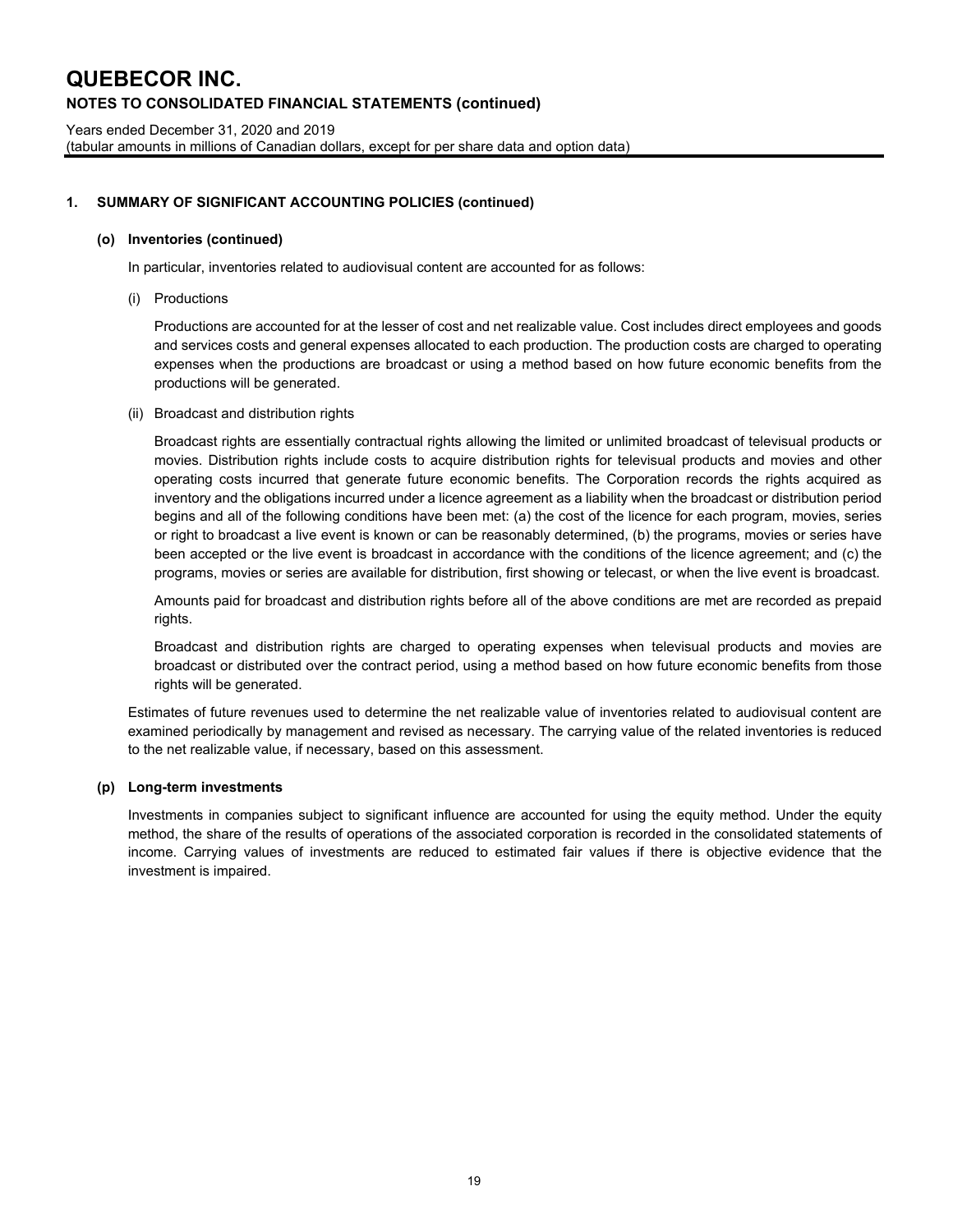Years ended December 31, 2020 and 2019 (tabular amounts in millions of Canadian dollars, except for per share data and option data)

## **1. SUMMARY OF SIGNIFICANT ACCOUNTING POLICIES (continued)**

### **(q) Property, plant and equipment**

Property, plant and equipment are recorded at cost. Cost represents the acquisition costs, net of government grants and investment tax credits, or construction costs, including preparation, installation and testing costs. In the case of projects to construct wireline and mobile networks, the cost includes equipment, direct labour and related overhead costs. Projects under development may also be comprised of advance payments made to suppliers for equipment under construction.

Borrowing costs are also included in the cost of property, plant and equipment during the development phase. Expenditures, such as maintenance and repairs, are expensed as incurred.

Depreciation is calculated on a straight-line basis over the following estimated useful lives:

| <b>Assets</b>                        | <b>Estimated useful lives</b> |
|--------------------------------------|-------------------------------|
|                                      |                               |
| Buildings and leasehold improvements | 10 to 40 years                |
| Machinery and equipment              | 3 to 20 years                 |
| Telecommunication networks           | 3 to 20 years                 |

Depreciation methods, residual values, and the useful lives of significant property, plant and equipment are reviewed at least once a year. Any change is accounted for prospectively as a change in accounting estimate.

Leasehold improvements are depreciated over the shorter of the term of the lease and their estimated useful life.

The Corporation does not record any decommissioning obligations in connection with its wireline distribution networks. The Corporation expects to renew all of its agreements with utility companies to access their support structures in the future, making the retirement date so far into the future that the present value of the restoration costs is insignificant for those assets.

Videotron is engaged in an agreement to operate a shared LTE network in the Province of Québec and the Ottawa region.

### **(r) Goodwill and intangible assets**

### Goodwill

Goodwill initially arising from a business acquisition is measured and recognized as the excess of the fair value of the consideration paid over the fair value of the recognized identifiable assets acquired and liabilities assumed.

Goodwill is allocated as at the date of a business acquisition to a CGU for purposes of impairment testing (note 1(f)). The allocation is made to the CGU or group of CGUs expected to benefit from the synergies of the business acquisition.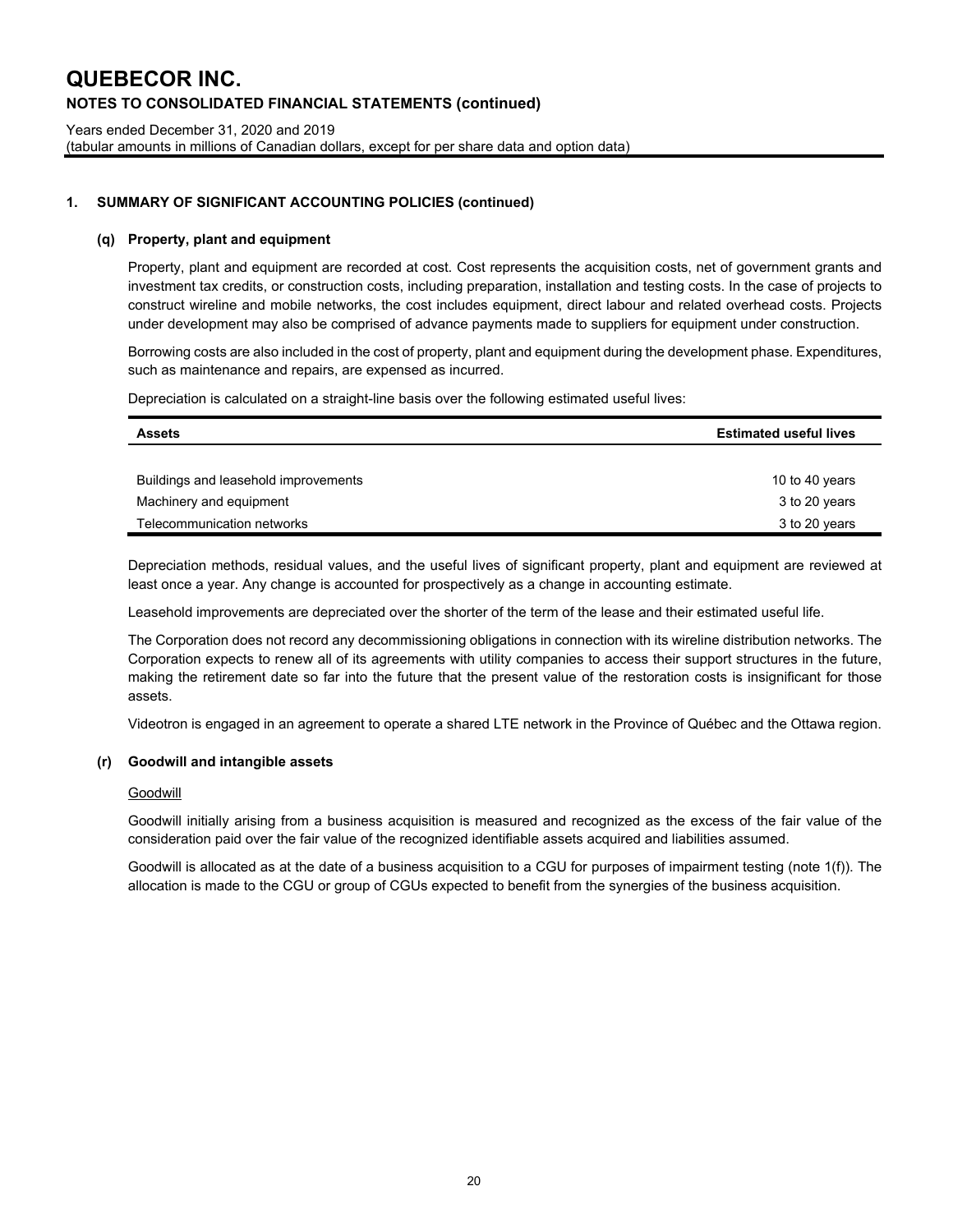Years ended December 31, 2020 and 2019 (tabular amounts in millions of Canadian dollars, except for per share data and option data)

## **1. SUMMARY OF SIGNIFICANT ACCOUNTING POLICIES (continued)**

### **(r) Goodwill and intangible assets (continued)**

### Intangible assets

Spectrum licences are recorded at cost. Spectrum licences have an indefinite useful life and are not amortized based on the following facts: (i) the Corporation intends to renew the spectrum licences and believes that they are likely to be renewed by Innovation, Science and Economic Development Canada, (ii) the Corporation has the financial and operational ability to renew these spectrum licences, (iii) currently, the competitive, legal and regulatory landscape does not limit the useful lives of the spectrum licences and (iv) the Corporation foresees no limit to the period during which these licences can be expected to generate cash flows in the future.

Software is recorded at cost. In particular, internally generated intangible assets such as software and website development are mainly comprised of internal costs in connection with the development of assets to be used internally or to provide services to customers. These costs are capitalized when the development stage of the software application begins and costs incurred prior to that stage are recognized as expenses.

Broadcasting licences, trademarks and sport franchises also have an indefinite useful life and are not amortized. These intangibles assets are recorded at cost or at fair value at the acquisition date if they are acquired through a business acquisition.

Naming rights for the Videotron Centre in Québec City are recognized at cost.

Customer relationships and other intangible assets acquired through a business acquisition are recorded at fair value at the date of acquisition.

Borrowing costs directly attributable to the acquisition, development or production of an intangible asset are also included as part of the cost of that asset during the development phase.

Intangible assets with finite useful lives are amortized over their useful lives using the straight-line method over the following periods:

| <b>Assets</b>                    | <b>Estimated useful lives</b> |  |  |  |  |  |
|----------------------------------|-------------------------------|--|--|--|--|--|
|                                  |                               |  |  |  |  |  |
| Software                         | 3 to 7 years                  |  |  |  |  |  |
| Naming rights                    | 25 years                      |  |  |  |  |  |
| Customer relationships and other | 3 to 10 years                 |  |  |  |  |  |

Amortization methods, residual values, and the useful lives of significant intangible assets are reviewed at least once a year. Any change is accounted for prospectively as a change in accounting estimate.

### **(s) Contract costs**

Incremental and direct costs, such as costs to obtain a contract, mainly sales commissions, or the cost of connecting a subscriber to the Corporation's telecommunication network are included in contract costs and amortized over the period of time the customer is expected to maintain its service or over the contract term. The amortization of contract costs is included in purchase of goods and services in the consolidated statements of income.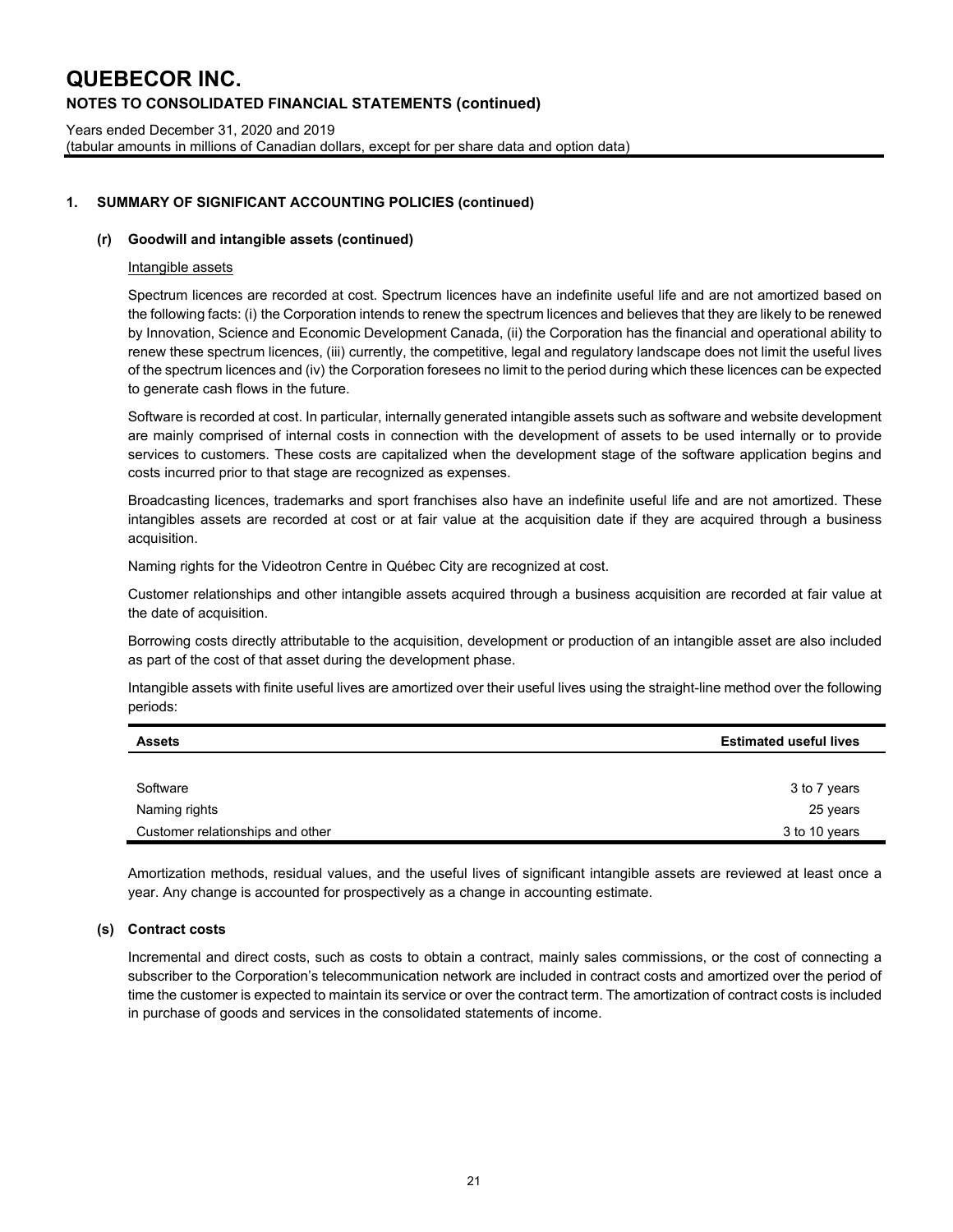Years ended December 31, 2020 and 2019 (tabular amounts in millions of Canadian dollars, except for per share data and option data)

## **1. SUMMARY OF SIGNIFICANT ACCOUNTING POLICIES (continued)**

### **(t) Provisions**

Provisions are recognized when (i) the Corporation has a present legal or constructive obligation as a result of a past event and it is probable that an outflow of economic benefits will be required to settle the obligation, and when (ii) the amount of the obligation can be reliably estimated. Restructuring costs, comprised primarily of termination benefits, are recognized when a detailed plan for the restructuring exists and a valid expectation has been raised in those affected, that the plan will be carried out.

Provisions are reviewed at each balance sheet date and changes in estimates are reflected in the consolidated statements of income in the reporting period in which the changes occur.

### **(u) Stock-based compensation**

Stock-based awards to employees that call for settlement in cash, as deferred share units ("DSUs") or performance share units ("PSUs"), or that call for settlement in cash at the option of the employee, as stock option awards, are accounted for at fair value and classified as a liability. The compensation cost is recognized in expenses over the vesting period. Changes in the fair value of stock-based awards between the grant date and the measurement date result in a change in the liability and compensation cost.

The fair value of DSUs and PSUs is based on the underlying share price at the date of valuation. The fair value of stock option awards is determined by applying an option pricing model, taking into account the terms and conditions of the grant. Key assumptions are described in note 23.

### **(v) Pension plans and postretirement benefits**

The Corporation offers defined contribution pension plans and defined benefit pension plans to some of its employees.

(i) Defined contribution pension plans

Under its defined contribution pension plans, the Corporation pays fixed contributions to participating employees' pension plans and has no legal or constructive obligation to pay any further amounts. Obligations for contributions to defined contribution pension plans are recognized as employee benefits in the consolidated statements of income when the contributions become due.

(ii) Defined benefit pension plans and postretirement plans

Defined benefit pension plan costs are determined using actuarial methods and are accounted for using the projected unit credit method, which incorporates management's best estimates of future salary levels, other cost escalations, retirement ages of employees, and other actuarial factors. Defined benefit pension costs, recognized in the consolidated statements of income as employee costs, mainly include the following:

- service costs provided in exchange for employee services rendered during the period;
- prior service costs recognized at the earlier of (a) when the employee benefit plan is amended or (b) when restructuring costs are recognized; and;
- curtailment or settlement gain or loss.

Interest on net defined benefit liability or asset, recognized in the consolidated statements of income as financial expenses, is determined by multiplying the net defined benefit liability or asset by the discount rate used to determine the defined benefit obligation.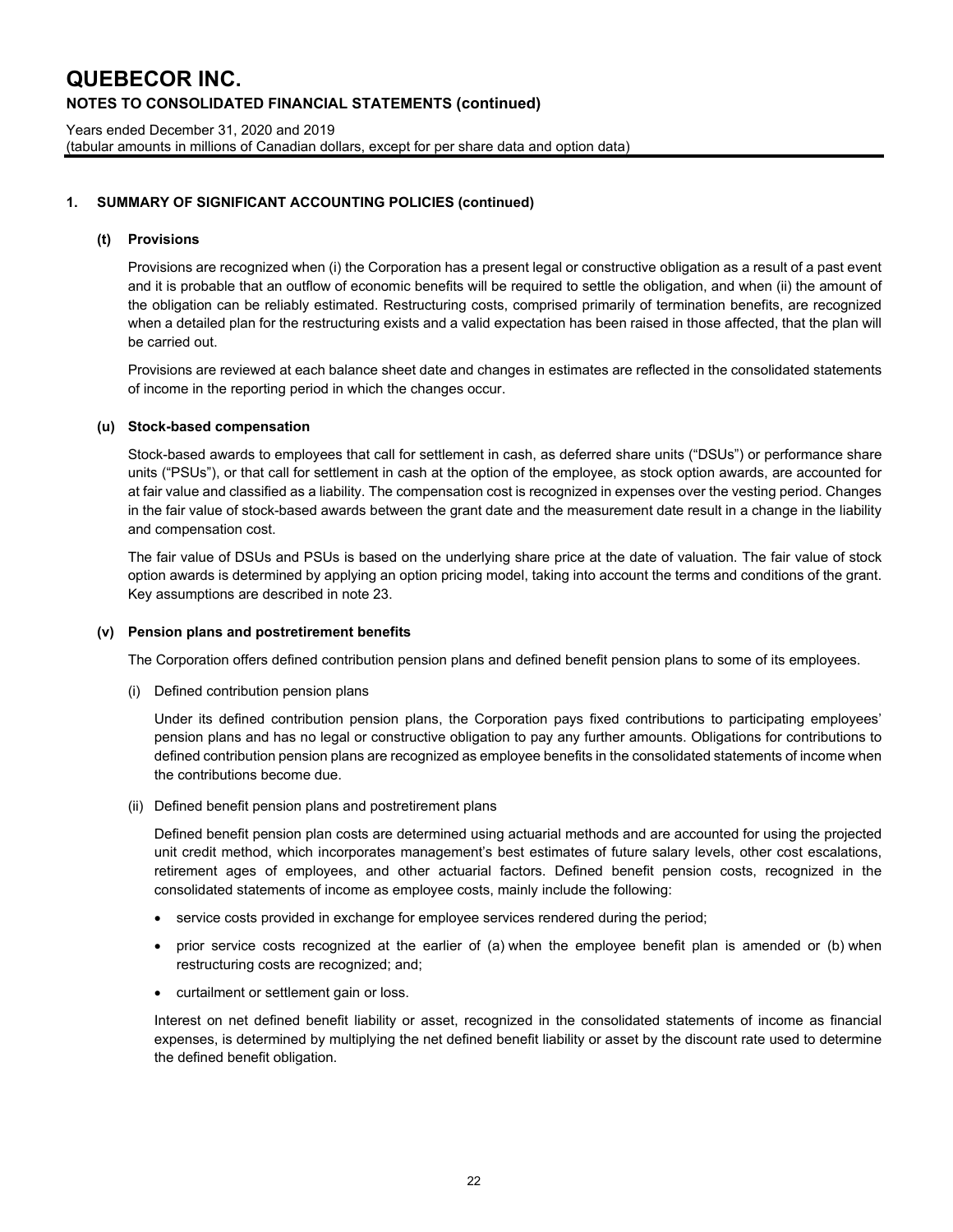Years ended December 31, 2020 and 2019 (tabular amounts in millions of Canadian dollars, except for per share data and option data)

## **1. SUMMARY OF SIGNIFICANT ACCOUNTING POLICIES (continued)**

### **(v) Pension plans and postretirement benefits (continued)**

(ii) Defined benefit pension plans and postretirement plans (continued)

Re-measurements of the net defined benefit liability or asset are recognized immediately in other comprehensive (loss) income and in accumulated other comprehensive (loss) income. Re-measurements are comprised of the following:

- actuarial gains and losses arising from changes in financial and demographic actuarial assumptions used to determine the defined benefit obligation or from experience adjustments on liabilities;
- the difference between actual return on plan assets and interest income on plan assets anticipated as part of the interest on net defined benefit liability or asset calculation; and
- changes in the net benefit asset limit or in the minimum funding liability.

Recognition of a net benefit asset is limited under certain circumstances to the amount recoverable, which is primarily based on the present value of future contributions to the plan, to the extent that the Corporation can unilaterally reduce those future contributions. In addition, an adjustment to the net benefit asset or the net benefit liability can be recorded to reflect a minimum funding liability in a certain number of the Corporation's pension plans.

The Corporation also offers discounts on telecommunication services and health, life and dental insurance plans to some of its retired employees. The cost of postretirement benefits is determined using an accounting methodology similar to that for defined benefit pension plans. The benefits related to these plans are funded by the Corporation as they become due.

### **(w) Convertible debentures**

The convertible debentures are accounted for as a financial liability and the cap and floor conversion price features are accounted for separately as embedded derivatives. The embedded derivatives are measured at fair value and any subsequent change in the fair value is recorded in the consolidated statements of income as a gain or loss on valuation and translation of financial instruments.

### **(x) Use of estimates and judgments**

The preparation of consolidated financial statements in accordance with IFRS requires management to make estimates, assumptions and judgments that affect the reported amounts of assets and liabilities, related amounts of revenues and expenses, and disclosure of contingent assets and liabilities. Although these estimates are based on management's best judgment and information available at the time of the assessment date, actual results could differ from those estimates.

The following significant areas represent management's most difficult, subjective or complex estimates:

(i) Recoverable amount of an asset or a CGU

 When an impairment test is performed on an asset or a CGU, management estimates the recoverable amount of the asset or CGU based on its fair value less costs of disposal or its value in use. These estimates are based on valuation models requiring the use of a number of assumptions such as forecasts of future cash flows, pre-tax discount rate (WACC) and perpetual growth rate. These assumptions have a significant impact on the results of impairment tests and on the impairment charge, as the case may be, recorded in the consolidated statements of income. A description of key assumptions used in the goodwill impairment tests and a sensitivity analysis of recoverable amounts are presented in note 15.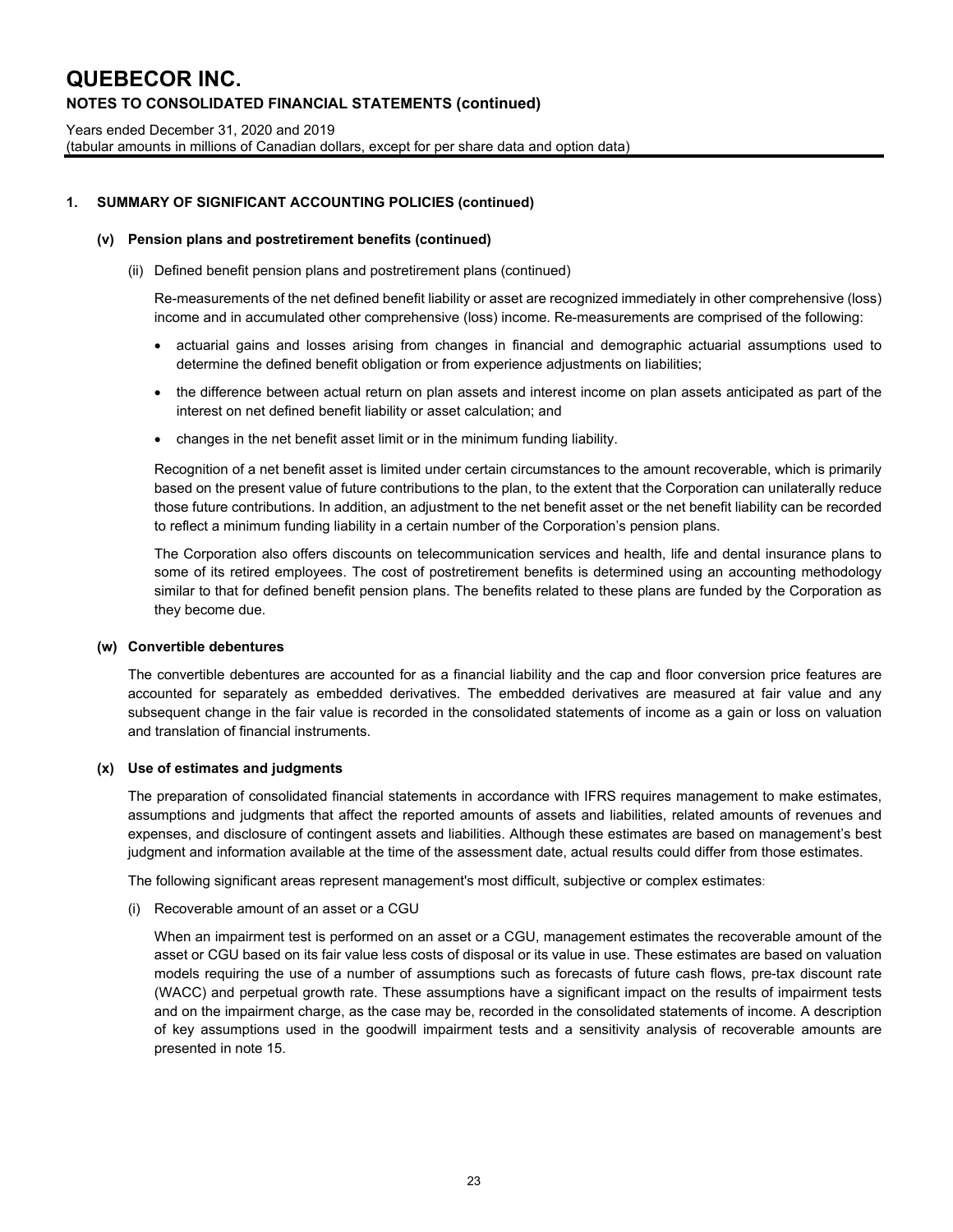Years ended December 31, 2020 and 2019 (tabular amounts in millions of Canadian dollars, except for per share data and option data)

## **1. SUMMARY OF SIGNIFICANT ACCOUNTING POLICIES (continued)**

## **(x) Use of estimates and judgments (continued)**

(ii) Costs and obligations related to pension and postretirement benefit plans

Estimates of costs and obligations related to pension and postretirement benefit obligations are based on a number of assumptions, such as the discount rate, the rate of increase in compensation, the retirement age of employees, health care costs, and other actuarial factors. Certain of these assumptions may have a significant impact on employee costs and financial expenses recorded in the consolidated statements of income, the re-measurement gain or loss on defined benefit plans recorded in the consolidated statements of comprehensive income, and on the carrying value of other assets or other liabilities in the consolidated balance sheets. Key assumptions and a sensitivity analysis on the discount rate are presented in note 30.

(iii) Provisions

The recognition of provisions requires management to estimate expenditures required to settle a present obligation or to transfer it to a third party at the date of assessment. It can also require an assessment of the probable outcomes of legal proceedings or other contingencies. Management expectations on the potential effect of the possible outcomes of legal disputes on the consolidated financial statements, is presented in note 27.

(iv) Contingent considerations and future conditional adjustments

Contingent considerations and future conditional adjustments arising from business acquisition or disposal are measured and accounted for at their fair value. The fair value is estimated based on a present value model requiring management to assess the probabilities that the conditions on which the contingent considerations and future conditional adjustments are based will be met in the future. The assessment of these contingent potential outcomes requires judgment from management and could have an impact on the initial amount of contingent considerations or future conditional adjustments recognized and on any subsequent changes in fair value recorded in the consolidated statements of income.

The following areas represent management's most significant judgments, apart from those involving estimates:

(i) Useful life periods for the depreciation and amortization of assets with finite useful lives

For each class of assets with finite useful lives, management has to determine over which period the Corporation will consume the assets' future economic benefits. The determination of a useful life period involves judgment and has an impact on the depreciation and amortization charge recorded in the consolidated statements of income.

(ii) Indefinite useful life of spectrum licences

Management has concluded that spectrum licences have an indefinite useful life. This conclusion was based on an analysis of factors, such as the Corporation's financial ability to renew the spectrum licences, the competitive, legal and regulatory landscape, and future expectations regarding the use of the spectrum licences. The determination that spectrum licences have an indefinite useful life therefore involves judgment, which could have an impact on the amortization charge recorded in the consolidated statements of income if management were to change its conclusion in the future.

(iii) Interpretation of laws and regulations

 Interpretation of laws and regulation, including those of the Canadian Radio-television and Telecommunications Commission ("CRTC") and tax regulations, requires judgment from management and could have an impact on revenue recognition, provisions, income taxes and capital expenditures in the consolidated financial statements.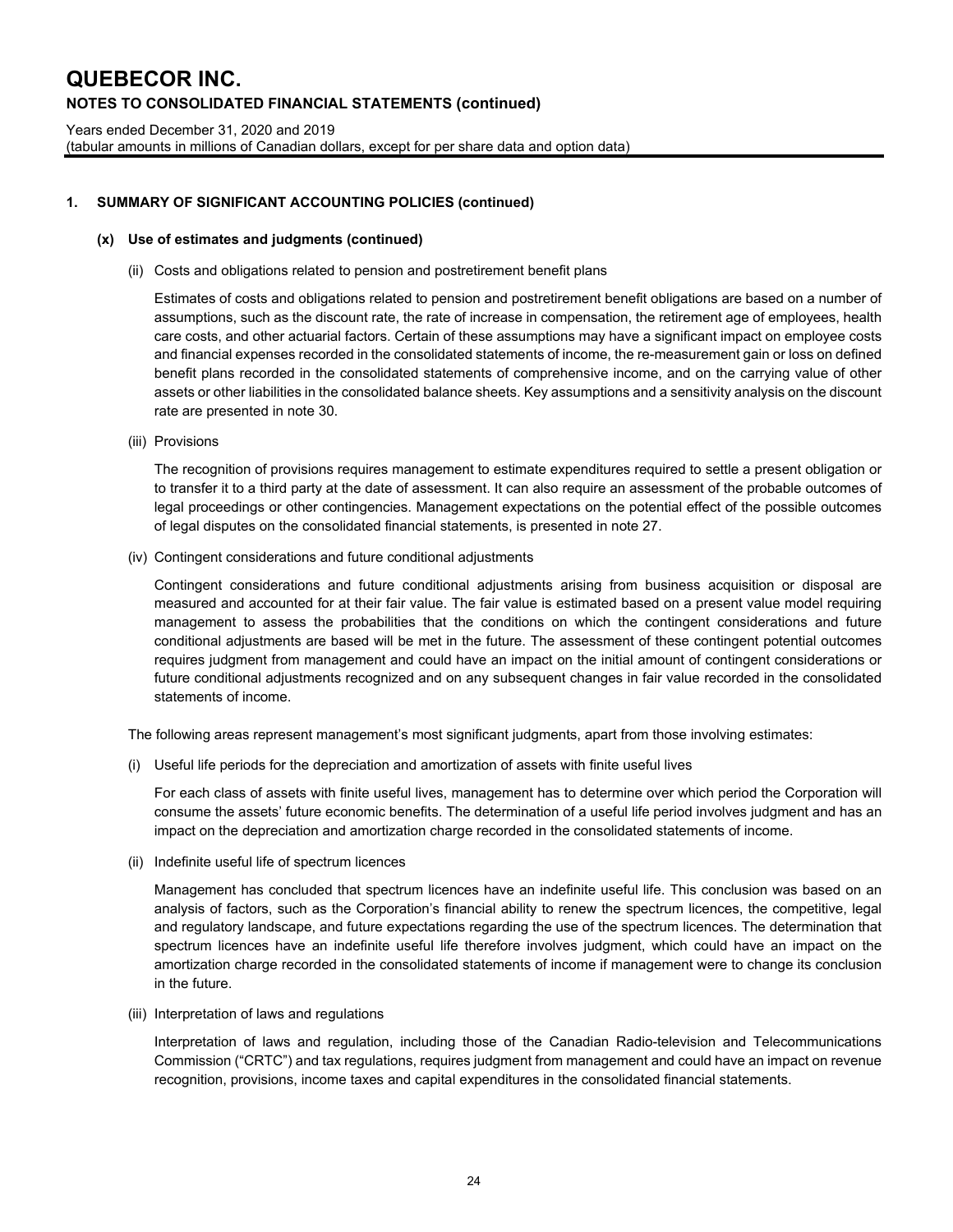Years ended December 31, 2020 and 2019 (tabular amounts in millions of Canadian dollars, except for per share data and option data)

## **2. REVENUES**

|                          | 2020          | 2019          |
|--------------------------|---------------|---------------|
|                          |               |               |
| Telecommunications:      |               |               |
| Internet                 | \$<br>1,131.4 | \$<br>1,114.3 |
| Television               | 903.6         | 974.4         |
| Mobile telephony         | 658.5         | 600.7         |
| Wireline telephony       | 338.4         | 341.1         |
| Equipment sales          | 408.9         | 269.8         |
| Other                    | 181.8         | 180.1         |
| Media:                   |               |               |
| Advertising              | 285.5         | 339.6         |
| Subscription             | 200.3         | 210.6         |
| Other                    | 164.7         | 187.8         |
| Sports and Entertainment | 158.0         | 192.2         |
| Inter-segments           | (113.3)       | (116.8)       |
|                          | \$<br>4,317.8 | \$<br>4,293.8 |

## **3. EMPLOYEE COSTS AND PURCHASE OF GOODS AND SERVICES**

The main components are as follows:

|                                                                                           | 2020          |    | 2019    |
|-------------------------------------------------------------------------------------------|---------------|----|---------|
|                                                                                           |               |    |         |
| Employee costs                                                                            | \$<br>835.5   | \$ | 911.0   |
| Less employee costs capitalized to property, plant and equipment and to intangible assets | (200.0)       |    | (210.2) |
|                                                                                           | 635.5         |    | 700.8   |
| Purchase of goods and services:                                                           |               |    |         |
| Royalties, rights and creation costs                                                      | 651.0         |    | 662.7   |
| Cost of products sold                                                                     | 476.0         |    | 415.3   |
| Service contracts                                                                         | 197.3         |    | 158.2   |
| Marketing, circulation and distribution expenses                                          | 80.8          |    | 106.7   |
| Other                                                                                     | 324.6         |    | 370.6   |
|                                                                                           | 1,729.7       |    | 1,713.5 |
|                                                                                           | \$<br>2,365.2 | S  | 2.414.3 |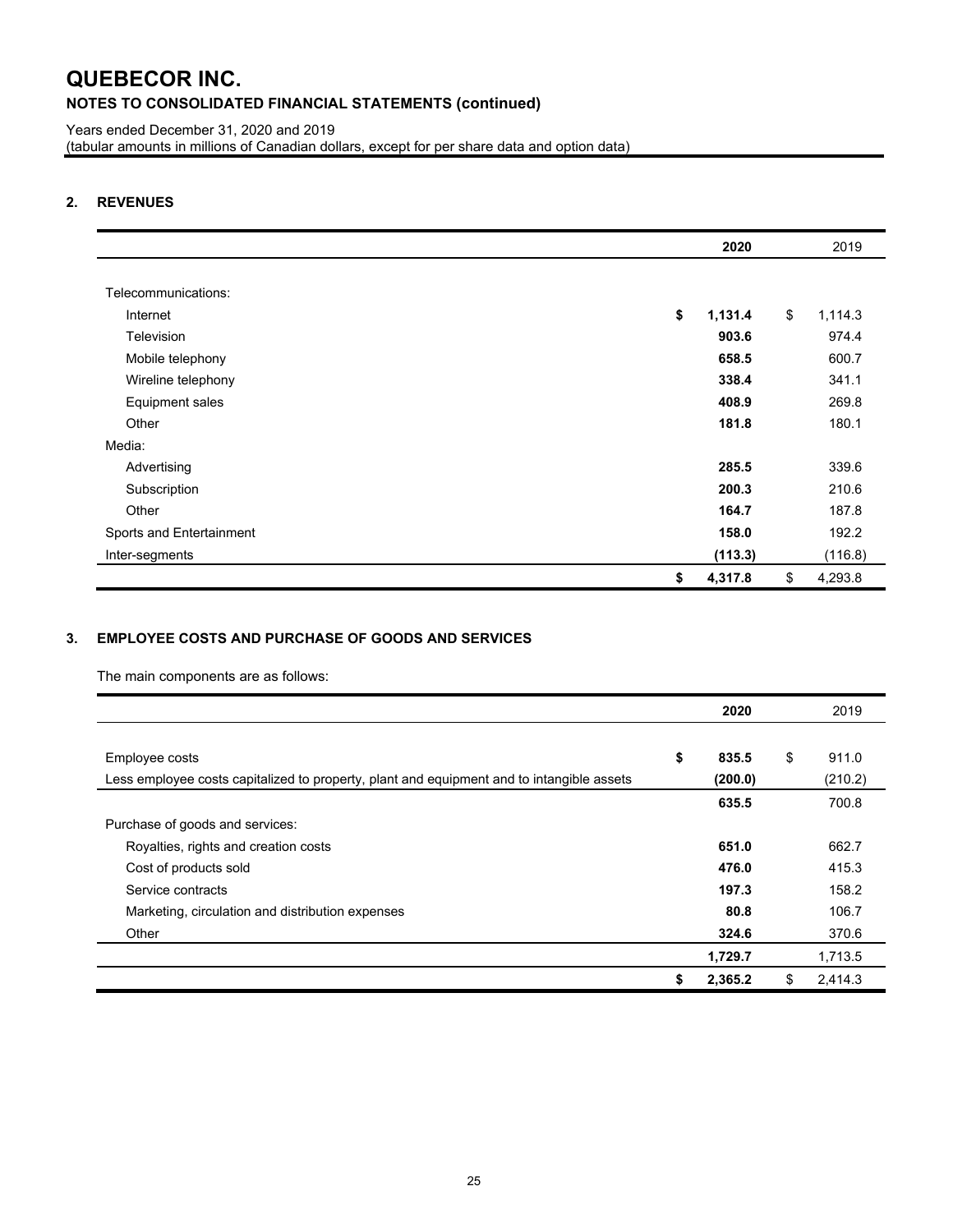Years ended December 31, 2020 and 2019 (tabular amounts in millions of Canadian dollars, except for per share data and option data)

## **4. FINANCIAL EXPENSES**

|                                                                   |   | 2020  |   | 2019  |
|-------------------------------------------------------------------|---|-------|---|-------|
|                                                                   |   |       |   |       |
| Interest on long-term debt and on debentures                      | S | 305.2 | S | 307.3 |
| Amortization of financing fees                                    |   | 8.1   |   | 8.1   |
| Interest on lease liabilities                                     |   | 8.2   |   | 7.9   |
| Interest on net defined benefit liability                         |   | 7.7   |   | 7.2   |
| Gain on foreign currency translation on short-term monetary items |   | (1.7) |   | (2.2) |
| Other                                                             |   | 0.7   |   | (0.8) |
|                                                                   |   | 328.2 | S | 327.5 |

## **5. (GAIN) LOSS ON VALUATION AND TRANSLATION OF FINANCIAL INSTRUMENTS**

|                                                                       | 2020  |   | 2019 |
|-----------------------------------------------------------------------|-------|---|------|
| (Gain) loss on embedded derivatives related to convertible debentures | (9.3) | S | 5.7  |
| Other                                                                 | 1.3   |   | 0.8  |
|                                                                       | (8.0) |   | 6.5  |

## **6. RESTRUCTURING OF OPERATIONS AND OTHER ITEMS**

In 2020, a charge of \$30.7 million was recorded in connection with cost reduction initiatives in the Corporation's various segments (\$9.8 million in 2019).

In 2020, an impairment charge on assets of \$8.5 million was also recorded as a result of restructuring initiatives (\$18.8 million in 2019).

## **7. INCOME TAXES**

The following table reconciles income taxes at the Corporation's domestic statutory tax rate of 26.5% in 2020 (26.6% in 2019) and income taxes in the consolidated statements of income:

|                                                                                      | 2020  |   | 2019  |
|--------------------------------------------------------------------------------------|-------|---|-------|
|                                                                                      |       |   |       |
| Income taxes at domestic statutory tax rate                                          | 209.3 | S | 203.9 |
| Increase (reduction) resulting from:                                                 |       |   |       |
| Effect of non-deductible charges, non-taxable income and differences between current |       |   |       |
| and future tax rates                                                                 | (3.6) |   | 1.1   |
| Other                                                                                | 0.1   |   | 0.7   |
| Income taxes                                                                         | 205.8 | S | 205.7 |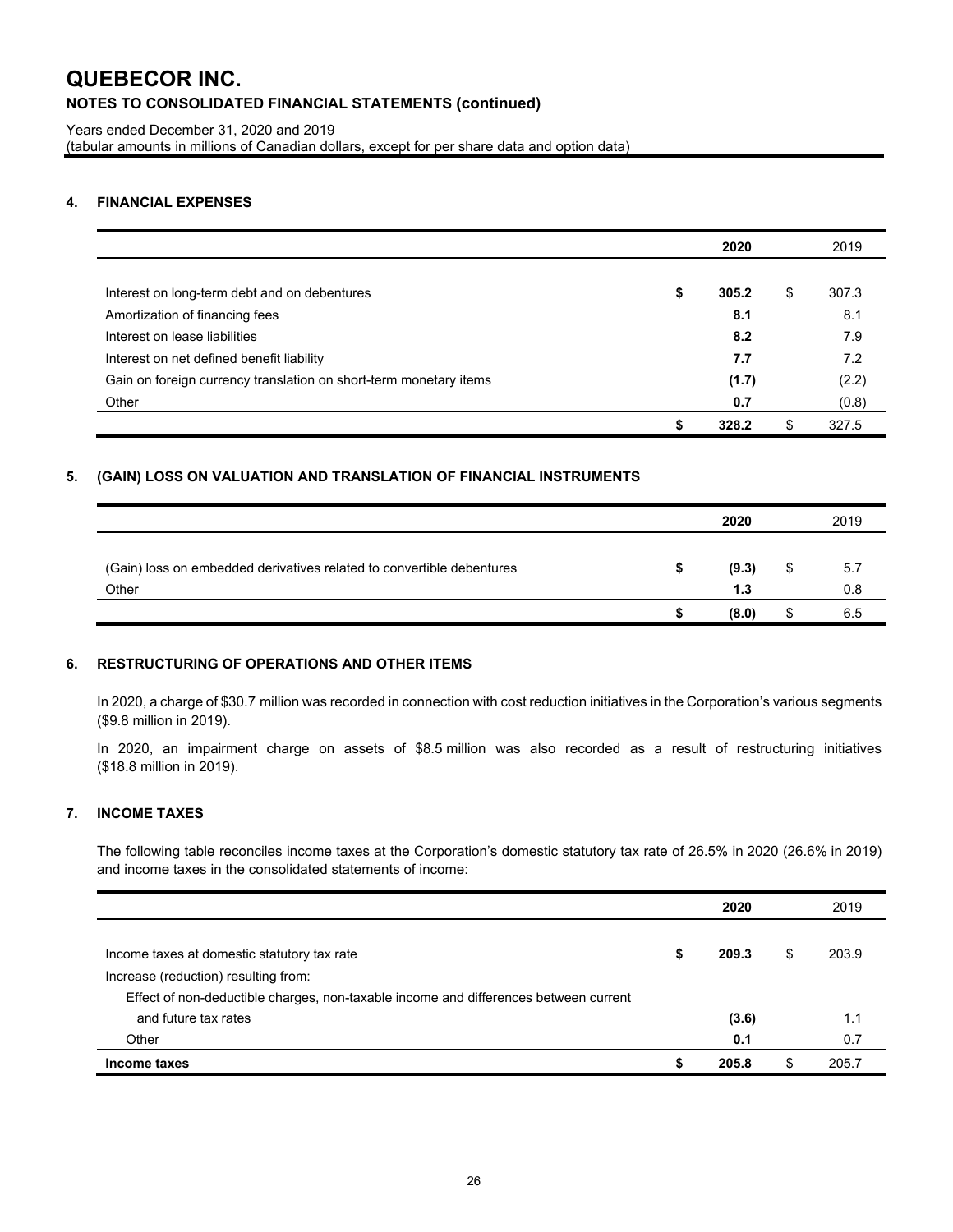## **7. INCOME TAXES (continued)**

The significant items comprising the Corporation's net deferred income tax liability and their impact on the deferred income tax expense are as follows:

|                                                      | <b>Consolidated</b><br>balance sheets |    |         |    | <b>Consolidated</b><br>income statements |    |      |  |
|------------------------------------------------------|---------------------------------------|----|---------|----|------------------------------------------|----|------|--|
|                                                      | 2020                                  |    | 2019    |    | 2020                                     |    | 2019 |  |
| Loss carryforwards                                   | \$<br>79.2                            | \$ | 81.1    | \$ | (2.8)                                    | \$ | 3.0  |  |
| Defined benefit plans                                | 85.8                                  |    | 58.4    |    | (4.9)                                    |    | 3.9  |  |
| Contract assets                                      | (65.5)                                |    | (58.8)  |    | 6.7                                      |    | 4.5  |  |
| Property, plant and equipment                        | (467.6)                               |    | (489.6) |    | (22.0)                                   |    | 8.6  |  |
| Goodwill, intangible assets                          |                                       |    |         |    |                                          |    |      |  |
| and other assets                                     | (322.9)                               |    | (301.8) |    | 20.3                                     |    | 64.3 |  |
| Long-term debt, derivative financial instruments and |                                       |    |         |    |                                          |    |      |  |
| exchangeable debentures                              | (130.9)                               |    | (137.8) |    | (0.5)                                    |    | 3.0  |  |
| Other                                                | 19.2                                  |    | 20.5    |    | 0.3                                      |    | 10.5 |  |
|                                                      | \$<br>(802.7)                         | \$ | (828.0) | \$ | (2.9)                                    | \$ | 97.8 |  |

Changes in the net deferred income tax liability are as follows:

|                                               | 2020          | 2019          |
|-----------------------------------------------|---------------|---------------|
|                                               |               |               |
| Balance at beginning of year                  | \$<br>(828.0) | \$<br>(724.1) |
| Recognized in income as continuing operations | 2.9           | (97.8)        |
| Recognized in other comprehensive income      | 28.9          | 16.6          |
| <b>Business acquisitions</b>                  | (0.8)         | (4.1)         |
| Discontinued operations and other             | (5.7)         | (18.6)        |
| <b>Balance at end of year</b>                 | \$<br>(802.7) | \$<br>(828.0) |
|                                               |               |               |
| Deferred income tax asset                     | \$<br>45.5    | \$<br>31.2    |
| Deferred income tax liability                 | (848.2)       | (859.2)       |
|                                               | \$<br>(802.7) | \$<br>(828.0) |

As of December 31, 2020, the Corporation had loss carryforwards for income tax purposes of \$18.0 million available to reduce future taxable income, that will expire between 2031 and 2040. These losses have been recognized. The Corporation also had capital losses of \$609.1 million that can be carried forward indefinitely and applied only against future capital gains. All capital losses have been recognized.

There are no income tax consequences attached to the payment of dividends by the Corporation to its shareholders.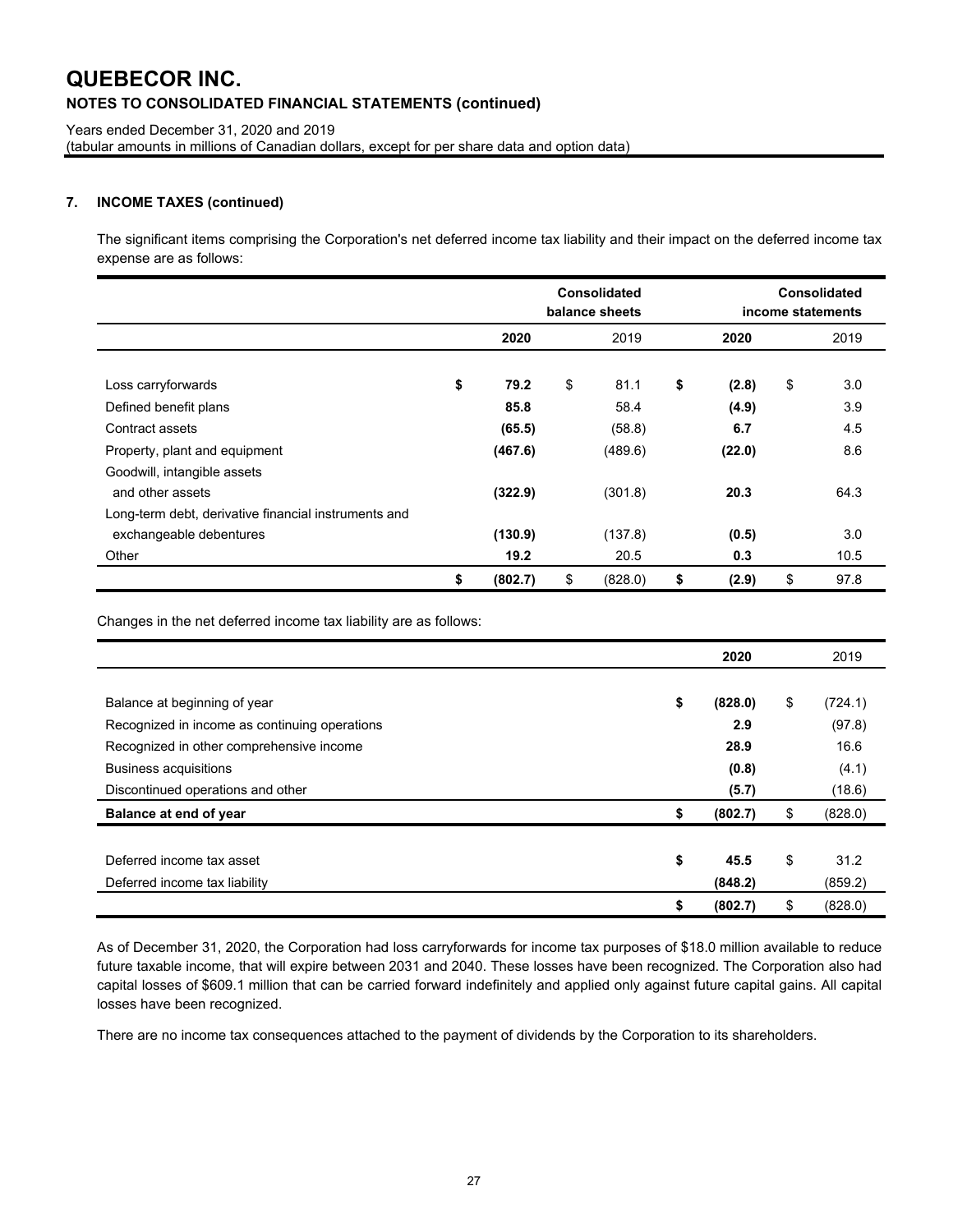Years ended December 31, 2020 and 2019 (tabular amounts in millions of Canadian dollars, except for per share data and option data)

## **8. EARNINGS PER SHARE ATTRIBUTABLE TO SHAREHOLDERS**

.

Basic earnings per share are calculated by dividing net income attributable to shareholders by the weighted average number of shares outstanding during the year. Diluted earnings per share are calculated by taking into account the potentially dilutive effect of stock options of the Corporation on the number of shares outstanding, the potentially dilutive effect of stock options of the Corporation's subsidiaries on net income attributable to shareholders, and the potentially dilutive effect of conversion of convertible debentures issued by the Corporation on net income attributable to shareholders and on the number of shares outstanding.

The following table sets forth the computation of basic and diluted earnings per share attributable to shareholders:

|                                                                                               | 2020        | 2019        |
|-----------------------------------------------------------------------------------------------|-------------|-------------|
|                                                                                               |             |             |
| Income from continuing operations attributable to shareholders                                | \$<br>574.0 | \$<br>555.3 |
| Impact of assumed conversion of convertible debentures of the Corporation and                 |             |             |
| of stock options of subsidiaries                                                              | (5.1)       | (0.5)       |
| Income from continuing operations attributable to shareholders, adjusted for                  |             |             |
| dilution effect                                                                               | \$<br>568.9 | \$<br>554.8 |
|                                                                                               |             |             |
| Net income attributable to shareholders                                                       | \$<br>607.2 | \$<br>652.8 |
| Impact of assumed conversion of convertible debentures of the Corporation and of              |             |             |
| stock options of subsidiaries                                                                 | (5.1)       | (0.5)       |
| Net income attributable to shareholders, adjusted for dilution effect                         | \$<br>602.1 | \$<br>652.3 |
|                                                                                               |             |             |
| Weighted average number of shares outstanding (in millions)                                   | 251.6       | 255.6       |
| Potentially dilutive effect of convertible debentures of the Corporation and of stock options |             |             |
| of the Corporation (in millions)                                                              | 4.7         | 0.2         |
| Weighted average number of diluted shares outstanding (in millions)                           | 256.3       | 255.8       |

During the year ended December 31, 2019, 515,000 options of TVA Group Inc. ("TVA Group") plan were excluded from the diluted earnings per share calculation since their impact is anti-dilutive.

The diluted earnings per share calculation does not take into consideration the potential dilutive effect of convertible debentures of the Corporation in 2019 since their impact is anti-dilutive.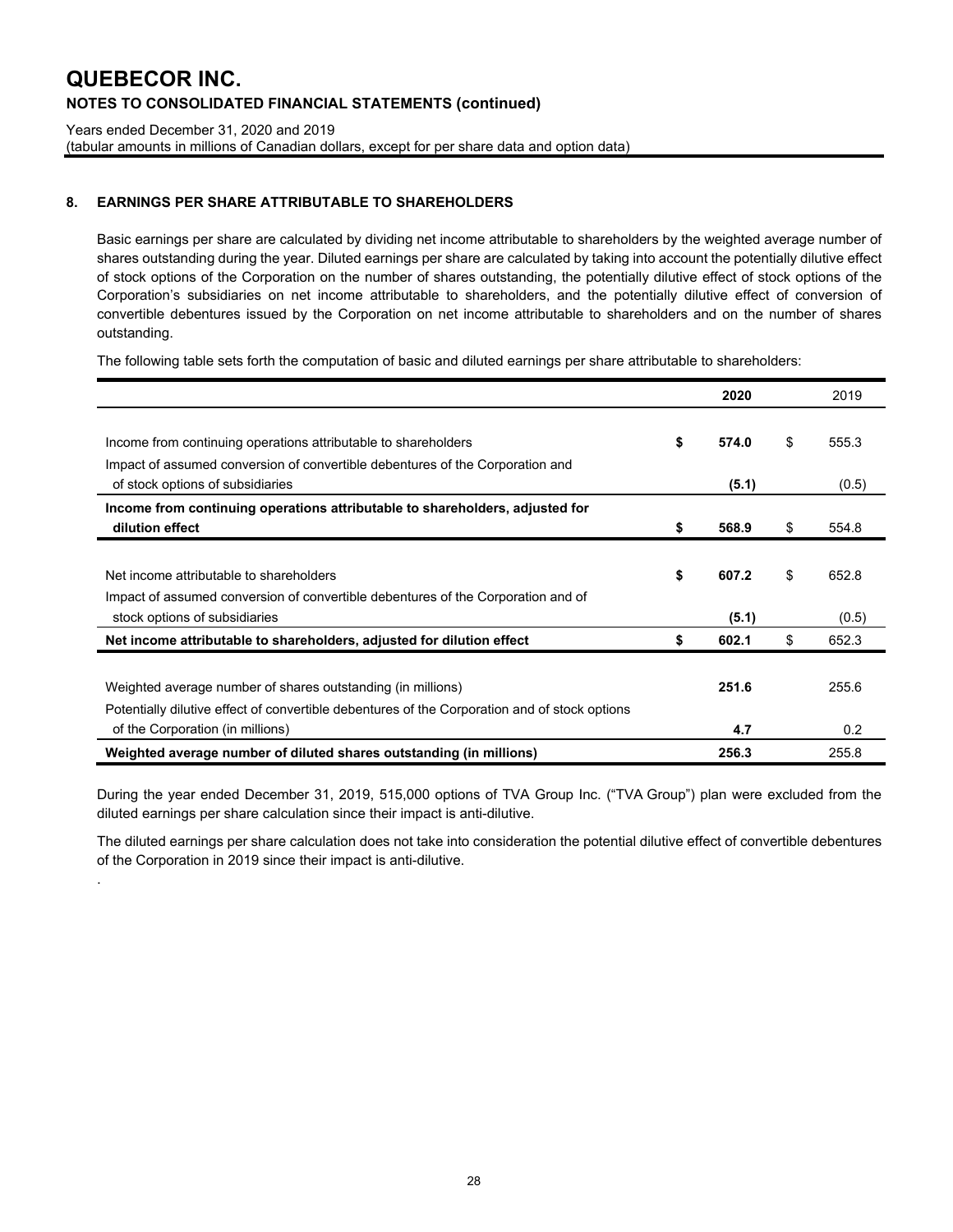Years ended December 31, 2020 and 2019 (tabular amounts in millions of Canadian dollars, except for per share data and option data)

## **9. BUSINESS ACQUISITIONS**

## 2020

- On December 31, 2020, Videotron closed the acquisition of Télédistribution Amos inc. and its network in Abitibi-Témiscamingue for a cash consideration of \$32.9 million, net of cash acquired of \$0.1 million. The acquired assets consist mainly of the network, intangible assets and goodwill.
- On June 17, 2020, the Sports and Entertainment segment acquired the Théâtre Capitole, a concert hall in Québec, for a cash consideration of \$10.8 million, net of an assumed working capital liability. The acquired assets consist mainly of the building and equipment.

2019

- On February 13, 2019, TVA Group acquired the companies in the Serdy Média inc. and Serdy Video Inc. groups, including the Évasion and Zeste specialty channels, for a total cash consideration of \$23.5 million, net of cash acquired of \$0.5 million. An amount of \$1.6 million relating to certain post-closing adjustments was also paid during the third quarter of 2019. The acquired assets consist mainly of intangible assets and goodwill.
- On April 1, 2019, TVA Group acquired the Incendo Media inc. group, a Montréal-based producer and distributor of television programs for international markets, for a cash consideration of \$11.1 million (net of cash acquired of \$0.9 million) and a balance payable at fair value of \$6.8 million. A first payment of \$3.4 million on the balance payable was made in the fourth quarter of 2020. An amount of \$0.6 million relating to certain post-closing adjustment was also received during the third quarter of 2019. The purchase price is subject to adjustments relating to the achievement of future conditions. The acquired assets consist mainly of intangible assets and goodwill.

## **10. ACCOUNTS RECEIVABLE**

|       |   | 2020  | 2019        |
|-------|---|-------|-------------|
|       |   |       |             |
| Trade | S | 496.6 | \$<br>461.0 |
| Other |   | 104.0 | 87.0        |
|       | S | 600.6 | \$<br>548.0 |

### **11. INVENTORIES**

|                            | 2020  |    | 2019  |
|----------------------------|-------|----|-------|
|                            |       |    |       |
| Audiovisual content        | 138.0 | \$ | 119.3 |
| Finished goods             | 83.6  |    | 93.5  |
| Raw materials and supplies | 29.1  |    | 27.6  |
|                            | 250.7 | S  | 240.4 |

Cost of inventories included in purchase of goods and services amounted to \$744.4 million in 2020 (\$721.8 million in 2019). Write-downs of inventories totalling \$6.9 million were recognized in purchase of goods and services in 2020 (\$6.3 million in 2019).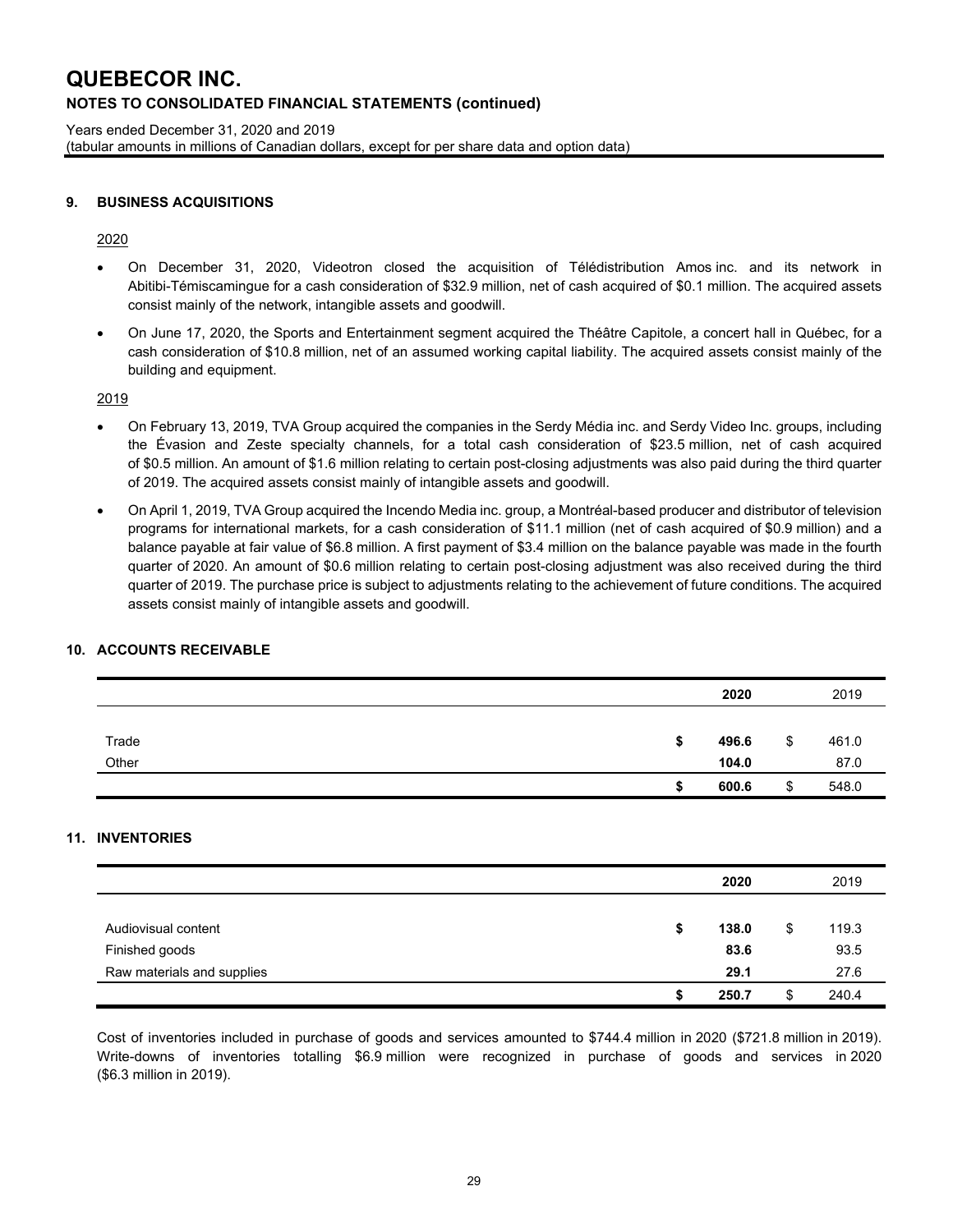Years ended December 31, 2020 and 2019 (tabular amounts in millions of Canadian dollars, except for per share data and option data)

## **12. PROPERTY, PLANT AND EQUIPMENT**

Changes in the net carrying amount of property, plant and equipment are as follows:

|                                     | Land,<br>buildings and | <b>Machinery</b> | Telecom-      | <b>Projects</b>          |               |
|-------------------------------------|------------------------|------------------|---------------|--------------------------|---------------|
|                                     | leasehold              | and              | munication    | under                    |               |
|                                     | improvements           | equipment        | networks      | development              | <b>Total</b>  |
|                                     |                        |                  |               |                          |               |
| Cost                                |                        |                  |               |                          |               |
| Balance as of December 31, 2018     | \$<br>613.2            | \$<br>1,872.2    | \$<br>6,009.2 | \$<br>91.0               | \$<br>8,585.6 |
| Additions                           | 22.8                   | 107.8            | 252.5         | 118.5                    | 501.6         |
| Net change in additions financed    |                        |                  |               |                          |               |
| with non-cash balances              | 0.5                    | (6.0)            | (5.4)         | (4.5)                    | (15.4)        |
| Reclassification                    | 3.4                    | 86.0             | 88.8          | (105.7)                  | 72.5          |
| Retirement, disposals and other     | (3.5)                  | (74.7)           | (17.9)        | (2.3)                    | (98.4)        |
| Balance as of December 31, 2019     | 636.4                  | 1,985.3          | 6,327.2       | 97.0                     | 9,045.9       |
| <b>Additions</b>                    | 13.4                   | 66.5             | 230.3         | 137.0                    | 447.2         |
| Net change in additions financed    |                        |                  |               |                          |               |
| with non-cash balances <sup>1</sup> | $\qquad \qquad -$      | 1.4              | (57.0)        | (9.2)                    | (64.8)        |
| Reclassification                    | 2.3                    | (57.4)           | 184.5         | (129.4)                  |               |
| Retirement, disposals and other     | 13.7                   | 31.0             | (228.8)       |                          | (184.1)       |
| Balance as of December 31, 2020     | \$<br>665.8            | \$<br>2,026.8    | \$<br>6,456.2 | \$<br>95.4               | \$<br>9,244.2 |
|                                     |                        |                  |               |                          |               |
| <b>Accumulated depreciation</b>     |                        |                  |               |                          |               |
| and impairment losses               |                        |                  |               |                          |               |
|                                     |                        |                  |               |                          |               |
| Balance as of December 31, 2018     | \$<br>256.9            | \$<br>1,379.9    | \$<br>3,481.5 | \$                       | \$<br>5,118.3 |
| Depreciation                        | 21.9                   | 174.0            | 402.3         |                          | 598.2         |
| Retirement, disposals and other     | (2.5)                  | (70.2)           | (13.8)        |                          | (86.5)        |
| Balance as of December 31, 2019     | 276.3                  | 1,483.7          | 3,870.0       | $\overline{\phantom{0}}$ | 5,630.0       |
| Depreciation                        | 21.6                   | 145.7            | 454.8         |                          | 622.1         |
| Retirement, disposals and other     | (0.5)                  | 34.1             | (230.7)       |                          | (197.1)       |
| Balance as of December 31, 2020     | \$<br>297.4            | \$<br>1,663.5    | \$<br>4,094.1 | \$<br>-                  | \$<br>6,055.0 |
|                                     |                        |                  |               |                          |               |
| Net carrying amount                 |                        |                  |               |                          |               |
| As of December 31, 2019             | \$<br>360.1            | \$<br>501.6      | \$<br>2,457.2 | \$<br>97.0               | \$<br>3,415.9 |
| As of December 31, 2020             | \$<br>368.4            | \$<br>363.3      | \$<br>2,362.1 | \$<br>95.4               | \$<br>3,189.2 |

1 Includes a \$36.7 million government credit for large investment projects receivable in 2020.

.

In 2020, the amortization of certain components of the Corporation's telecommunication networks was accelerated in order to reflect shorter remaining useful lives as a result of technology changes. Depreciation was increased by \$24.0 million in 2020 to reflect the new useful lives.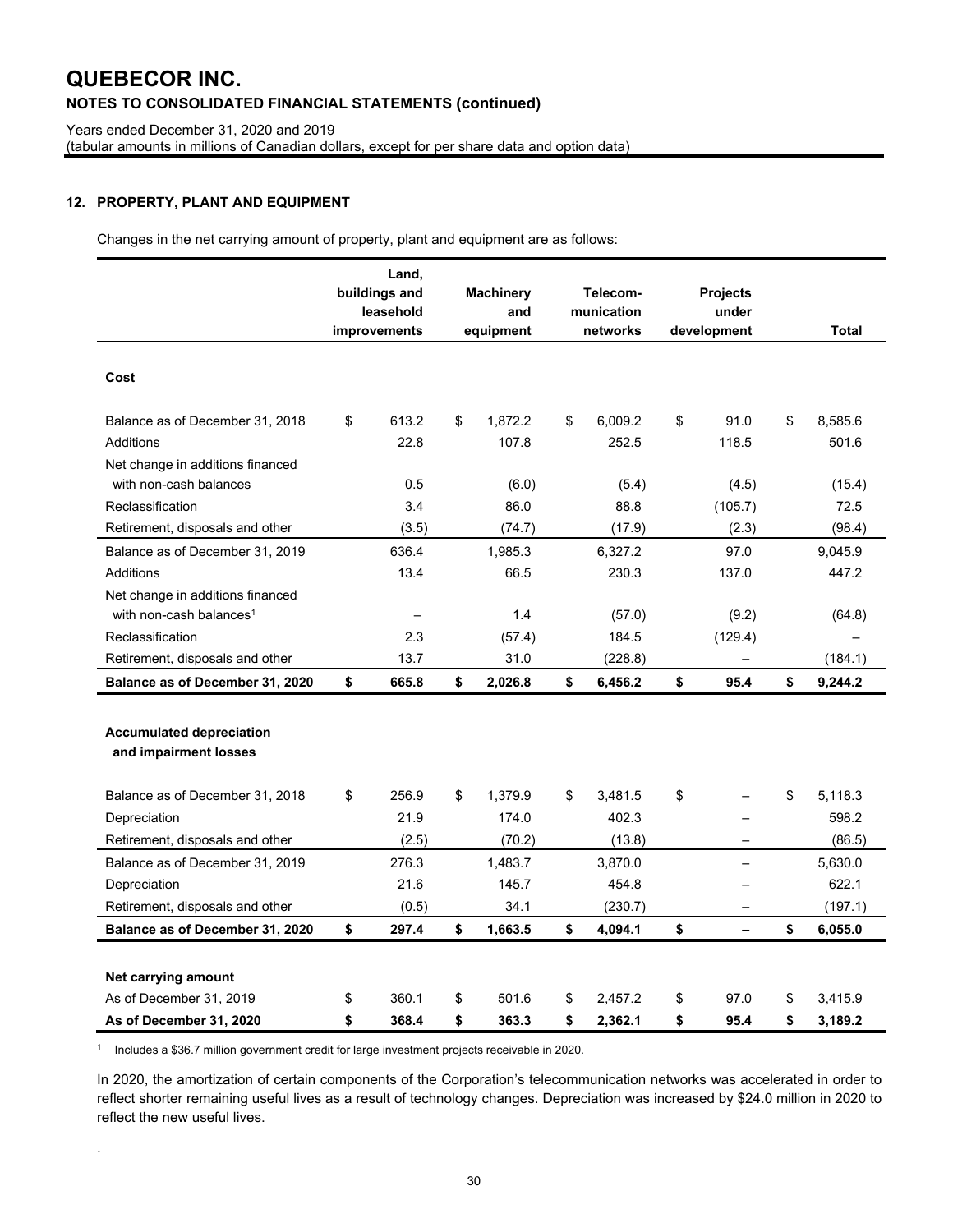## **13. INTANGIBLE ASSETS**

Changes in the net carrying amount of intangible assets are as follows:

|                                                | Spectrum    |                 |    | <b>Broadcasting</b><br>licences, naming<br>rights, projects<br>under development |               |
|------------------------------------------------|-------------|-----------------|----|----------------------------------------------------------------------------------|---------------|
|                                                | licences    | <b>Software</b> |    | and other                                                                        | <b>Total</b>  |
|                                                |             |                 |    |                                                                                  |               |
| Cost                                           |             |                 |    |                                                                                  |               |
| Balance as of December 31, 2018                | \$<br>723.5 | \$<br>1,067.7   | \$ | 398.3                                                                            | \$<br>2,189.5 |
| Additions <sup>1</sup>                         | 255.8       | 209.6           |    | 31.5                                                                             | 496.9         |
| Net change in additions financed with non-cash |             |                 |    |                                                                                  |               |
| balances                                       |             | (73.9)          |    | 62.7                                                                             | (11.2)        |
| <b>Business acquisition</b>                    |             | 1.2             |    | 20.0                                                                             | 21.2          |
| Reclassification                               |             | 80.0            |    | (152.5)                                                                          | (72.5)        |
| Retirement, disposals and other                |             | (13.9)          |    | (7.5)                                                                            | (21.4)        |
| Balance as of December 31, 2019                | 979.3       | 1,270.7         |    | 352.5                                                                            | 2,602.5       |
| <b>Additions</b>                               |             | 125.6           |    | 80.3                                                                             | 205.9         |
| Net change in additions financed with non-cash |             |                 |    |                                                                                  |               |
| balances $2$                                   |             | (114.2)         |    | 63.8                                                                             | (50.4)        |
| <b>Business acquisition</b>                    |             | 0.1             |    | 9.6                                                                              | 9.7           |
| Reclassification                               |             | 129.0           |    | (129.0)                                                                          |               |
| Retirement, disposals and other                |             | (21.7)          |    | (4.9)                                                                            | (26.6)        |
| Balance as of December 31, 2020                | \$<br>979.3 | \$<br>1,389.5   | \$ | 372.3                                                                            | \$<br>2,741.1 |
| Accumulated amortization and impairment losses |             |                 |    |                                                                                  |               |
| Balance as of December 31, 2018                | \$<br>247.7 | \$<br>639.9     | \$ | 166.6                                                                            | \$<br>1,054.2 |
| Amortization                                   |             | 105.2           |    | 11.5                                                                             | 116.7         |
| Retirement, disposals and other                |             | (7.5)           |    | (4.9)                                                                            | (12.4)        |
| Balance as of December 31, 2019                | 247.7       | 737.6           |    | 173.2                                                                            | 1,158.5       |
| Amortization                                   |             | 133.0           |    | 10.4                                                                             | 143.4         |
| Retirement, disposals and other                |             | (21.7)          |    | (5.8)                                                                            | (27.5)        |
| Balance as of December 31, 2020                | \$<br>247.7 | \$<br>848.9     | \$ | 177.8                                                                            | \$<br>1,274.4 |
| Net carrying amount                            |             |                 |    |                                                                                  |               |
| As of December 31, 2019                        | \$<br>731.6 | \$<br>533.1     | \$ | 179.3                                                                            | \$<br>1,444.0 |
| As of December 31, 2020                        | \$<br>731.6 | \$<br>540.6     | \$ | 194.5                                                                            | \$<br>1,466.7 |

1 On April 10, 2019, Videotron acquired 10 spectrum licences in the 600 MHz band covering Eastern, Southern and Northern Québec, as well as Outaouais and Eastern Ontario regions for a total price of \$255.8 million.

<sup>2</sup> Includes a \$50.3 million government credit for large investment projects receivable in 2020.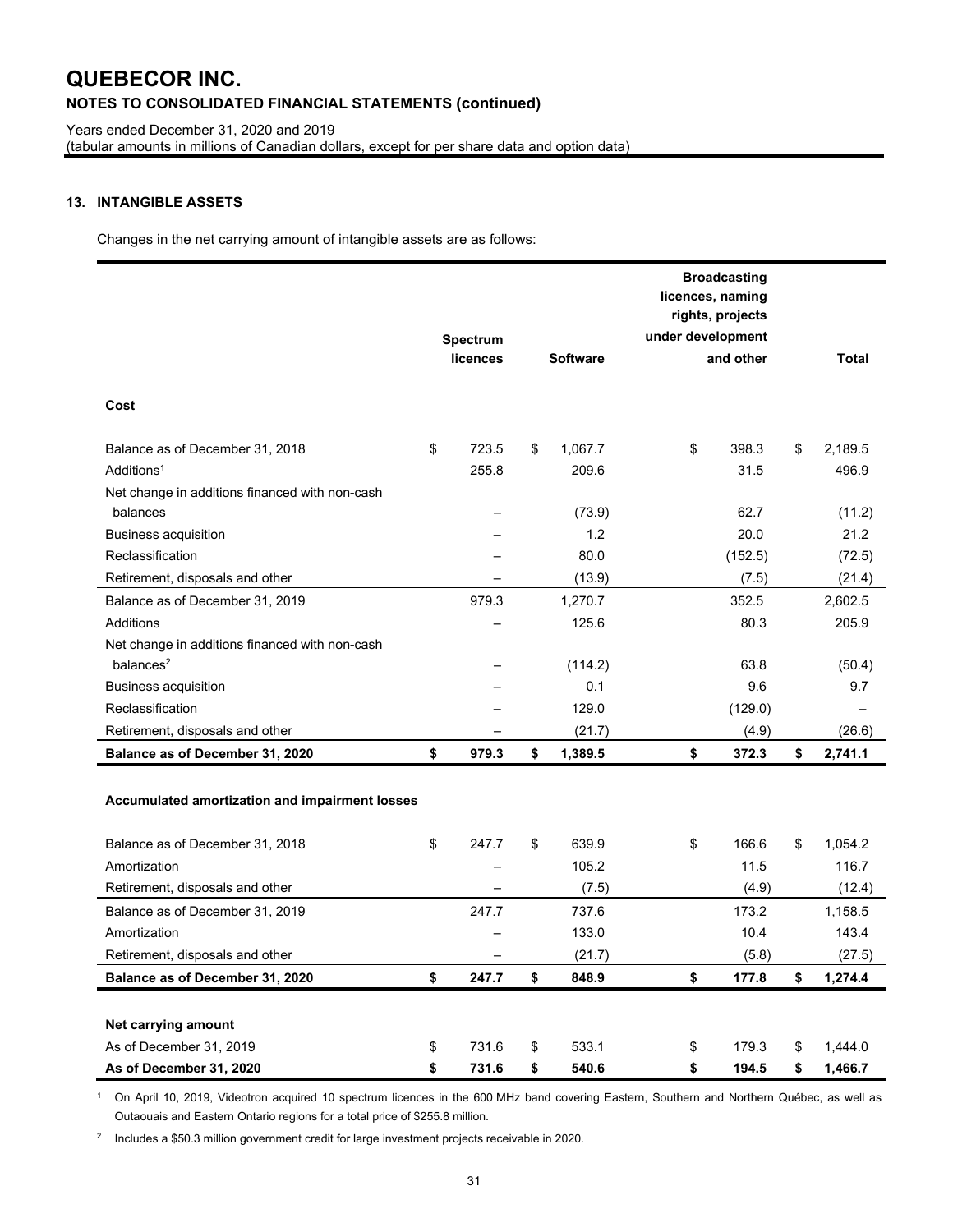Years ended December 31, 2020 and 2019 (tabular amounts in millions of Canadian dollars, except for per share data and option data)

## **13. INTANGIBLE ASSETS (continued)**

The cost of internally generated intangible assets, mainly composed of software, was \$732.5 million as of December 31, 2020 (\$651.8 million as of December 31, 2019). For the year ended December 31, 2020, the Corporation recorded additions of internally generated intangible assets of \$98.6 million (\$65.2 million in 2019).

The accumulated amortization and impairment losses on internally generated intangible assets, mainly composed of software, was \$437.2 million as of December 31, 2020 (\$401.8 million as of December 31, 2019). For the year ended December 31, 2020, the Corporation recorded \$52.2 million in amortization on its internally generated intangible assets (\$45.2 million in 2019). The net carrying value of internally generated intangible assets was \$295.3 million as of December 31, 2020 (\$250.1 million as of December 31, 2019).

Spectrum licences are allocated to the Telecommunications CGU, broadcasting licences are allocated to the Broadcasting CGU, trademarks are allocated to the Telecommunications and Magazines CGUs, while sport franchises are allocated to the Sports and Entertainment CGU. The net carrying value of intangible assets with an indefinite useful life was \$741.1 million as of December 31, 2020 and 2019.

## **14. RIGHT-OF-USE ASSETS**

Changes in the net carrying amount of right-of-use assets which mainly relates to leases of premises and vehicles, are as follows:

|                                           | 2020        | 2019        |
|-------------------------------------------|-------------|-------------|
|                                           |             |             |
| Cost                                      |             |             |
| Balance at beginning of year              | \$<br>304.8 | \$<br>283.6 |
| Additions financed with lease obligations | 77.4        | 33.9        |
| Retirement and other                      | (25.6)      | (12.7)      |
| Balance at end of year                    | 356.6       | 304.8       |
|                                           |             |             |
| <b>Accumulated depreciation</b>           |             |             |
| Balance at beginning of year              | 194.4       | 171.0       |
| Depreciation                              | 37.7        | 35.5        |
| Retirement and other                      | (18.6)      | (12.1)      |
| Balance at end of year                    | 213.5       | 194.4       |
|                                           |             |             |
| Net carrying amount                       | \$<br>143.1 | \$<br>110.4 |

The Corporation do not recognize right-of-use assets and lease liabilities for short-term leases and leases of low value assets.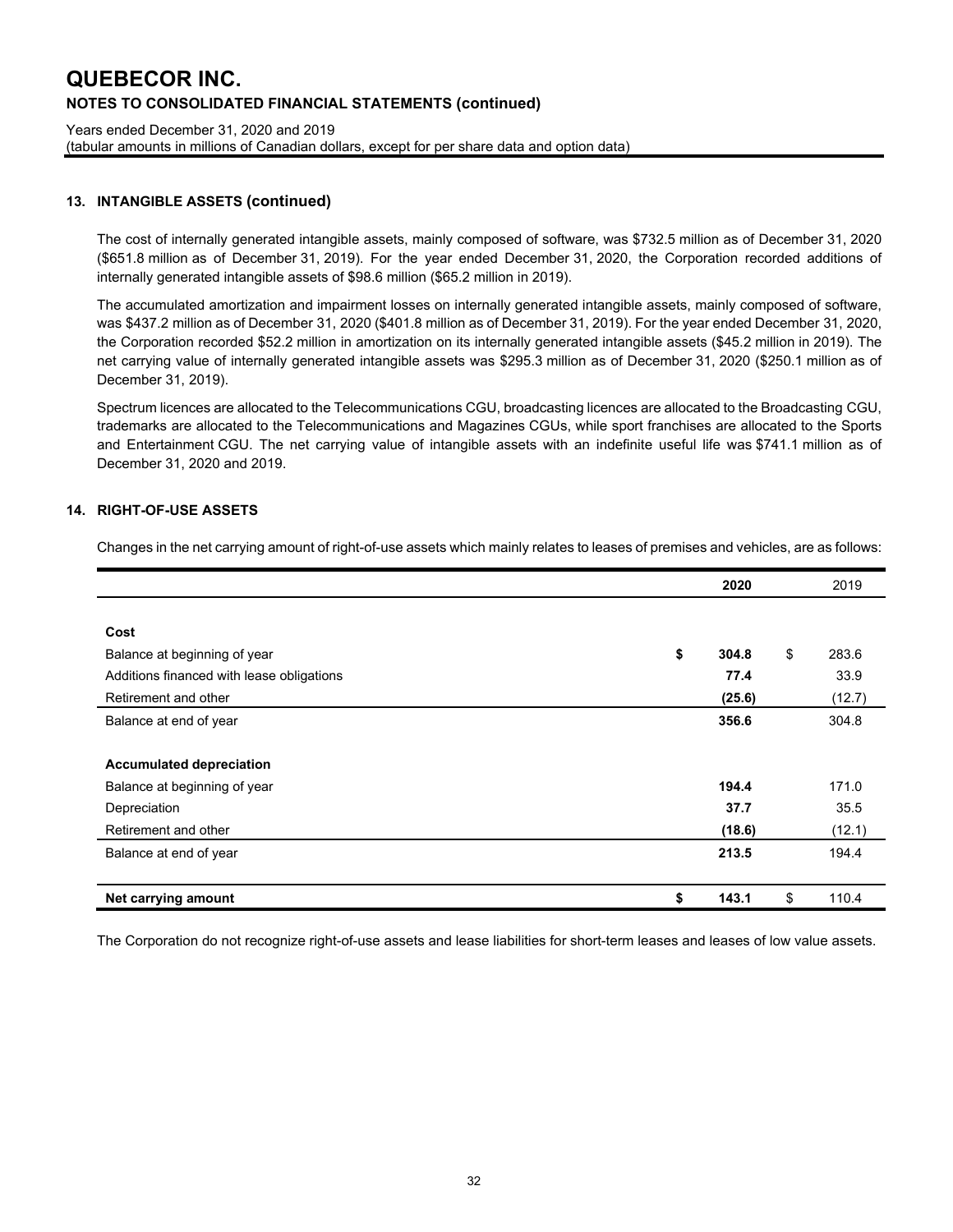## **15. GOODWILL**

Changes in the net carrying amount of goodwill are as follows:

|                                         | 2020          | 2019          |
|-----------------------------------------|---------------|---------------|
|                                         |               |               |
| Cost                                    |               |               |
| Balance at beginning of year            | \$<br>5,685.7 | \$<br>5,671.1 |
| <b>Business acquisitions</b>            | 21.1          | 14.6          |
| Balance at end of year                  | 5,706.8       | 5,685.7       |
|                                         |               |               |
| <b>Accumulated impairment losses</b>    |               |               |
| Balance at beginning and at end of year | 2,992.8       | 2,992.8       |
|                                         |               |               |
| Net carrying amount                     | \$<br>2,714.0 | \$<br>2,692.9 |

The net carrying amount of goodwill as of December 31, 2020 and 2019 was allocated to the following significant CGU groups:

|                    |    | 2020    |    | 2019    |
|--------------------|----|---------|----|---------|
| <b>CGU groups</b>  |    |         |    |         |
|                    |    |         |    |         |
| Telecommunications | s. | 2,679.2 | \$ | 2,656.1 |
| Other <sup>1</sup> |    | 34.8    |    | 36.8    |
| <b>Total</b>       | S  | 2,714.0 | S  | 2,692.9 |

1 Includes mainly the CGUs related to Film, audiovisual content and television activities, Book publishing and distribution activities, and Sports and Entertainment activities.

### Recoverable amounts

CGU recoverable amounts were determined based on the higher of a value in use or a fair value less costs of disposal with respect to the impairment tests performed. The Corporation uses the discounted cash flow method to estimate the recoverable amount, consisting of future cash flows derived primarily from the most recent budget and three-year strategic plan approved by the Corporation's management and presented to the Board of Directors. These forecasts considered each CGU's past operating performance and market share as well as economic trends, along with specific and market industry trends and corporate strategies. In particular, specific assumptions are used for each type of revenue generated by a CGU or for each nature of expenses, as well as for future capital expenditures. Such assumptions will consider, among many other factors, subscribers, readership and viewer statistics, advertising market trends, competitive landscape, evolution of products and services offerings, wireless penetration growth, proliferation of media platforms, technology evolution, broadcast programming strategy, bargaining agreements, Canadian GDP rates, and operating cost structures.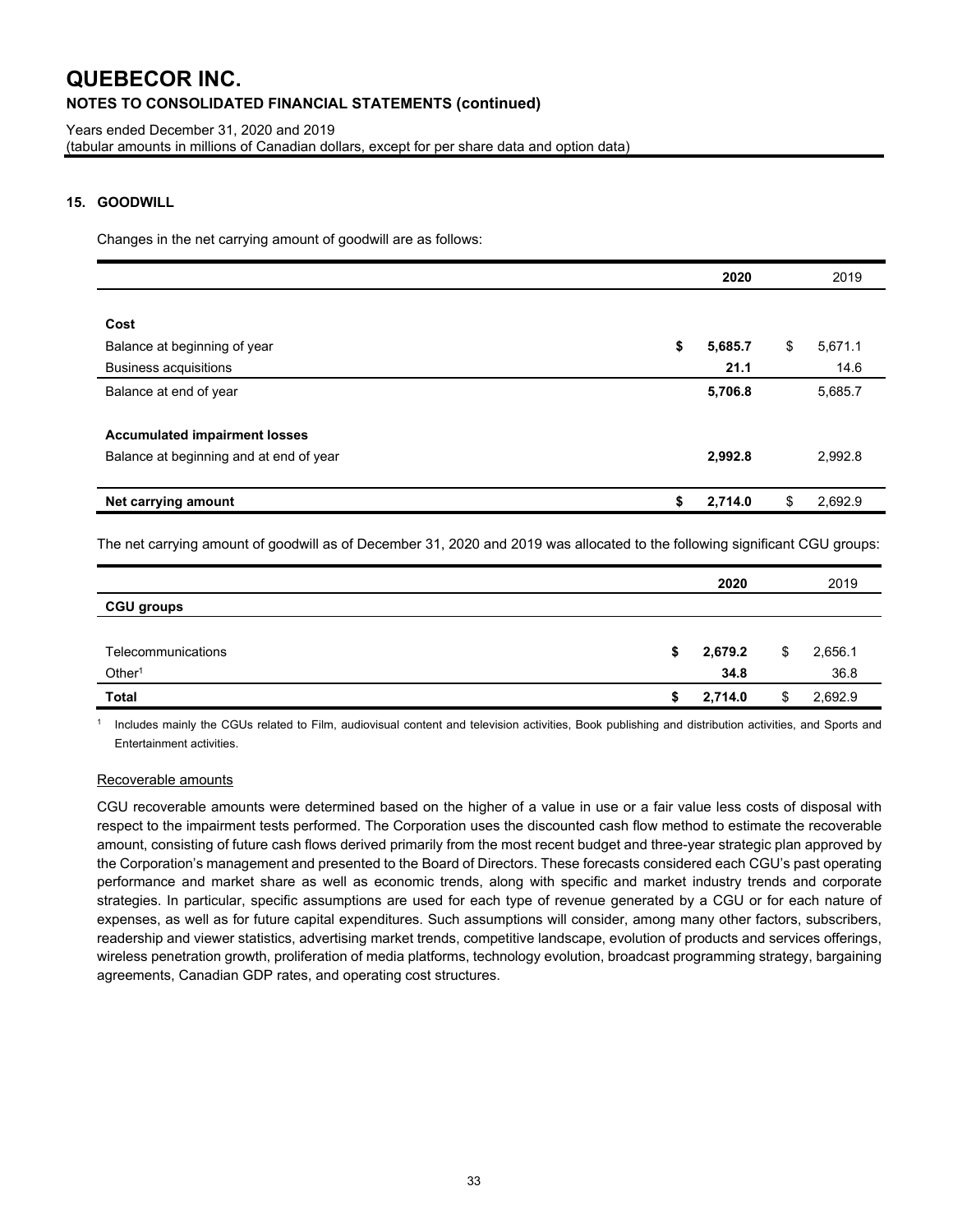Years ended December 31, 2020 and 2019 (tabular amounts in millions of Canadian dollars, except for per share data and option data)

## **15. GOODWILL (continued)**

## Recoverable amounts (continued)

A perpetual growth rate is used for cash flows beyond the three-year strategic plan period. The discount rate used by the Corporation is a pre-tax rate derived from the weighted average cost of capital pertaining to each CGU, which reflects the current market assessment of (i) the time value of money, and (ii) the risk specific to the assets for which the future cash flow estimates have not been risk-adjusted. The perpetual growth rate was determined with regard to the specific markets in which the CGUs participate. In certain circumstances, the Corporation can also estimate the fair value less cost of disposal with a market approach that consists of estimating the recoverable amount by using multiples of operating performance of comparable entities, transaction metrics and other financial information available, instead of primarily using the discounted cash flow method. The following key assumptions were used to determine recoverable amounts in the most recent impairment tests performed on the Corporation's significant CGU groups:

|                         |               | 2020           |               | 2019           |
|-------------------------|---------------|----------------|---------------|----------------|
| CGU groups <sup>1</sup> | Pre-tax       | Perpetual      | Pre-tax       | Perpetual      |
|                         | discount rate | growth         | discount rate | growth         |
|                         | (WACC)        | rate           | (WACC)        | rate           |
| Telecommunications      | 8.5%          | 2.0%           | 9.0%          | $2.5\%$        |
| Other                   | 10.5 to 15.5  | $0.0$ to $2.0$ | 11.0 to 14.0  | $(1.0)$ to 2.0 |

1 In 2020 and 2019, the recoverable amounts of all CGUs were based on value in use, using the discounted cash flow method.

No reasonable changes in the discount rate or in the perpetual growth rate used in the most recent test performed would have caused the recoverable amount of the Telecommunication CGU to equal its carrying value.

### **16. OTHER ASSETS**

|                                                                             | 2020        | 2019        |
|-----------------------------------------------------------------------------|-------------|-------------|
|                                                                             |             |             |
| Contract assets <sup>1</sup>                                                | \$<br>247.2 | \$<br>221.5 |
| Audiovisual content                                                         | 195.3       | 174.0       |
| Contract costs <sup>2</sup>                                                 | 148.2       | 112.2       |
| Other                                                                       | 178.9       | 75.1        |
|                                                                             | 769.6       | 582.8       |
| Less current portion of contract assets                                     | (174.9)     | (160.3)     |
| Less current portion of audiovisual content (included in "Inventories")     | (138.0)     | (119.3)     |
| Less current portion of contract costs (included in "Other current assets") | (59.9)      | (54.5)      |
|                                                                             | \$<br>396.8 | \$<br>248.7 |

1 Impairment loss on contract assets resulting from mobile contracts being cancelled prior their initial term amounted to \$20.5 million in 2020 (\$19.7 million in 2019), net of the early termination penalty charged to the customer. In current and comparative periods, there were no significant cumulative catch-up adjustments to revenue that affected the corresponding contract asset, including adjustments arising from a change in an estimate of the transaction price or a contract modification. There were also no significant changes in the time frame for a performance obligation to be satisfied.

<sup>2</sup> Amortization amounted to \$65.9 million in 2020 (\$63.6 million in 2019).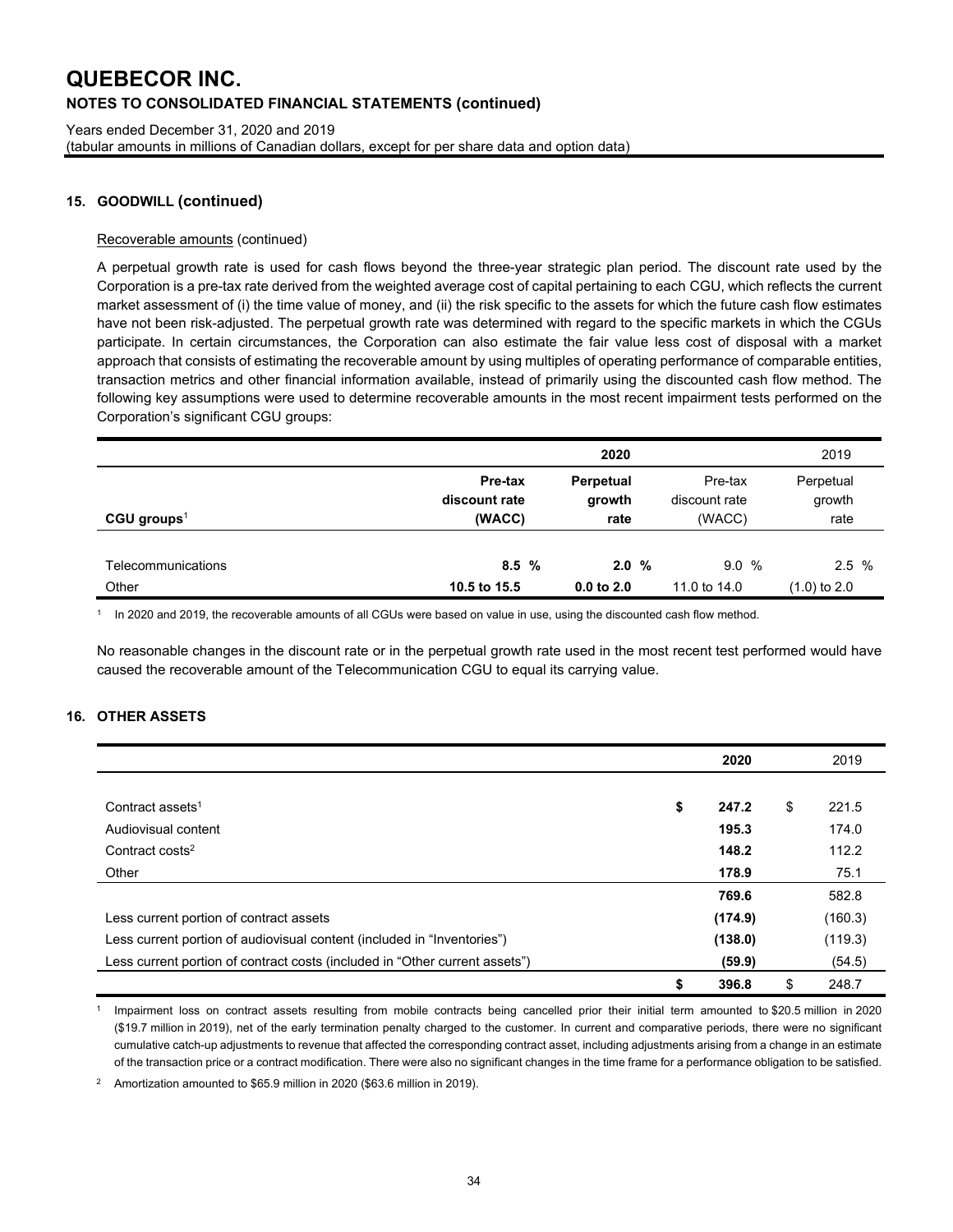## **17. ACCOUNTS PAYABLE, ACCRUED CHARGES AND PROVISIONS**

|                                | 2020        | 2019        |  |
|--------------------------------|-------------|-------------|--|
|                                |             |             |  |
| Trade and accruals             | \$<br>666.8 | \$<br>578.7 |  |
| Salaries and employee benefits | 126.4       | 145.8       |  |
| Interest payable               | 56.2        | 57.0        |  |
| Provisions                     | 18.4        | 15.9        |  |
| Stock-based compensation       | 4.4         | 12.2        |  |
|                                | 872.2       | \$<br>809.6 |  |

## **18. LONG-TERM DEBT**

|                                                           | <b>Effective interest rate as</b> |               |               |               |
|-----------------------------------------------------------|-----------------------------------|---------------|---------------|---------------|
|                                                           | of December 31, 2020              |               | 2020          | 2019          |
|                                                           |                                   |               |               |               |
| Quebecor                                                  |                                   |               |               |               |
| Bank credit facility (i)                                  |                                   |               | \$            | \$<br>11.0    |
| Other loan (ii)                                           | 3.76                              | $\frac{0}{0}$ | 45.9          | 47.2          |
|                                                           |                                   |               | 45.9          | 58.2          |
| Quebecor Media (iii)                                      |                                   |               |               |               |
| Bank credit facility (iv)                                 | $\overline{\phantom{0}}$          | $\frac{0}{0}$ |               | 9.0           |
| Senior Notes (v)                                          |                                   |               | 1,593.4       | 1,611.7       |
|                                                           |                                   |               | 1,593.4       | 1,620.7       |
| Videotron (iii), (vi)                                     |                                   |               |               |               |
| Bank credit facility (vii)                                |                                   | $\frac{0}{0}$ |               | 89.3          |
| Senior Notes (v)                                          |                                   |               | 4,120.0       | 4,173.0       |
|                                                           |                                   |               | 4,120.0       | 4,262.3       |
| TVA Group (iii), (vi)                                     |                                   |               |               |               |
| Bank credit facility (viii)                               | 2.14%                             |               | 27.1          | 44.9          |
|                                                           |                                   |               |               |               |
| <b>Total long-term debt</b>                               |                                   |               | 5,786.4       | 5,986.1       |
|                                                           |                                   |               |               |               |
| Change in fair value related to hedged interest rate risk |                                   |               | 16.8          | 9.1           |
| Financing fees, net of amortization                       |                                   |               | (29.8)        | (37.7)        |
|                                                           |                                   |               | (13.0)        | (28.6)        |
|                                                           |                                   |               | 5,773.4       | 5,957.5       |
| Less current portion                                      |                                   |               | (28.5)        | (57.2)        |
|                                                           |                                   |               | \$<br>5,744.9 | \$<br>5,900.3 |

As of December 31, 2020, the carrying value of long-term debt denominated in U.S. dollars, excluding financing fees, was \$3,655.1 million (\$3,718.8 million as of December 31, 2019) while the net fair value of related hedging derivative instruments was in an asset position of \$605.1 million (\$679.8 million as of December 31, 2019).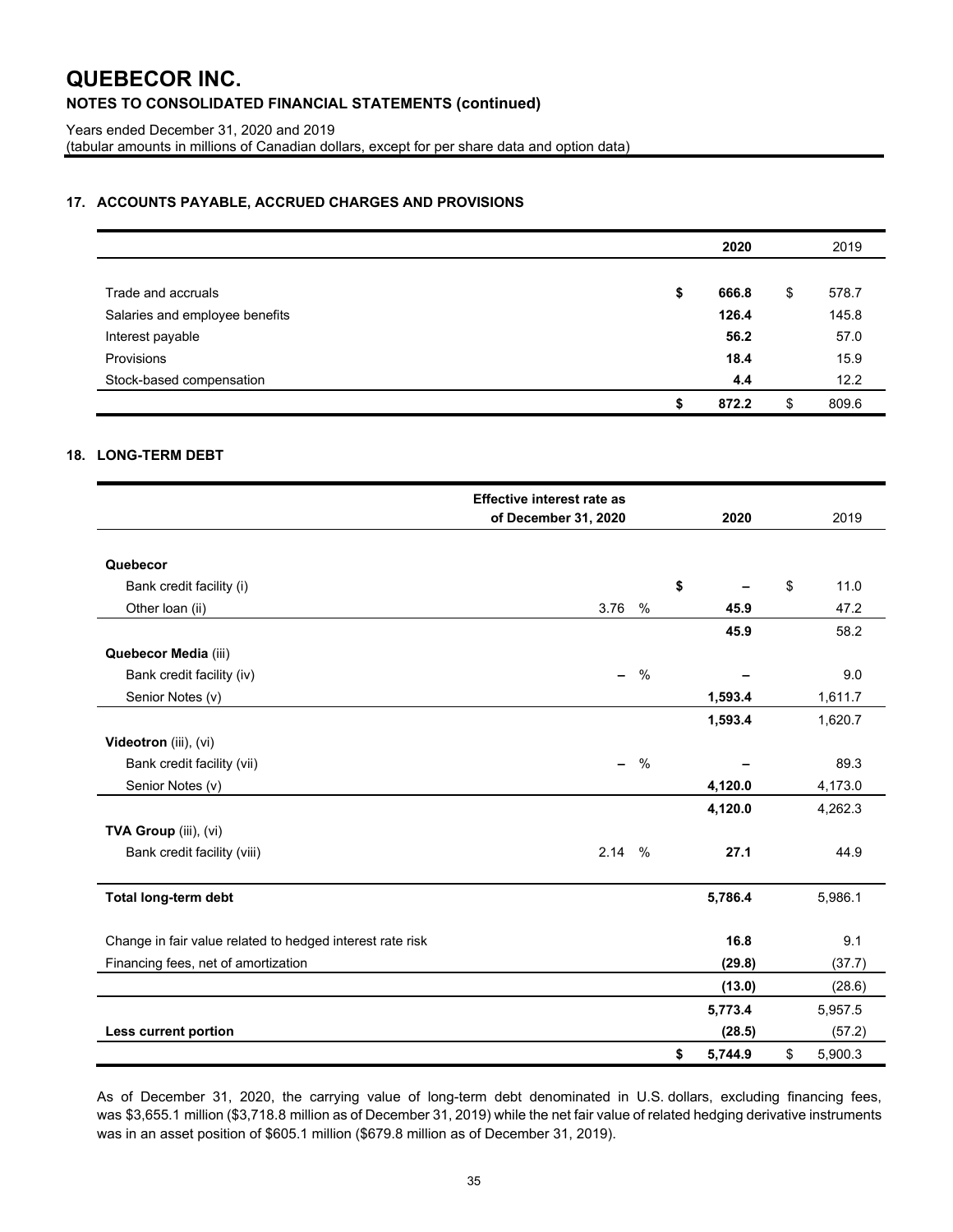Years ended December 31, 2020 and 2019 (tabular amounts in millions of Canadian dollars, except for per share data and option data)

## **18. LONG-TERM DEBT (continued)**

- (i) On July 15, 2020, the revolving credit facility of Quebecor in an amount of \$50.0 million expired and was not renewed.
- (ii) This mortgage loan bears interest at a fixed rate, payable every month, and matures in October 2022. The Corporation shall repay the principal amount in monthly repayments and the balance at the end of the term. The loan is secured by a first ranking hypothec on the head office building.
- (iii) The debts of these subsidiaries are non-recourse to Quebecor.
- (iv) The bank credit facility of Quebecor Media provides for a \$300.0 million secured revolving credit facility that matures in July 2022 and bears interest at Bankers' acceptance rate, London Inter-Bank Offered Rate ("LIBOR"), Canadian prime rate or U.S. prime rate, plus a premium determined by Quebecor Media's leverage ratio. This credit facility contains covenants such as maintaining certain financial ratios, as well as limitations on Quebecor Media's ability to incur additional indebtedness, pay dividends, and make other distributions. It is secured by liens on all of the movable property and assets of Quebecor Media (primarily shares of its subsidiaries), now owned or hereafter acquired. As of December 31, 2020, the credit facility was secured by assets with a carrying value of \$1,130.2 million (\$1,727.4 million in 2019). As of December 31, 2020, no amount was drawn on the secured revolving credit facility (\$9.0 million as of December 31, 2019).
- (v) The Senior Notes are unsecured and contain certain restrictions on the respective issuers, including limitations on their ability to incur additional indebtedness, pay dividends, or make other distributions. Some Notes are redeemable at the option of the issuer, in whole or in part, at a price based on a make-whole formula during the first five years of the term of the Notes and at a decreasing premium thereafter, while the remaining Notes are redeemable at a price based on a make-whole formula at any time prior to maturity. The Senior Notes issued by Videotron are guaranteed by specific subsidiaries of Videotron. The following table summarizes the terms of the outstanding Senior Notes as of December 31, 2020:

|                | <b>Principal amount</b> | <b>Annual nominal</b><br>interest rate<br><b>Maturity date</b> |                  | Interest payable<br>every 6 months on |
|----------------|-------------------------|----------------------------------------------------------------|------------------|---------------------------------------|
|                |                         |                                                                |                  |                                       |
| Quebecor Media |                         |                                                                |                  |                                       |
|                | US\$ 850.0              | 5.750 %                                                        | January 15, 2023 | June and December 15                  |
| \$             | 500.0                   | 6.625%                                                         | January 15, 2023 | June and December 15                  |
| Videotron      |                         |                                                                |                  |                                       |
|                | US\$ 800.0              | 5.000 %                                                        | July 15, 2022    | January and July 15                   |
| US\$           | 600.0                   | 5.375%                                                         | June 15, 2024    | June and December 15                  |
| \$             | 400.0                   | 5.625 %                                                        | June 15, 2025    | April and October 15                  |
|                | \$375.0                 | 5.750 %                                                        | January 15, 2026 | March and September 15                |
| US\$           | 600.0                   | 5.125 %                                                        | April 15, 2027   | April and October 15                  |
| \$             | 800.01                  | 4.500 %                                                        | January 15, 2030 | April and October 15                  |

1 The Notes were issued in October 2019 for net proceeds of \$790.7 million, net of financing fees of \$9.3 million.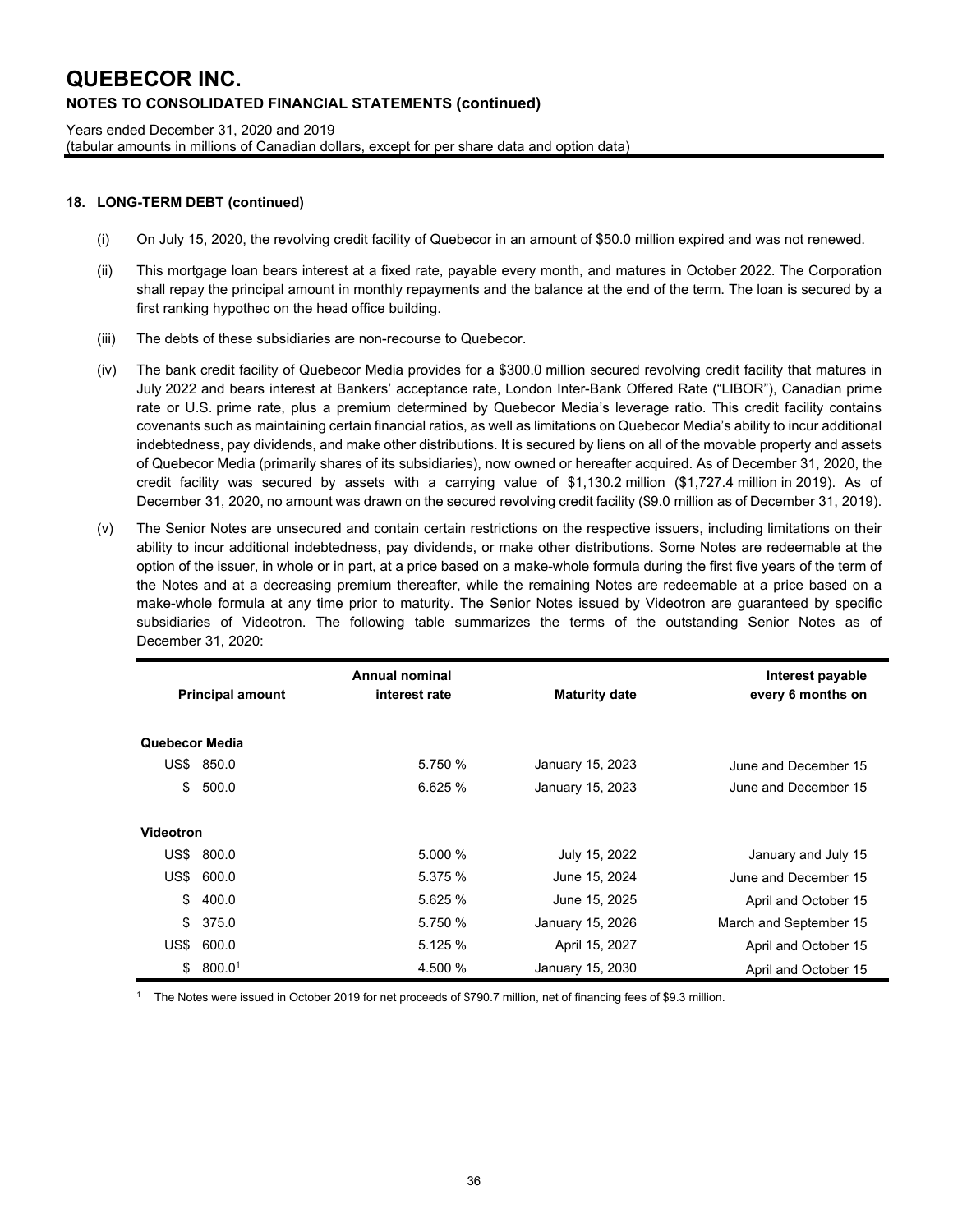Years ended December 31, 2020 and 2019 (tabular amounts in millions of Canadian dollars, except for per share data and option data)

### **18. LONG-TERM DEBT (continued)**

- (vi) The debts of these subsidiaries are non-recourse to Quebecor Media.
- (vii) The bank credit facility of Videotron provides for a \$1,500.0 million secured revolving credit facility that matures in July 2023 and bears interest at Bankers' acceptance rate, LIBOR, Canadian prime rate or U.S. prime rate, plus a premium determined by Videotron's leverage ratio. The bank credit facility is secured by a first ranking hypothec on the universality of all tangible and intangible assets, current and future, of Videotron and most of its wholly owned subsidiaries. As of December 31, 2020, the bank credit facility was secured by assets with a carrying value of \$8,114.0 million (\$8,062.9 million in 2019). The bank credit facility contains covenants such as maintaining certain financial ratios, as well as limitations on Videotron's ability to incur additional indebtedness, pay dividends, or make other distributions. As of December 31, 2020, no amount was drawn on the secured revolving credit facility (\$89.3 million as of December 31, 2019).
- (viii) The bank credit facility of TVA Group provides for a secured revolving credit facility in the amount of \$75.0 million that matures in February 2021 and bears interest at Bankers' acceptance rate, LIBOR, Canadian prime rate or U.S. prime rate, plus a premium determined by TVA Group's leverage ratio. The bank credit facility contains covenants such as maintaining certain financial ratios, limitations on TVA Group's ability to incur additional indebtedness, pay dividends, or make other distributions. The credit facility is secured by liens on all of its movable assets and an immovable hypothec on its head office building. As of December 31, 2020, \$27.1 million was drawn on the revolving credit facility (\$44.9 million as of December 31, 2019).

On February 11, 2021, TVA Group amended its secured revolving credit facility to extend its term to February 2022.

On December 31, 2020, the Corporation was in compliance with all debt covenants.

Principal repayments of long-term debt over the coming years are as follows:

| 2021                | \$<br>28.5 |
|---------------------|------------|
| 2022                | 1,062.5    |
| 2023                | 1,593.4    |
| 2024                | 763.5      |
| 2025                | 400.0      |
| 2026 and thereafter | 1,938.5    |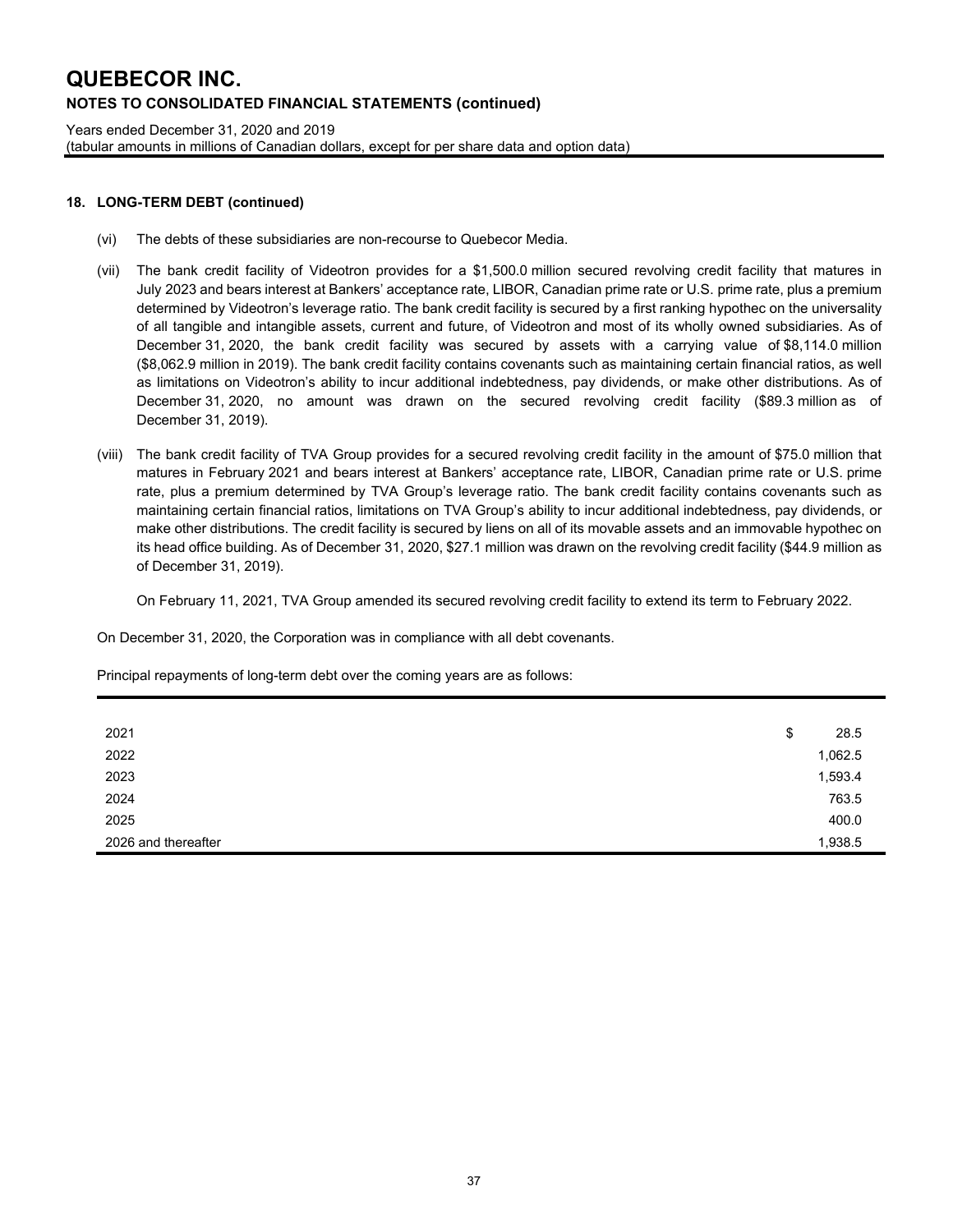Years ended December 31, 2020 and 2019 (tabular amounts in millions of Canadian dollars, except for per share data and option data)

## **18. LONG-TERM DEBT (continued)**

Changes in long-term debt are as follows:

|                                                              | 2020          | 2019          |
|--------------------------------------------------------------|---------------|---------------|
|                                                              |               |               |
| Balance at beginning of year                                 | \$<br>5.957.5 | \$<br>6.428.2 |
| Net change under revolving facilities, net of financing fees | (127.0)       | (589.5)       |
| Issuance of long-term debt, net of financing fees            |               | 790.7         |
| Repayment of long-term debt                                  | (1.3)         | (488.6)       |
| Foreign currency translation                                 | (71.4)        | (198.2)       |
| Amortization of financing fees                               | 8.1           | 8.1           |
| Change in fair value related to hedged interest rate risk    | 7.7           | 6.6           |
| Other                                                        | (0.2)         | 0.2           |
| Balance at end of year                                       | 5.773.4       | 5.957.5       |

## **19. LEASE LIABILITIES**

Changes in lease liabilities are as follows:

|                                                 | 2020        | 2019        |
|-------------------------------------------------|-------------|-------------|
|                                                 |             |             |
| Balance at beginning of year                    | \$<br>137.9 | \$<br>144.4 |
| Lease obligations financing right-of-use assets | 77.4        | 33.9        |
| Repayments                                      | (41.9)      | (39.4)      |
| Other                                           | (0.1)       | (1.0)       |
|                                                 | 173.3       | 137.9       |
| Less current portion                            | (34.3)      | (31.3)      |
|                                                 | 139.0       | \$<br>106.6 |

Interest rates on lease liabilities ranged from 1.9% to 9.3% as of December 31, 2020 and 2019.

Repayments of lease liabilities over the coming years are as follows:

| 2021                | \$<br>34.3 |
|---------------------|------------|
| 2022                | 27.8       |
| 2023                | 25.1       |
| 2024                | 19.6       |
| 2025                | 10.2       |
| 2026 and thereafter | 56.3       |
|                     |            |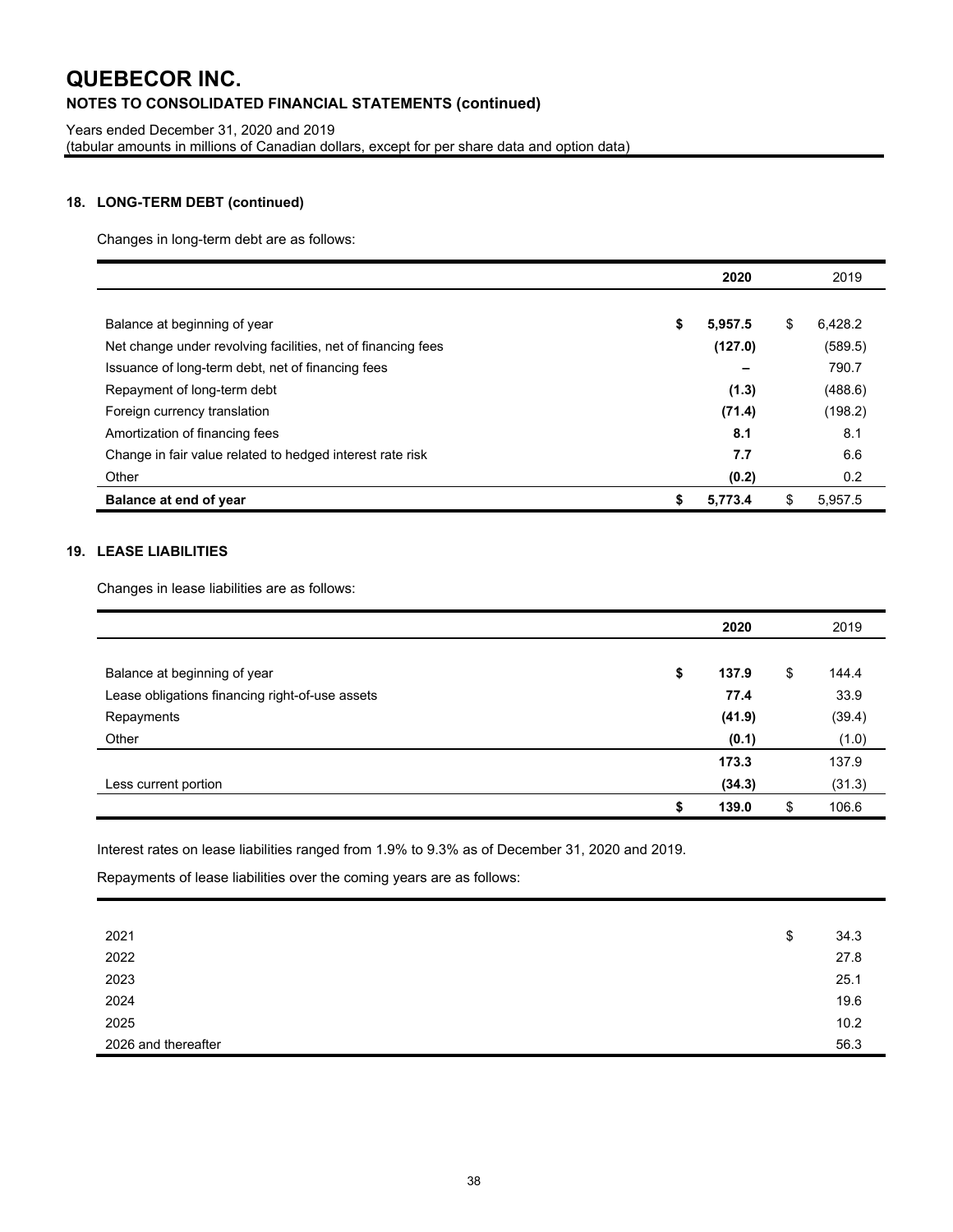Years ended December 31, 2020 and 2019 (tabular amounts in millions of Canadian dollars, except for per share data and option data)

## **20. OTHER LIABILITIES**

|                                                              | Note | 2020  |    | 2019  |  |
|--------------------------------------------------------------|------|-------|----|-------|--|
|                                                              |      |       |    |       |  |
| Defined benefit plans                                        | 30   | 323.8 | S  | 221.5 |  |
| Contingent considerations and future conditional adjustments |      | 21.9  |    | 57.4  |  |
| Other <sup>1</sup>                                           |      | 77.1  |    | 92.3  |  |
|                                                              |      | 422.8 | \$ | 371.2 |  |

1 Including exchangeable debentures, Series 2001 and Series Abitibi that mature in 2026, having a combined principal amount outstanding of \$844.9 million as of December 31, 2020 and 2019 and a combined carrying value of \$2.1 million as of December 31, 2020 and 2019. The exchangeable debentures bear interest at a rate of 0.10% on the debentures' principal amount. Prior to maturity, the Corporation may, at its option, satisfy its obligations without any consideration.

## **21. CONVERTIBLE DEBENTURES**

On June 22, 2018, the Corporation issued \$150.0 million aggregate principal amount of convertible debentures, bearing interest at an annual rate of 4.00% and maturing in June 2024. Interest on the convertible debentures is payable semi-annually in cash, in Class B Subordinate Voting Shares ("Class B Shares") or with the proceeds from the sale of Class B Shares. At maturity, the convertible debentures will be payable in cash by the Corporation at the outstanding principal amount, plus accrued and unpaid interest, subject to redemption, conversion, purchase or previous repayment. One day prior to maturity, the Corporation may redeem the outstanding convertible debentures by issuing that number of Class B Shares obtained by dividing the outstanding principal amount by the then current market price of a Class B share, subject to an adjusted floor price of approximately \$26.20 per share (that is, a maximum number of approximately 5,724,218 Class B Shares corresponding to a ratio of \$150.0 million to the adjusted floor price) and an adjusted ceiling price of approximately \$32.76 per share (that is, a minimum number of approximately 4,579,374 Class B Shares corresponding to a ratio of \$150.0 million to the adjusted ceiling price). At any time prior to the day prior to maturity, the Corporation may redeem or convert, in whole or in part, the outstanding convertible debentures, subject to the terms of the trust indenture. The convertible debentures are convertible at all times prior to the maturity date into Class B Shares by the holders, in accordance with the terms of the trust indenture. In all cases, the Corporation has the option to pay an amount in cash equal to the market value of shares that would otherwise have been issued, being the product of (i) the number of those Class B Shares and (ii) the then current market price of a Class B share.

The principal amount of the convertible debentures is presented separately as a financial liability and the conversion features related to the floor and ceiling prices are presented as embedded derivatives. The fair value of these embedded derivatives as of December 31, 2020 was estimated using the Black-Scholes option pricing model, considering a risk-free rate of 0.43% (1.80% in 2019), a dividend yield of 2.43% (1.35% in 2019), and an expected volatility of 22.00% (18.08% in 2019). A one dollar increase in the market price of a Class B share as of December 31, 2020 would have decreased the gain on embedded derivatives related to convertible debentures by \$4.0 million, while a one dollar decrease in the market price of a Class B share would have increased the gain by \$4.0 million.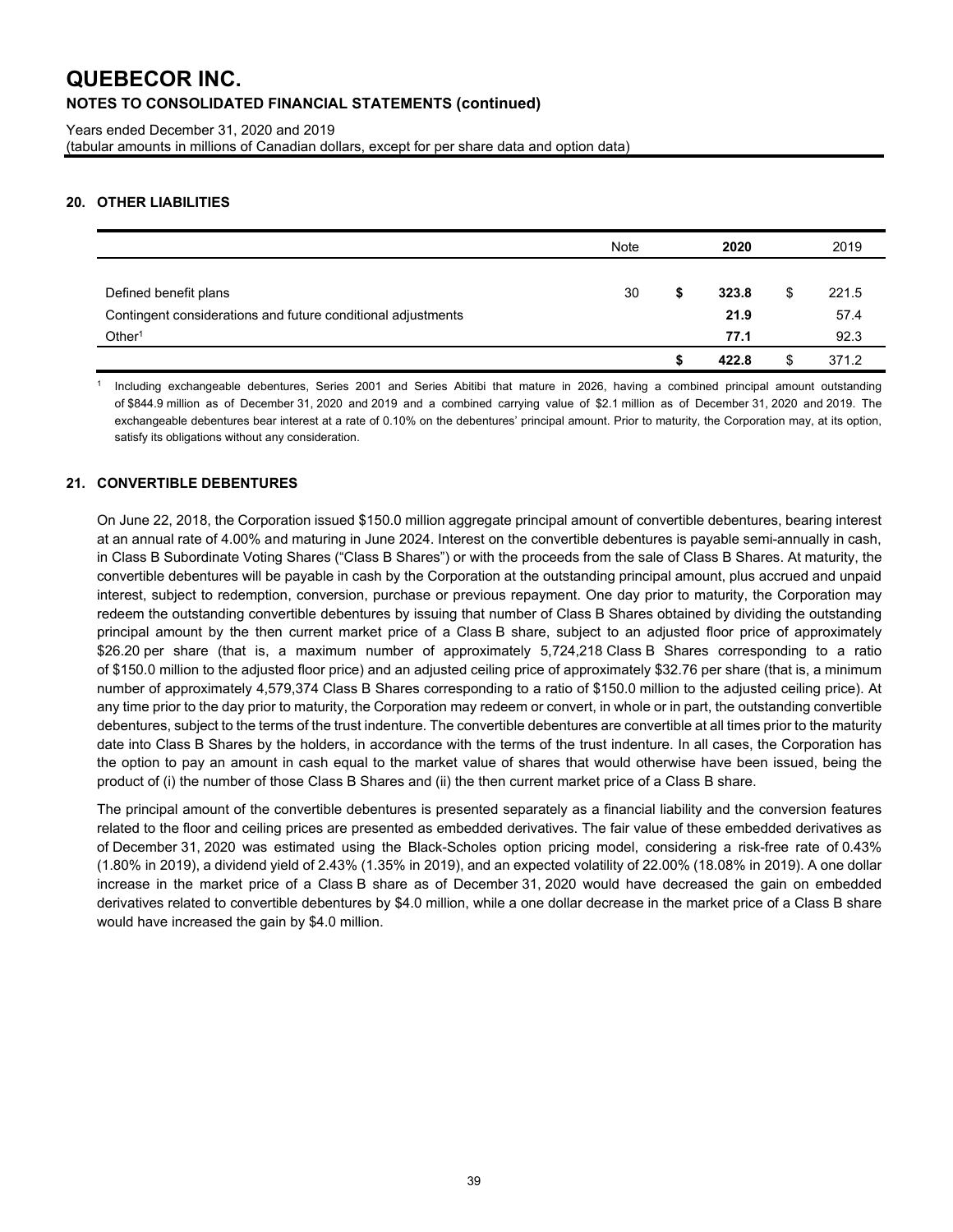Years ended December 31, 2020 and 2019 (tabular amounts in millions of Canadian dollars, except for per share data and option data)

## **22. CAPITAL STOCK**

### **(a) Authorized capital stock**

An unlimited number of Class A Multiple Voting Shares ("Class A Shares") with voting rights of 10 votes per share convertible at any time into Class B Shares on a one-for-one basis.

An unlimited number of Class B Shares convertible into Class A Shares on a one-for-one basis, only if a takeover bid for Class A Shares is made to holders of Class A Shares without being made concurrently and under the same terms to holders of Class B Shares, for the sole purpose of allowing the holders of Class B Shares to accept the offer and subject to certain other stated conditions provided in the articles including the acceptance of the offer by the majority holder.

Holders of Class B Shares are entitled to elect 25% of the Board of Directors of Quebecor. Holders of Class A Shares may elect the other members of the Board of Directors.

## **(b) Issued and outstanding capital stock**

|                                              |                         | <b>Class A Shares</b> | <b>Class B Shares</b> |               |    |         |
|----------------------------------------------|-------------------------|-----------------------|-----------------------|---------------|----|---------|
|                                              | <b>Number</b><br>Amount |                       |                       | <b>Number</b> |    | Amount  |
|                                              |                         |                       |                       |               |    |         |
| Balance as of December 31, 2018              | 77,249,244              | \$                    | 8.6                   | 179,807,353   | \$ | 1,057.3 |
| Class A Shares converted into Class B Shares | (35, 410)               |                       |                       | 35,410        |    |         |
| Shares purchased and cancelled               |                         |                       |                       | (3, 107, 356) |    | (18.3)  |
| Shares issued upon exercise of stock options |                         |                       |                       | 680,000       |    | 8.3     |
| Balance as of December 31, 2019              | 77,213,834              |                       | 8.6                   | 177,415,407   |    | 1,047.3 |
| Class A Shares converted into Class B Shares | (174,000)               |                       |                       | 174,000       |    |         |
| Shares purchased and cancelled               |                         |                       |                       | (6,457,050)   |    | (38.1)  |
| Balance as of December 31, 2020              | 77,039,834              | \$                    | 8.6                   | 171,132,357   | S  | 1,009.2 |

On August 5, 2020, the Corporation filed a normal course issuer bid for a maximum of 1,000,000 Class A Shares representing approximately 1.3% of issued and outstanding Class A Shares, and for a maximum of 6,000,000 Class B Shares representing approximately 3.5% of issued and outstanding Class B Shares as of July 31, 2020. The purchases can be made from August 15, 2020 to August 14, 2021, at prevailing market prices on the open market through the facilities of the Toronto Stock Exchange or other alternative trading systems. All shares purchased under the bid will be cancelled.

In 2020, the Corporation purchased and cancelled 6,457,050 Class B Shares for a total cash consideration of \$201.2 million (3,107,356 Class B Shares for a total cash consideration of \$94.6 million in 2019). The excess of \$163.1 million of the purchase price over the carrying value of Class B Shares repurchased was recorded in reduction of retained earnings in 2020 (an increase of the deficit of \$76.3 million in 2019).

In 2019, 680,000 Class B Shares were issued upon exercise of stock options for a cash consideration of \$8.3 million. As a result of this transaction, contributed surplus was increased by \$12.7 million and stock-based compensation liability was reduced by the same amount.

On February 24, 2021, the Board of Directors of the Corporation declared a dividend of \$0.275 per share on Class A Shares and Class B Shares, or approximately \$68.3 million, payable on April 6, 2021, to shareholders of record at the close of business on March 12, 2021.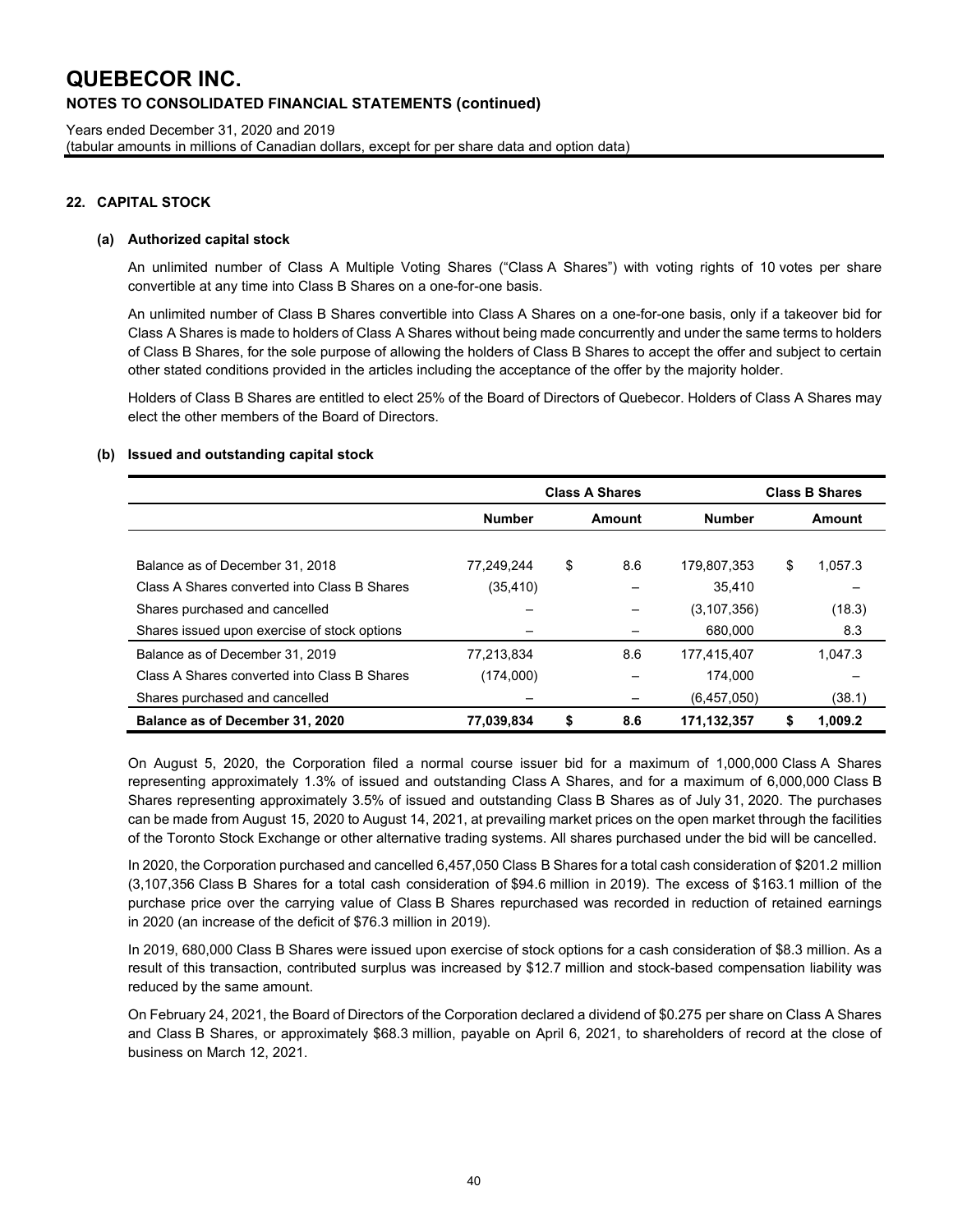Years ended December 31, 2020 and 2019 (tabular amounts in millions of Canadian dollars, except for per share data and option data)

## **23. STOCK-BASED COMPENSATION PLANS**

#### **(a) Quebecor plans**

(i) Stock option plan

Under a stock option plan established by the Corporation, 26,000,000 Class B Shares of the Corporation have been set aside for directors, officers, senior employees, and other key employees of Quebecor. The exercise price of each option is equal to the weighted average trading price of Quebecor Class B Shares on the Toronto Stock Exchange over the last five trading days immediately preceding the granting of the option. Each option may be exercised during a period not exceeding 10 years from the date granted. As per the provisions of the plan, options usually vest as follows: 1/3 after one year, 2/3 after two years, and 100% three years after the original grant. The Board of Directors of the Corporation may, at its discretion, affix different vesting periods at the time of each grant. Thus, since 2018, when granting options, the Board of Directors of the Corporation has determined that the options would vest equally over three years with the first 33 1/3% vesting on the third anniversary of the date of grant. Holders of options under the stock option plan have the choice, when they exercise their options, of acquiring the Class B Shares at the corresponding option exercise price or receiving a cash payment equivalent to the difference between the market value of the underlying shares and the exercise price of the option. Holders of options have committed to obtain the consent of the Corporation before exercising their right to subscribe the shares for which they exercise their options.

The following table gives details on changes to outstanding options for the years ended December 31, 2020 and 2019:

|                              |                                                         |    | 2020  |            |                                       | 2019  |
|------------------------------|---------------------------------------------------------|----|-------|------------|---------------------------------------|-------|
|                              | Weighted<br>average<br>exercise price<br><b>Options</b> |    |       | Options    | Weighted<br>average<br>exercise price |       |
|                              |                                                         |    |       |            |                                       |       |
| Balance at beginning of year | 2,504,892                                               | \$ | 29.21 | 1,982,892  | \$                                    | 21.60 |
| Granted                      | 1,342,267                                               |    | 33.19 | 1.403.250  |                                       | 31.61 |
| Exercised                    |                                                         |    |       | (680,000)  |                                       | 12.17 |
| Cancelled                    | (216, 200)                                              |    | 31.09 | (201, 250) |                                       | 28.57 |
| Balance at end of year       | 3,630,959                                               | \$ | 30.57 | 2,504,892  | \$                                    | 29.21 |

As of December 31, 2020 and 2019, there was no vested options.

During the year ended December 31, 2019, the Corporation issued 680,000 Class B Shares upon exercise of stock options (note 22).

As of December 31, 2020, exercise prices of all outstanding options are from \$26.52 to \$33.19 and the average of years to maturity is 8.6.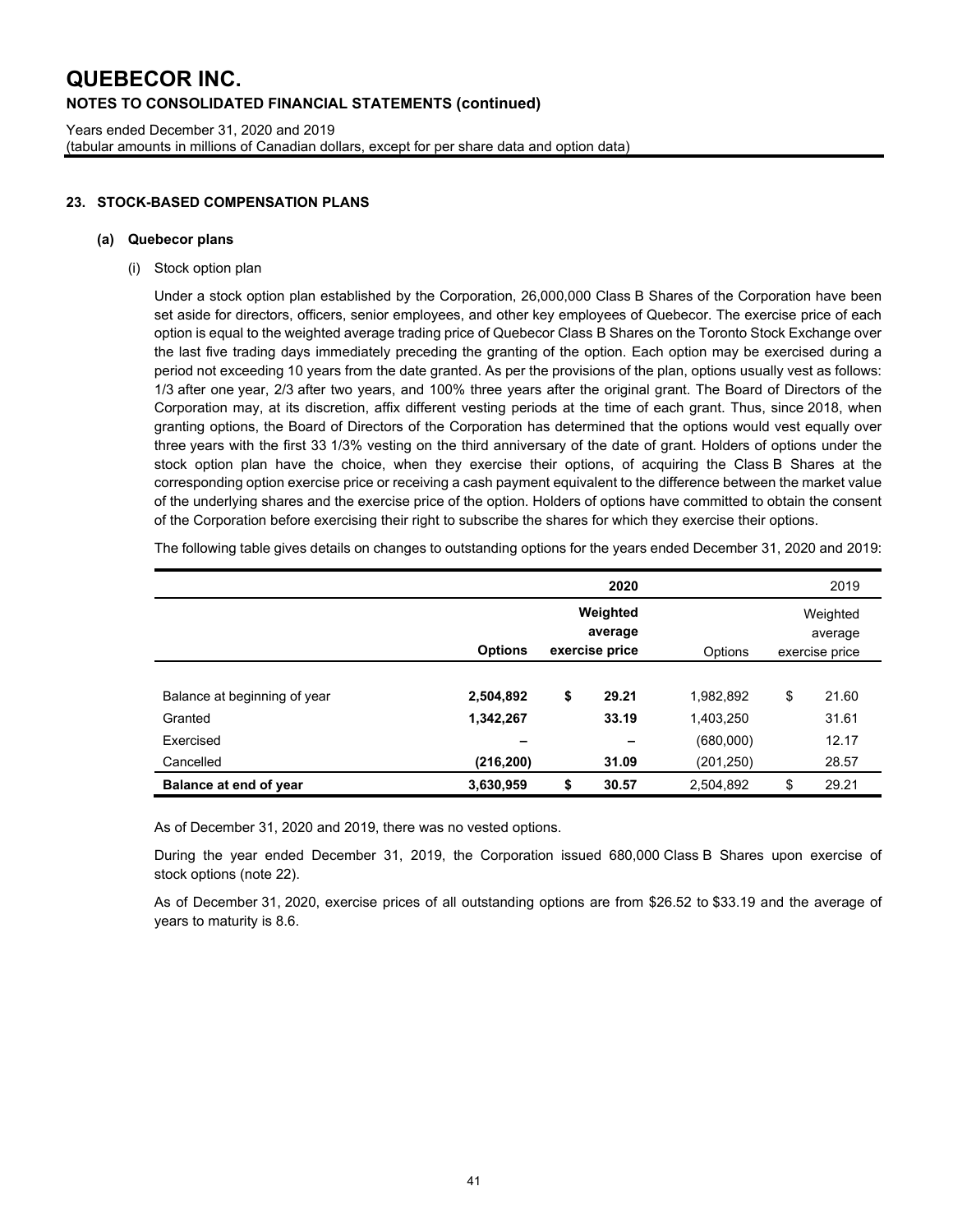Years ended December 31, 2020 and 2019 (tabular amounts in millions of Canadian dollars, except for per share data and option data)

## **23. STOCK-BASED COMPENSATION PLANS (continued)**

### **(a) Quebecor plans (continued)**

(ii) Deferred share unit plan

The Quebecor DSU plan is for the benefit of Corporation's directors. Under this plan, each director receives a portion of his/her compensation in the form of DSUs, such portion representing at least 50% of the annual retainer which could be less upon reaching the minimum shareholding threshold set out in the policy regarding the minimum shareholding by directors. Subject to certain conditions, each director may elect to receive up to 100% of the total fees payable for services as a director in the form of units. The value of a DSU is based on the weighted average trading price of Quebecor Class B Shares on the Toronto Stock Exchange over the last five trading days immediately preceding the relevant date. DSUs will entitle the holders thereof to dividends, which will be paid in the form of additional units at the same rate as that applicable to dividends paid from time to time on Quebecor Class B Shares. Subject to certain limitations, the DSUs will be redeemed by the Corporation when the director ceases to serve as a director of the Corporation. For the purpose of redeeming units, the value of a DSU shall correspond to the fair market value of Quebecor Class B Shares on the date of redemption. As of December 31, 2020, the total number of DSUs outstanding under this plan was 404,053 (357,470 as of December 31, 2019).

### **(b) Quebecor Media stock option plan**

Under a stock option plan established by Quebecor Media, 6,180,140 Common Shares of Quebecor Media have been set aside for officers, senior employees, directors, and other key employees of Quebecor Media. Each option may be exercised within a maximum period of 10 years following the date of grant at an exercise price not lower than, as the case may be, the fair market value of the Common Shares of Quebecor Media at the date of grant, as determined by its Board of Directors (if the Common Shares of Quebecor Media are not listed on a stock exchange at the time of the grant), or the five-day weighted average market price ending on the day preceding the date of grant of the Common Shares of Quebecor Media on the stock exchange(s) where such shares are listed at the time of grant. As long as the Common Shares of Quebecor Media are not listed on a recognized stock exchange, optionees may exercise their vested options during one of the following periods: from March 1 to March 30, from June 1 to June 29, from September 1 to September 29, and from December 1 to December 30.

Holders of options under the plan have the choice at the time of exercising their options of receiving an amount in cash (equal to the difference between either the five-day weighted average market price ending on the day preceding the date of exercise of the Common Shares of Quebecor Media on the stock exchange(s) where such shares are listed at the time of exercise, or the fair market value of the Common Shares, as determined by the Quebecor Media's Board of Directors, and the exercise price of their vested options) or, subject to certain stated conditions, exercise their options to purchase Common Shares of Quebecor Media at the exercise price. Except under specific circumstances, and unless the Human Resources and Corporate Governance Committee decides otherwise, options vest over a five-year period in accordance with one of the following vesting schedules as determined by the Human Resources and Corporate Governance Committee at the time of grant: (i) equally over five years with the first 20% vesting on the first anniversary of the date of the grant; (ii) equally over four years with the first 25% vesting on the second anniversary of the date of grant; and (iii) equally over three years with the first 33 1/3% vesting on the third anniversary of the date of grant.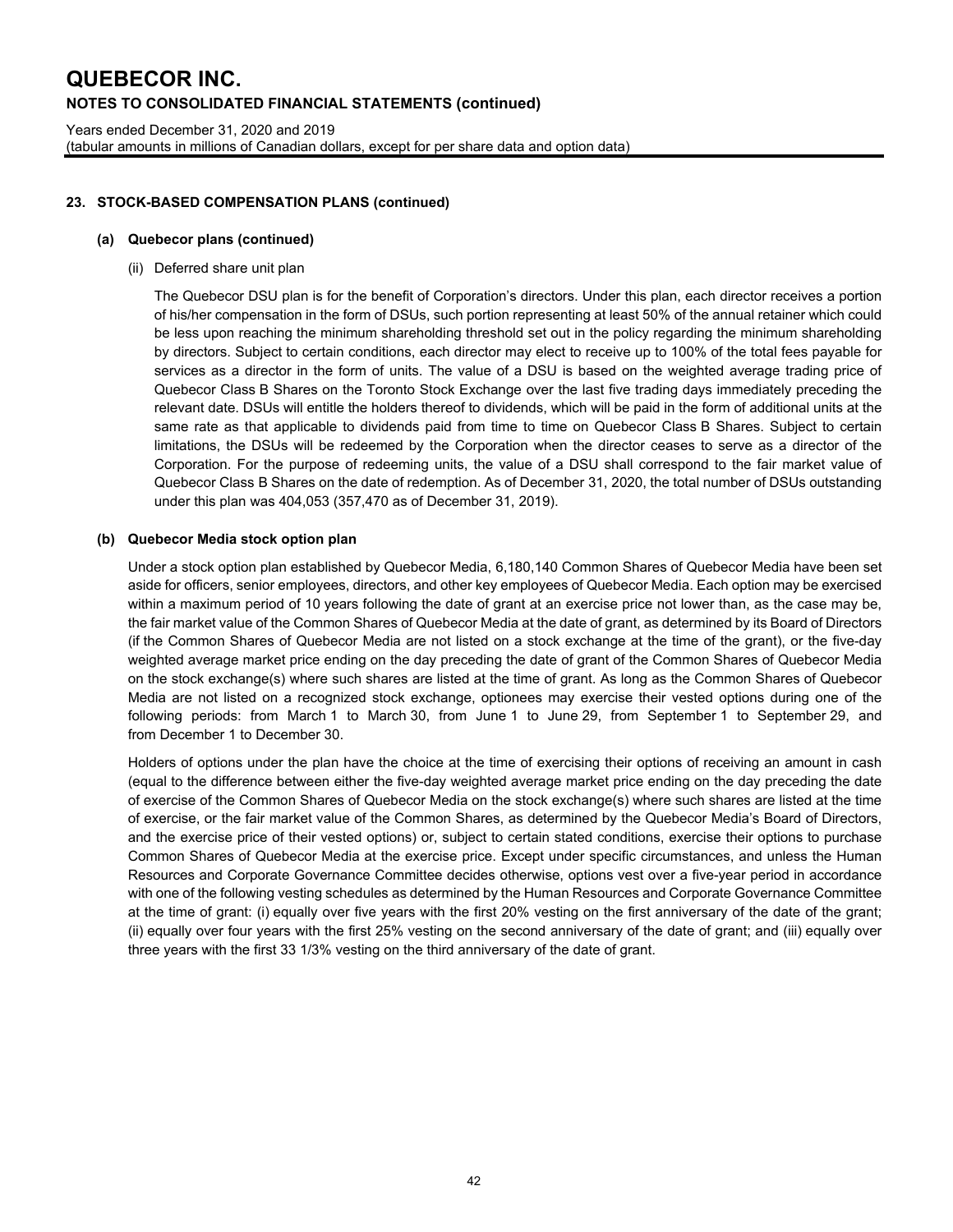### **23. STOCK-BASED COMPENSATION PLANS (continued)**

#### **(b) Quebecor Media stock option plan (continued)**

The following table gives details on changes to outstanding options granted as of December 31, 2020 and 2019:

|                               |                | 2020 |                | 2019       |                |  |
|-------------------------------|----------------|------|----------------|------------|----------------|--|
|                               |                |      | Weighted       |            | Weighted       |  |
|                               |                |      | average        |            | average        |  |
|                               | <b>Options</b> |      | exercise price | Options    | exercise price |  |
|                               |                |      |                |            |                |  |
| Balance at beginning of year  | 129,200        | \$   | 65.41          | 318,400    | \$<br>64.61    |  |
| Exercised                     | (81, 250)      |      | 65.08          | (147, 400) | 62.41          |  |
| Cancelled                     |                |      |                | (41,800)   | 69.91          |  |
| <b>Balance at end of year</b> | 47,950         | \$   | 65.96          | 129,200    | \$<br>65.41    |  |
|                               |                |      |                |            |                |  |
| Vested options at end of year | 47,950         | \$   | 65.96          | 97,550     | \$<br>63.74    |  |

During the year ended December 31, 2020, 81,250 of the Quebecor Media's stock options were exercised for a cash consideration of \$4.7 million (147,400 stock options for \$7.4 million in 2019).

As of December 31, 2020, exercise prices of all outstanding options are from \$51.89 to \$70.56 and the average of years to maturity is 3.6.

### **(c) TVA Group stock option plan**

Under this stock option plan, 2,200,000 TVA Group Class B Non-Voting Shares ("TVA Group Class B Shares") have been set aside for senior executives and directors of TVA Group and its subsidiaries. The terms and conditions of options granted are determined by TVA Group's Human Resources and Corporate Governance Committee. The subscription price of an option cannot be less than the closing price of TVA Group Class B Shares on the Toronto Stock Exchange the day before the option is granted. Unless the Human Resources and Corporate Governance Committee decides otherwise, options vest over a five-year period in accordance with one of the following vesting schedules as determined by the Human Resources and Corporate Governance Committee at the time of grant: (i) equally over five years with the first 20% vesting on the first anniversary of the date of the grant; (ii) equally over four years with the first 25% vesting on the second anniversary of the date of grant; and (iii) equally over three years with the first 33 1/3% vesting on the third anniversary of the date of grant. Thus, since 2018, when granting options, the Human Resources and Corporate Governance Committee has determined that the options would vest equally over three years with the first 33 1/3% vesting on the third anniversary of the date of grant. The term of an option cannot exceed 10 years. Holders of options under the plan have the choice, at the time of exercising their options, of receiving a cash payment from TVA Group equal to the number of shares corresponding to the options exercised, multiplied by the difference between the market value of the TVA Group Class B Shares and the exercise price of the option or, subject to certain conditions, exercise their options to purchase TVA Group Class B Shares at the exercise price. The market value is defined as the average closing market price of the TVA Group Class B Shares for the last five trading days preceding the date on which the option was exercised. Holders of options have committed to obtain the consent of TVA Group before exercising their right to subscribe the shares for which they exercise their options.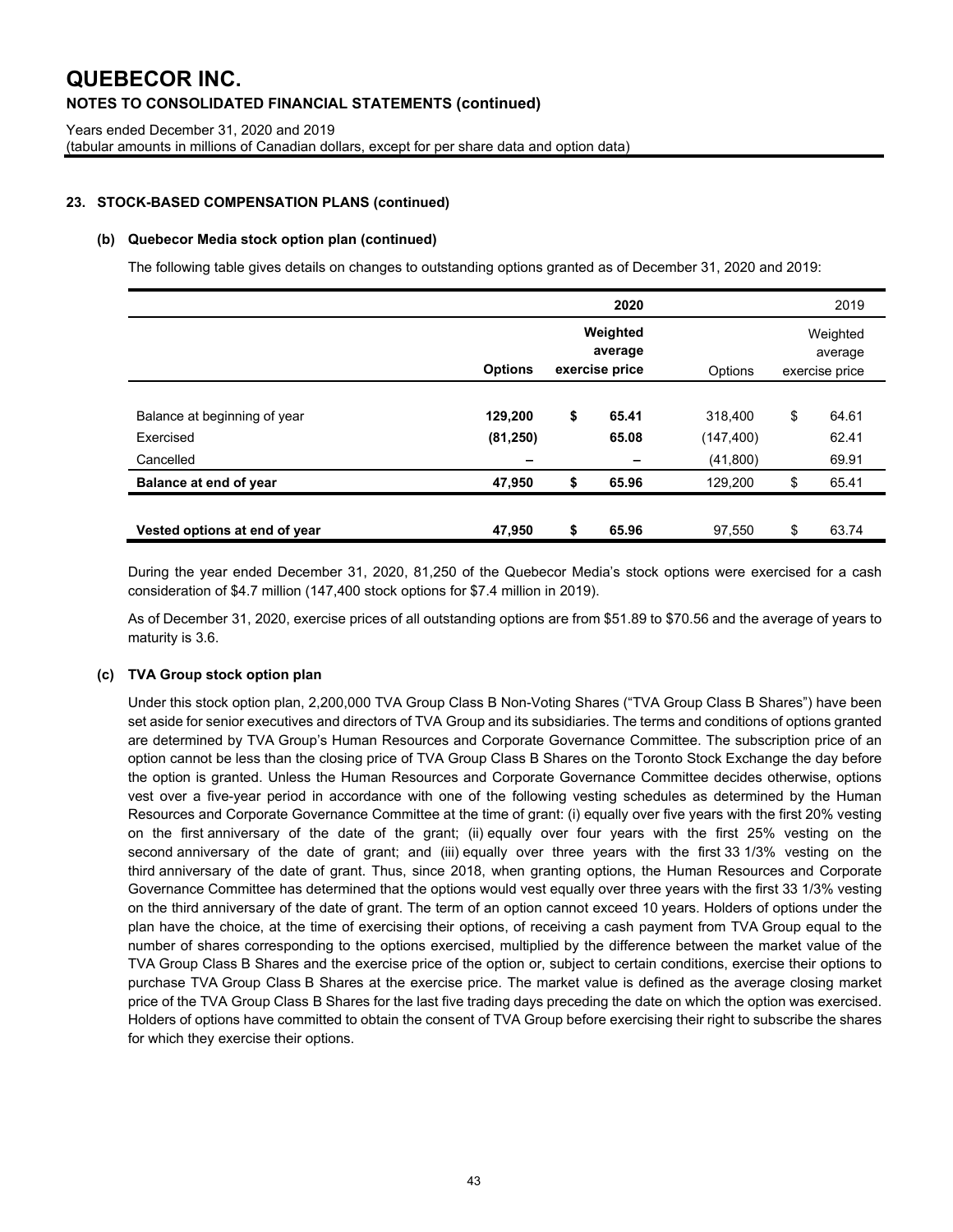## **23. STOCK-BASED COMPENSATION PLANS (continued)**

### **(c) TVA Group stock option plan (continued)**

The following table gives details on changes to outstanding options for the years ended December 31, 2020 and 2019:

|                                                      |                                | 2020                                  |                      | 2019                            |                                       |
|------------------------------------------------------|--------------------------------|---------------------------------------|----------------------|---------------------------------|---------------------------------------|
|                                                      | <b>Options</b>                 | Weighted<br>average<br>exercise price |                      |                                 | Weighted<br>average<br>exercise price |
| Balance at beginning of year<br>Granted<br>Cancelled | 515,000<br>310,000<br>(30,000) | \$                                    | 2.43<br>1.40<br>1.65 | 340,000<br>290.000<br>(115,000) | \$<br>2.99<br>2.05<br>3.13            |
| <b>Balance at end of year</b>                        | 795,000                        | \$                                    | 2.06                 | 515.000                         | \$<br>2.43                            |
| Vested options at end of year                        | 35,000                         | \$                                    | 6.85                 | 28,000                          | \$<br>6.85                            |

As of December 31, 2020, exercise prices of all outstanding options are from \$1.40 to \$6.85 and the average of years to maturity is 8.5.

### **(d) Deferred share unit and performance share unit plans**

Quebecor established a DSU plan and PSU plan for its employees and those of its subsidiaries based on Quebecor Class B Shares and, in the case of the DSU plan, also on TVA Group Class B Shares. TVA Group also established a DSU plan and a PSU plan for its employees based on TVA Group Class B Shares. The DSUs vest over six years and will be redeemed for cash only upon the participant's retirement or termination of employment, as the case may be. The PSUs vest over three years and will be redeemed for cash at the end of this period subject to the achievement of financial targets. DSUs and PSUs entitle the holders to receive additional units when dividends are paid on Quebecor Class B Shares or TVA Group Class B Shares. No treasury shares will be issued for the purposes of these plans. As of December 31, 2020, 148,785 DSUs based on Quebecor Class B Shares and 204,598 DSUs based on TVA Group Class B Shares were outstanding under these plans (158,855 and 231,286, respectively, as of December 31, 2019). As of December 31, 2020, there is no PSUs outstanding (117,972 PSUs based on Quebecor Class B Shares and 131,129 PSUs based on TVA Group Class B Shares as of December 31, 2019). A cash consideration of \$4.8 million was paid upon PSUs redemption in 2020 (\$5.4 million in 2019).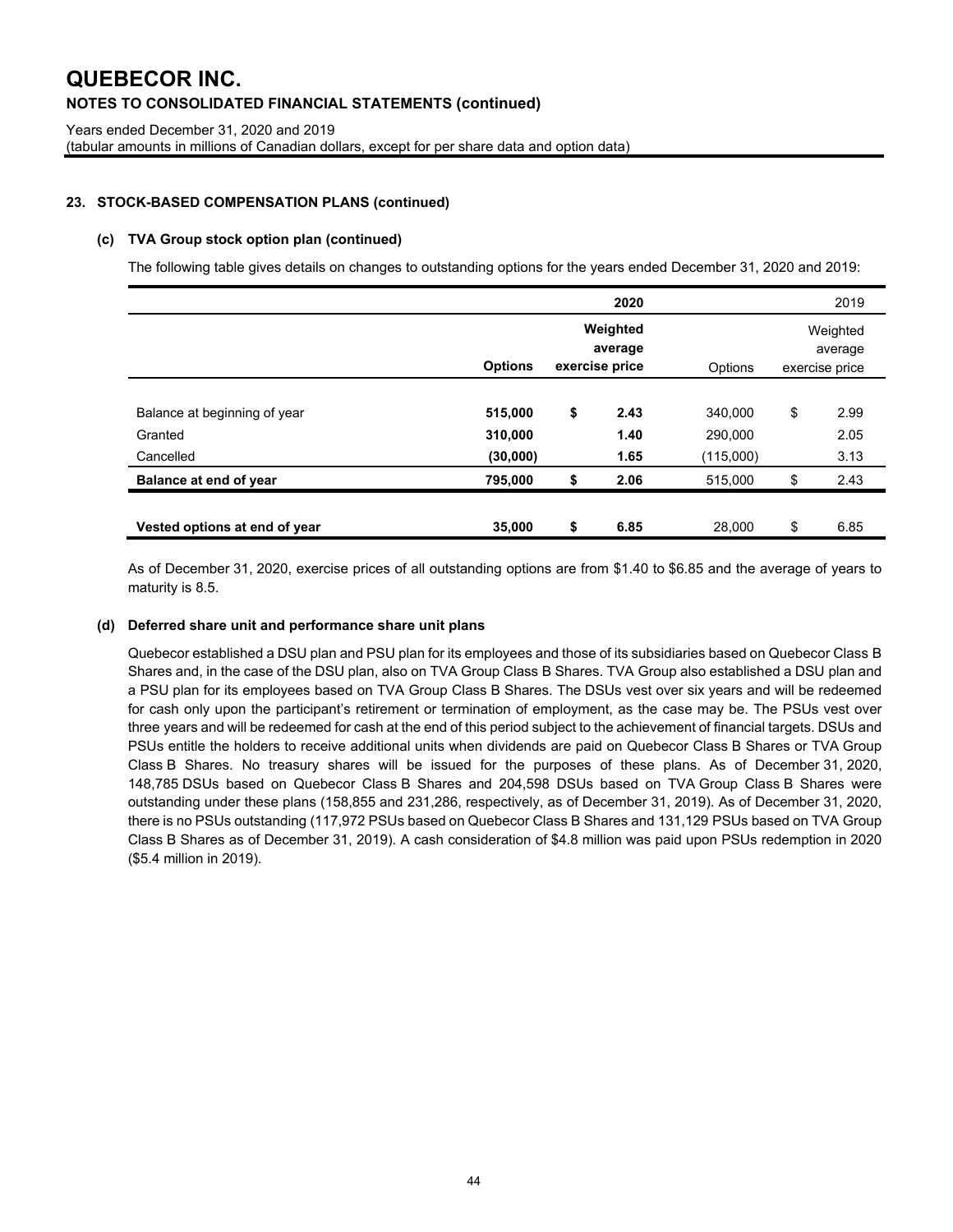### **23. STOCK-BASED COMPENSATION PLANS (continued)**

## **(e) Assumptions in estimating the fair value of stock-based awards**

The fair value of stock-based awards under the stock option plans of Quebecor, Quebecor Media and TVA Group was estimated using the Black-Scholes option pricing model. The following weighted-average assumptions were used to estimate the fair value of all outstanding stock options under the stock option plans:

| December 31, 2020          | Quebecor |           | Quebecor Media |           | <b>TVA Group</b> |           |
|----------------------------|----------|-----------|----------------|-----------|------------------|-----------|
|                            |          |           |                |           |                  |           |
| Risk-free interest rate    | 0.54%    |           | 0.27%          |           | 0.53%            |           |
| Distribution yield         | 2.43%    |           | 1.00%          |           |                  | $-$ %     |
| Expected volatility        | 21.15 %  |           | 28.96 %        |           | 56.27 %          |           |
| Expected remaining life    |          | 4.6 years |                | 1.0 years |                  | 4.5 years |
|                            |          |           |                |           |                  |           |
| December 31, 2019          | Quebecor |           | Quebecor Media |           | <b>TVA Group</b> |           |
|                            |          |           |                |           |                  |           |
| Risk-free interest rate    | 1.80%    |           | 1.79 %         |           | 1.80 %           |           |
| Distribution yield         | 1.35 %   |           | 1.00 %         |           |                  | $-$ %     |
| <b>Expected volatility</b> | 17.94 %  |           | 14.53 %        |           | 51.81 %          |           |
| Expected remaining life    |          | 5.1 years |                | 1.1 years |                  | 4.9 years |

Except for Quebecor Media, the expected volatility is based on the historical volatility of the underlying share price for a period equivalent to the expected remaining life of the options. Since the Common Shares of Quebecor Media are not publicly traded on a stock exchange, expected volatility is derived from the implied volatility of Quebecor's stock. The expected remaining life of options granted represents the period of time that options granted are expected to be outstanding. The risk-free rate over the expected remaining life of the option is based on the Government of Canada yield curve in effect at the time of the valuation. Distribution yield is based on the current average yield.

## **(f) Liability of vested options**

As of December 31, 2020, the liability for all vested options was \$2.9 million as calculated using the intrinsic value (\$6.0 million as of December 31, 2019).

### **(g) Consolidated stock-based compensation charge**

For the year ended December 31, 2020, a consolidated charge related to all stock-based compensation plans was recorded in the amount of \$4.9 million (\$13.6 million in 2019).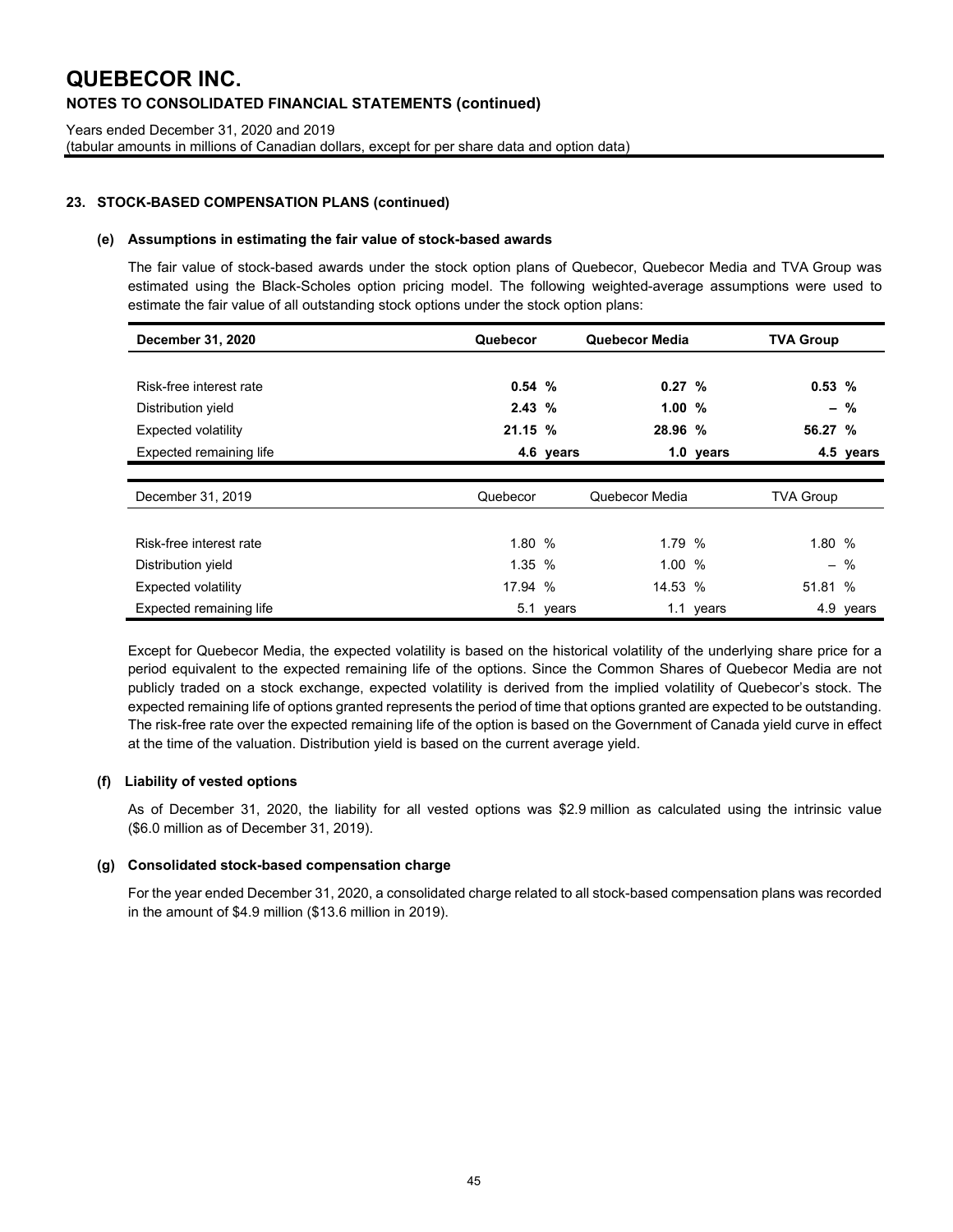## **24. ACCUMULATED OTHER COMPREHENSIVE LOSS ATTRIBUTABLE TO SHAREHOLDERS**

|                                                                      | <b>Cash flow</b><br>hedges $1$ |                | <b>Defined</b><br>benefit plans |                   | Total                |
|----------------------------------------------------------------------|--------------------------------|----------------|---------------------------------|-------------------|----------------------|
| Balance as of December 31, 2018<br>Other comprehensive income (loss) | \$                             | (30.3)<br>70.6 | \$                              | (52.4)<br>(52.0)  | \$<br>(82.7)<br>18.6 |
| Balance as of December 31, 2019<br>Other comprehensive loss          |                                | 40.3<br>(10.7) |                                 | (104.4)<br>(59.1) | (64.1)               |
| Balance as of December 31, 2020                                      | \$                             | 29.6           | S                               | (163.5)           | (69.8)<br>(133.9)    |

<sup>1</sup> No significant amount is expected to be reclassified in income over the next 12 months in connection with derivatives designated as cash flow hedges. The balance is expected to reverse over a 6 1/4-year period.

## **25. COMMITMENTS**

The Corporation has entered into long-term commitments to purchase services, tangible and intangible assets, broadcasting rights, and to pay licences and royalties. The minimum payments for the coming years are as follows:

| 2021                | \$<br>383.6 |
|---------------------|-------------|
| 2022 to 2025        | 678.8       |
| 2026 and thereafter | 293.0       |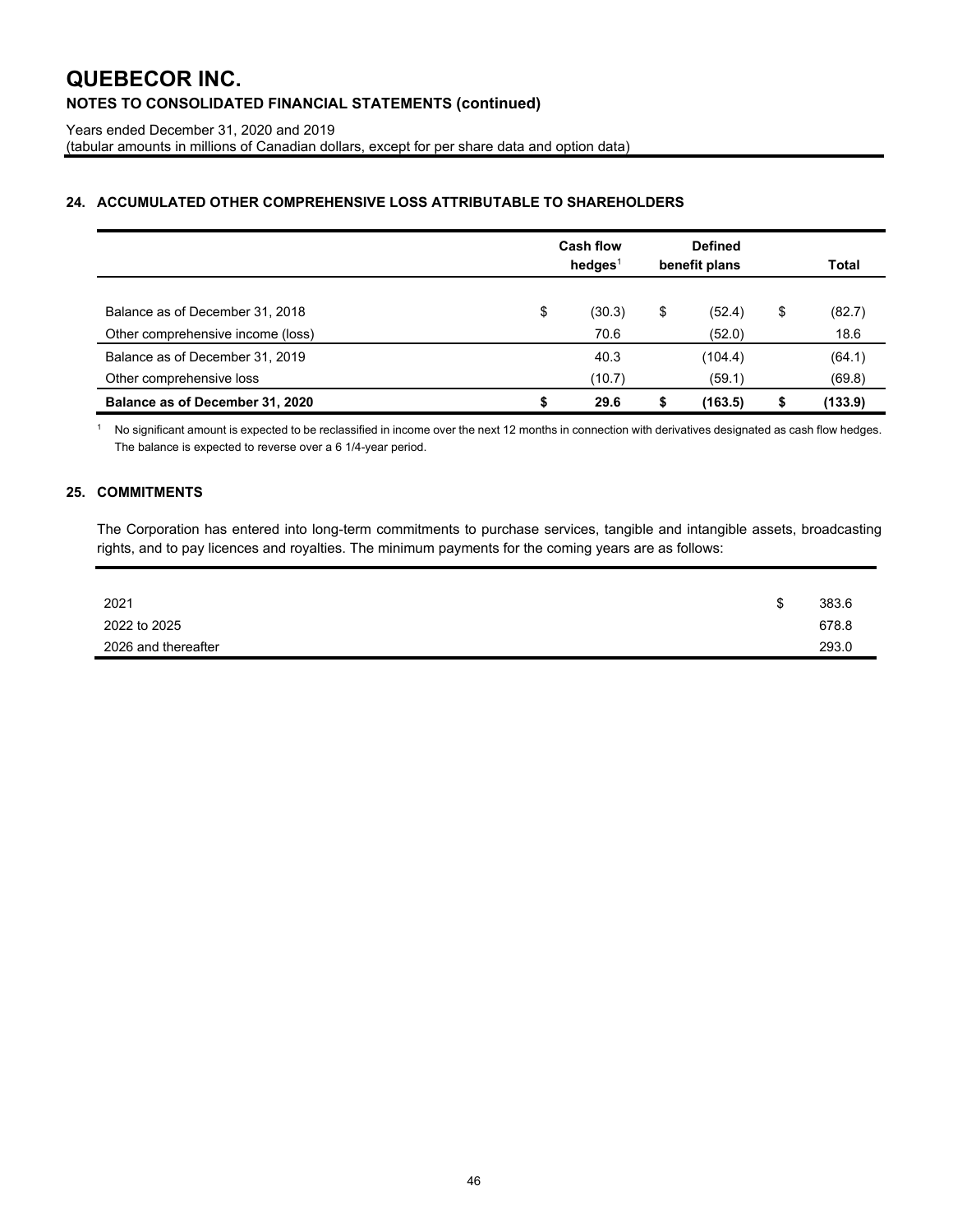Years ended December 31, 2020 and 2019 (tabular amounts in millions of Canadian dollars, except for per share data and option data)

### **26. GUARANTEES**

In the normal course of business, the Corporation enters into numerous agreements containing guarantees, including the following:

#### Business and asset disposals

In the sale of all or part of a business or an asset, in addition to possible indemnification relating to failure to perform covenants and breach of representations or warranties, the Corporation may agree to indemnify against claims related to the past conduct of the business. Typically, the term and amount of such indemnification will be limited by the agreement. The nature of these indemnification agreements prevents the Corporation from estimating the maximum potential liability it could be required to pay to guaranteed parties. The Corporation has not accrued any amount in respect of these items in the consolidated balance sheets.

#### Outsourcing companies and suppliers

In the normal course of its operations, the Corporation enters into contractual agreements with outsourcing companies and suppliers. In some cases, the Corporation agrees to provide indemnifications in the event of legal procedures initiated against them. In other cases, the Corporation provides indemnification to counterparties for damages resulting from the outsourcing companies and suppliers. The nature of the indemnification agreements prevents the Corporation from estimating the maximum potential liability it could be required to pay. No amount has been accrued in the consolidated balance sheet with respect to these indemnifications.

### **27. CONTINGENCIES**

In the context of disputes between the Corporation and a competitor, legal proceedings have been initiated by the Corporation and against the Corporation. At this stage of proceedings, management of the Corporation is in the opinion that the outcome is not expected to have a material adverse effect on the Corporation's results or on its financial position.

There are also a number of other legal proceedings against the Corporation that are pending. Generally, management of the Corporation establishes provisions for claims or actions considering the facts of each case. The Corporation cannot determine when and if any payment will be made related to these legal proceedings.

On August 15, 2019, the CRTC issued an order finalizing the rates, retroactively to March 31, 2016, at which the large cable and telephone companies provide aggregated wholesale access to their high-speed Internet networks. The interim rates in effect since 2016 have been invoiced to resellers and accounted for in the Corporation's consolidated financial statements. The new proposed rates are substantially lower than the interim rates and could represent a reduction in earnings of approximately \$30.0 million (before income taxes) for the year 2020 and a retrospective reduction of approximately \$52.0 million (before income taxes) from March 31, 2016 to December 31, 2019. On September 28, 2020, the CRTC approved a request from a coalition of cable companies (including Videotron) to stay the implementation of the order pertaining to final rates pending its final determination on the review and vary requests. Accordingly, at this stage of these proceedings, the Corporation still estimates that the interim rates are the appropriate basis to account for its wholesale Internet access revenues.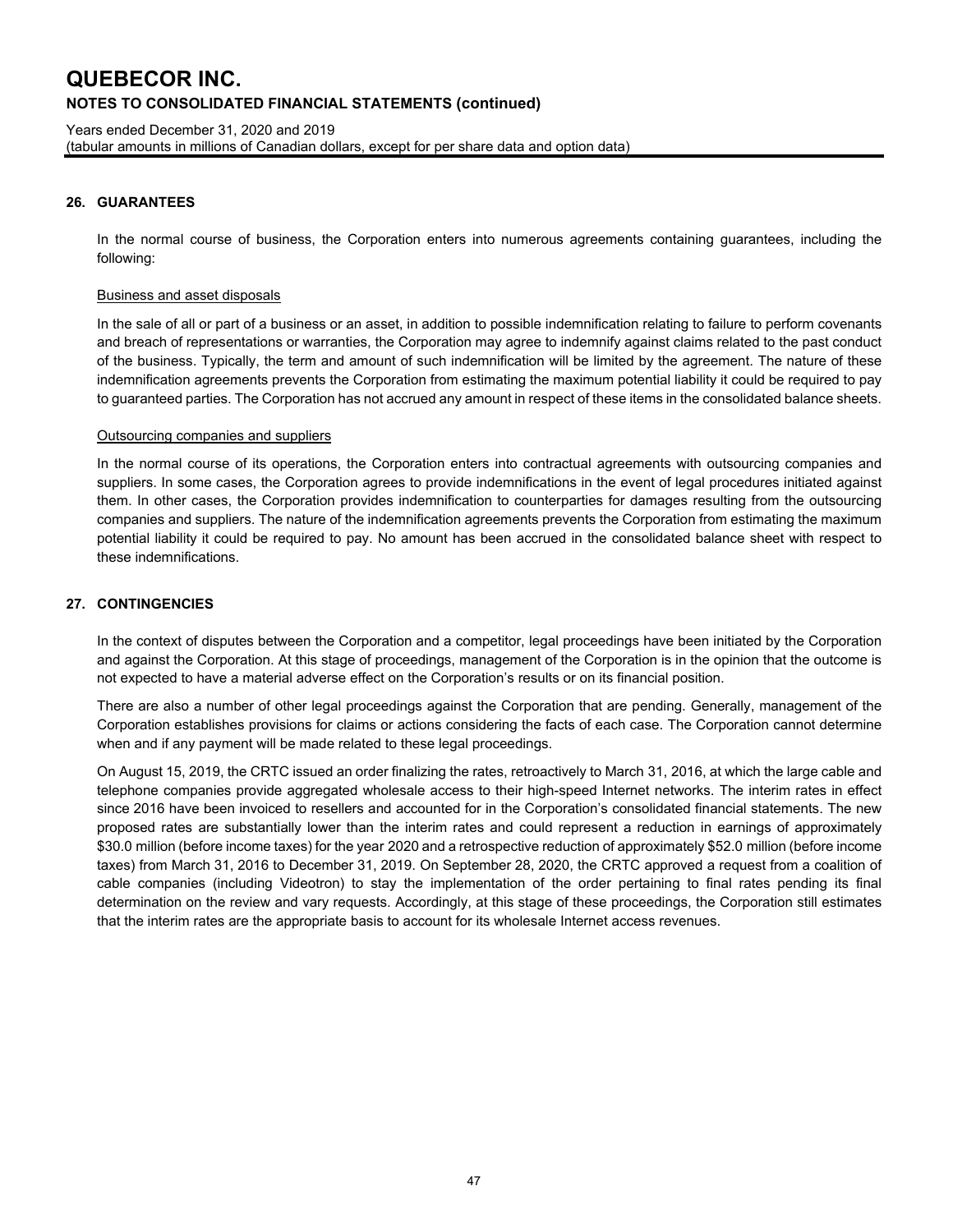Years ended December 31, 2020 and 2019 (tabular amounts in millions of Canadian dollars, except for per share data and option data)

## **28. FINANCIAL INSTRUMENTS AND FINANCIAL RISK MANAGEMENT**

The Corporation's financial risk-management policies have been established in order to identify and analyze the risks faced by the Corporation, to set appropriate risk limits and controls, and to monitor risks and adherence to limits. Risk-management policies are reviewed regularly to reflect changes in market conditions and in the Corporation's activities.

The Corporation uses a number of financial instruments, mainly cash and cash equivalents, accounts receivable, contract assets, long-term investments, bank indebtedness, trade payables, accrued liabilities, long-term debt, convertible debentures, lease liabilities and derivative financial instruments. As a result of its use of financial instruments, the Corporation is exposed to credit risk, liquidity risk and market risks relating to foreign exchange fluctuations and interest rate fluctuations.

In order to manage its foreign exchange and interest rate risks, the Corporation uses derivative financial instruments (i) to set in CAN dollars future payments on debts denominated in U.S. dollars (interest and principal) and certain purchases of inventories and other capital expenditures denominated in a foreign currency and (ii) to achieve a targeted balance of fixed- and floating-rate debts. The Corporation does not intend to settle its derivative financial instruments prior to their maturity as none of these instruments is held or issued for speculative purposes.

### **(a) Description of derivative financial instruments**

(i) Foreign exchange forward contracts

| <b>Maturity</b>     | <b>CAN dollar average</b><br>exchange rate<br>per one U.S. dollar |   | <b>Notional</b><br>amount sold |      | <b>Notional</b><br>amount bought |
|---------------------|-------------------------------------------------------------------|---|--------------------------------|------|----------------------------------|
| <b>Videotron</b>    |                                                                   |   |                                |      |                                  |
| Less than 1<br>vear | 1.3235                                                            | S | 207.1                          | US\$ | 156.5                            |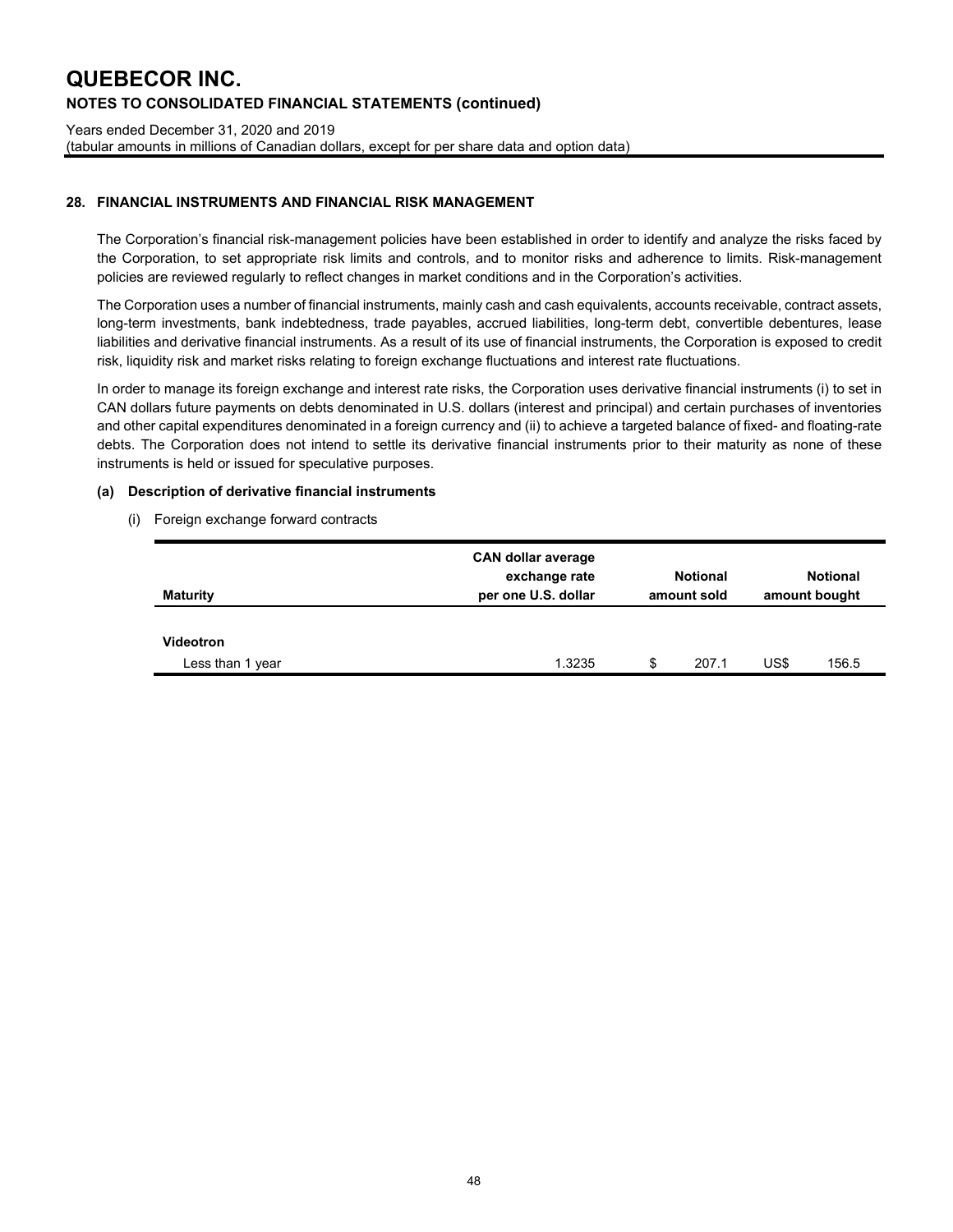## **28. FINANCIAL INSTRUMENTS AND FINANCIAL RISK MANAGEMENT (continued)**

## **(a) Description of derivative financial instruments (continued)**

## (ii) Cross-currency interest rate swaps

| <b>Hedged item</b>           | <b>Hedging instrument</b> |                           |       |                                                                               |                                                                                                  |  |  |  |  |
|------------------------------|---------------------------|---------------------------|-------|-------------------------------------------------------------------------------|--------------------------------------------------------------------------------------------------|--|--|--|--|
|                              | Period<br>covered         | <b>Notional</b><br>amount |       | <b>Annual interest</b><br>rate on notional<br>amount in<br><b>CAN dollars</b> | <b>CAN dollar</b><br>exchange rate on<br>interest and<br>capital payments<br>per one U.S. dollar |  |  |  |  |
| Quebecor Media               |                           |                           |       |                                                                               |                                                                                                  |  |  |  |  |
| 5.750% Senior Notes due 2023 | 2016 to 2023              | US\$                      | 431.3 | 7.27%                                                                         | 0.9792                                                                                           |  |  |  |  |
| 5.750% Senior Notes due 2023 | 2012 to 2023              | US\$                      | 418.7 | 6.85%                                                                         | 0.9759                                                                                           |  |  |  |  |
| <b>Videotron</b>             |                           |                           |       |                                                                               |                                                                                                  |  |  |  |  |
| 5.000% Senior Notes due 2022 | 2014 to 2022              | US\$                      | 543.1 | 6.01%                                                                         | 0.9983                                                                                           |  |  |  |  |
| 5.000% Senior Notes due 2022 | 2012 to 2022              | US\$                      | 256.9 | 5.81%                                                                         | 1.0016                                                                                           |  |  |  |  |
|                              |                           |                           |       | Bankers'<br>acceptance<br>3 months                                            |                                                                                                  |  |  |  |  |
| 5.375% Senior Notes due 2024 | 2014 to 2024              | US\$                      | 158.6 | $+2.67%$                                                                      | 1.1034                                                                                           |  |  |  |  |
| 5.375% Senior Notes due 2024 | 2017 to 2024              | US\$                      | 441.4 | 5.62%                                                                         | 1.1039                                                                                           |  |  |  |  |
| 5.125% Senior Notes due 2027 | 2017 to 2027              | US\$                      | 600.0 | 4.82%                                                                         | 1.3407                                                                                           |  |  |  |  |

Certain cross-currency interest rate swaps entered into by the Corporation include an option that allows each party to unwind the transaction on a specific date at the then settlement amount.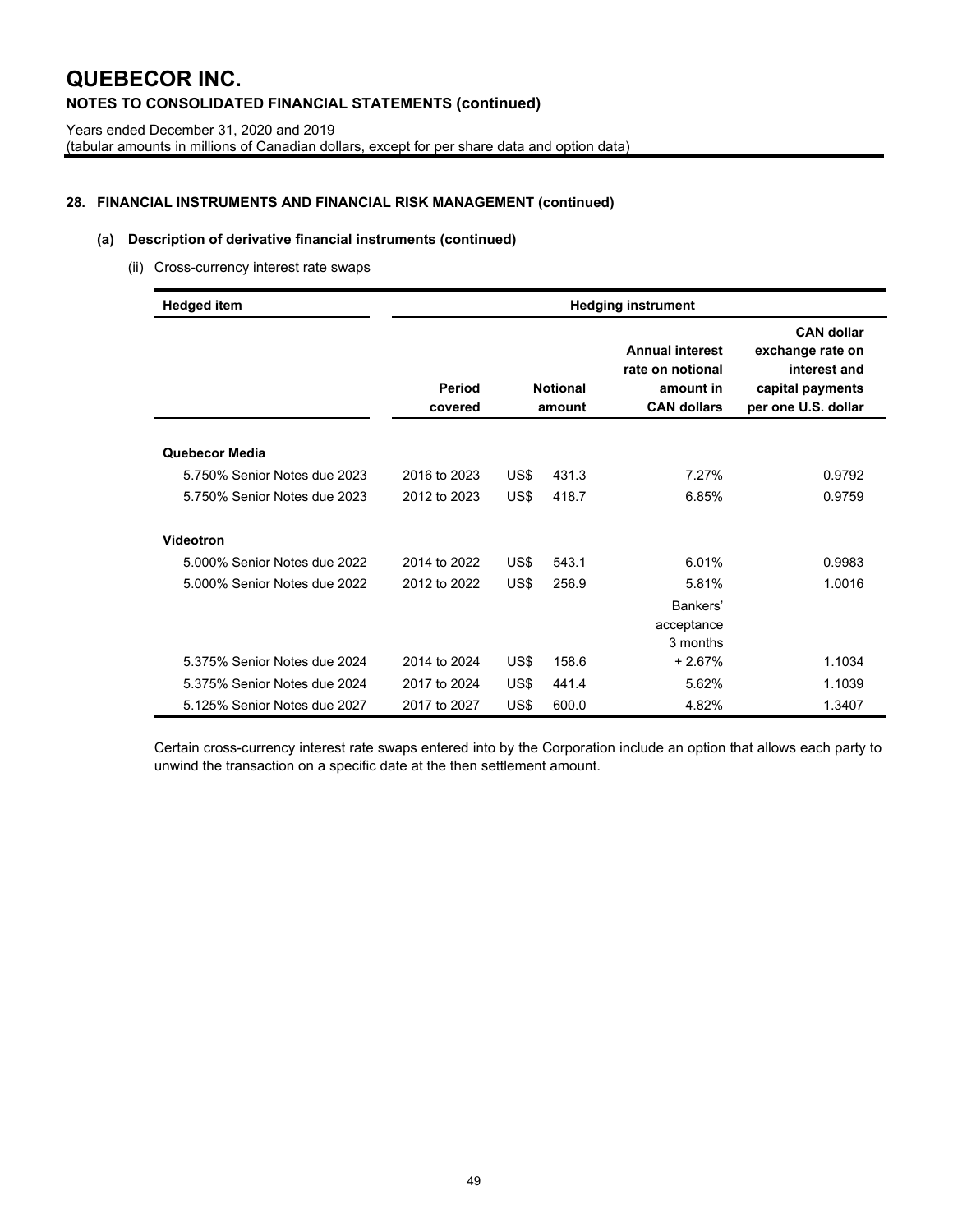Years ended December 31, 2020 and 2019 (tabular amounts in millions of Canadian dollars, except for per share data and option data)

### **28. FINANCIAL INSTRUMENTS AND FINANCIAL RISK MANAGEMENT (continued)**

### **(b) Fair value of financial instruments**

In accordance with IFRS 13, *Fair Value Measurement*, the Corporation considers the following fair value hierarchy which reflects the significance of the inputs used in measuring its financial instruments:

- Level 1: quoted prices (unadjusted) in active markets for identical assets or liabilities;
- Level 2: inputs other than quoted prices included in Level 1 that are observable for the asset or liability, either directly (i.e., as prices) or indirectly (i.e., derived from prices); and
- Level 3: inputs that are not based on observable market data (unobservable inputs).

The fair value of long-term debt and convertible debentures is estimated based on quoted market prices when available or on valuation models using Level 1 and Level 2 inputs. When the Corporation uses valuation models, the fair value is estimated using discounted cash flows using year-end market yields or the market value of similar instruments with the same maturity.

The fair value of derivative financial instruments recognized in the consolidated balance sheets is estimated as per the Corporation's valuation models. These models project future cash flows and discount the future amounts to a present value using the contractual terms of the derivative financial instrument and factors observable in external market data, such as period-end swap rates and foreign exchange rates (Level 2 inputs). An adjustment is also included to reflect non-performance risk impacted by the financial and economic environment prevailing at the date of the valuation in the recognized measure of the fair value of the derivative financial instruments by applying a credit default premium, estimated using a combination of observable and unobservable inputs in the market (Level 3 inputs), to the net exposure of the counterparty or the Corporation. Derivative financial instruments are classified as Level 2.

The fair value of embedded derivatives related to convertible debentures is determined by option pricing models using Level 2 market inputs, including volatility, discount factors, and the underlying instrument's implicit interest rate and credit premium.

|                                      |                   | 2020            |                   | 2019            |
|--------------------------------------|-------------------|-----------------|-------------------|-----------------|
| Asset (liability)                    | Carrying<br>value | Fair<br>value   | Carrying<br>value | Fair<br>value   |
| Long-term debt $1$                   | \$<br>(5,786.4)   | \$<br>(6,216.1) | \$<br>(5,986.1)   | \$<br>(6,376.2) |
| Convertible debenture <sup>2</sup>   | (153.5)           | (153.5)         | (162.0)           | (162.0)         |
| Derivative financial instruments $3$ |                   |                 |                   |                 |
| Foreign exchange forward contracts   | (8.0)             | (8.0)           | (2.1)             | (2.1)           |
| Cross-currency interest rate swaps   | 605.1             | 605.1           | 679.8             | 679.8           |

The carrying value and fair value of long-term debt, convertible debentures and derivative financial instruments as of December 31, 2020 and 2019 are as follows:

1 The carrying value of long-term debt excludes changes in the fair value of long-term debt related to hedged interest rate risk and financing fees.

 $2$  The carrying value and fair value of convertible debentures consist of the principal amount and the value of the conversion features related to the floor and ceiling prices, recognized as embedded derivatives.

<sup>3</sup> The fair value of derivative financial instruments designated as cash flow hedges is an asset position of \$552.5 million as of December 31, 2020 (\$635.5 million in 2019) and the fair value of derivative financial instruments designated as fair value hedges is an asset position of \$44.6 million as of December 31, 2020 (\$42.2 million in 2019).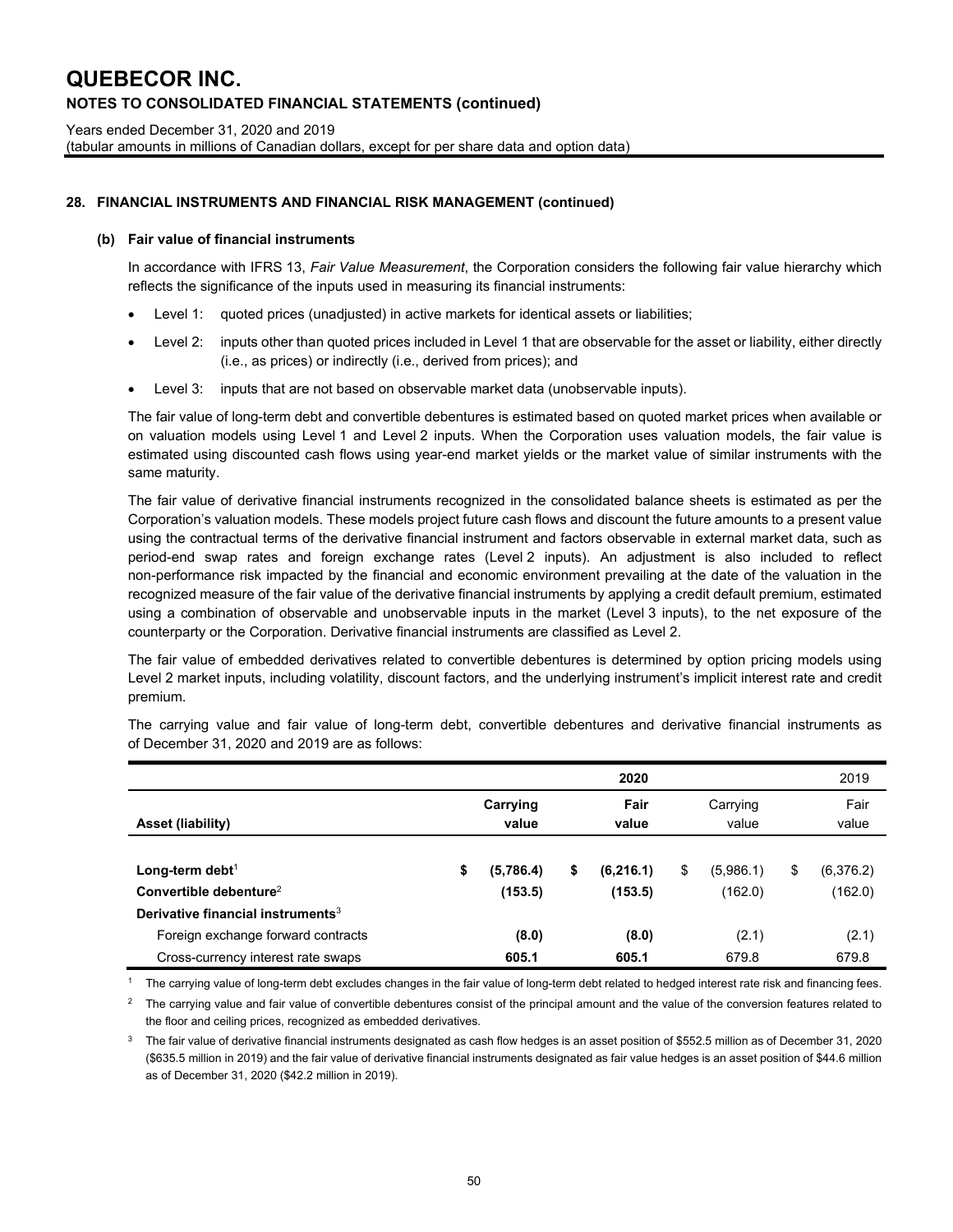Years ended December 31, 2020 and 2019 (tabular amounts in millions of Canadian dollars, except for per share data and option data)

## **28. FINANCIAL INSTRUMENTS AND FINANCIAL RISK MANAGEMENT (continued)**

### **(c) Credit risk management**

Credit risk is the risk of financial loss to the Corporation if a customer or counterparty to a financial asset fails to meet its contractual obligations and arises principally from amounts receivable from customers, including contract assets.

The carrying amounts of financial assets represent the maximum credit exposure.

In the normal course of business, the Corporation continuously monitors the financial condition of its customers and reviews the credit history of each new customer. As of December 31, 2020, no customer balance represented a significant portion of the Corporation's consolidated trade receivables. The Corporation is using the expected credit losses method to estimate its provision for credit losses, which considers the specific credit risk of its customers, the expected lifetime of its financial assets, historical trends and economic conditions As of December 31, 2020, the provision for expected credit losses represented 2.5% of the gross amount of accounts receivable and contract assets (2.5% as of December 31, 2019), while 5.0% of trade receivable were 90 days past their billing date (7.2% as of December 31, 2019).

The following table shows changes to the provision for expected credit losses for the years ended December 31, 2020 and 2019:

|                                                     |   | 2020   |    | 2019   |
|-----------------------------------------------------|---|--------|----|--------|
|                                                     |   |        |    |        |
| Balance at beginning of year                        | S | 19.6   | \$ | 20.5   |
| Changes in expected credit losses charged to income |   | 17.4   |    | 18.8   |
| Write-off                                           |   | (16.2) |    | (19.7) |
| Balance at end of year                              | S | 20.8   | S  | 19.6   |

The Corporation believes that its product lines and the diversity of its customer base are instrumental in reducing its credit risk, as well as the impact of fluctuations in product-line demand. The Corporation does not believe that it is exposed to an unusual level of customer credit risk.

As a result of its use of derivative financial instruments, the Corporation is exposed to the risk of non-performance by a third party. When the Corporation enters into derivative contracts, the counterparties (either foreign or Canadian) must have credit ratings at least in accordance with the Corporation's risk-management policy and are subject to concentration limits. These credit ratings and concentration limits are monitored on an ongoing basis, but at least quarterly.

### **(d) Liquidity risk management**

Liquidity risk is the risk that the Corporation will not be able to meet its financial obligations as they fall due or the risk that those financial obligations will have to be met at excessive cost. The Corporation manages this exposure through staggered debt maturities. The weighted average term of the Corporation's consolidated debt was approximately 4.3 years as of December 31, 2020 (5.2 years as of December 31, 2019).

The Corporation's management believes that cash flows and available sources of financing should be sufficient to cover committed cash requirements for capital investments, working capital, interest payments, income tax payments, debt repayments, pension plan contributions, share repurchases and dividends to shareholders. The Corporation has access to cash flows generated by its subsidiaries through dividends (or distributions) paid by Quebecor Media.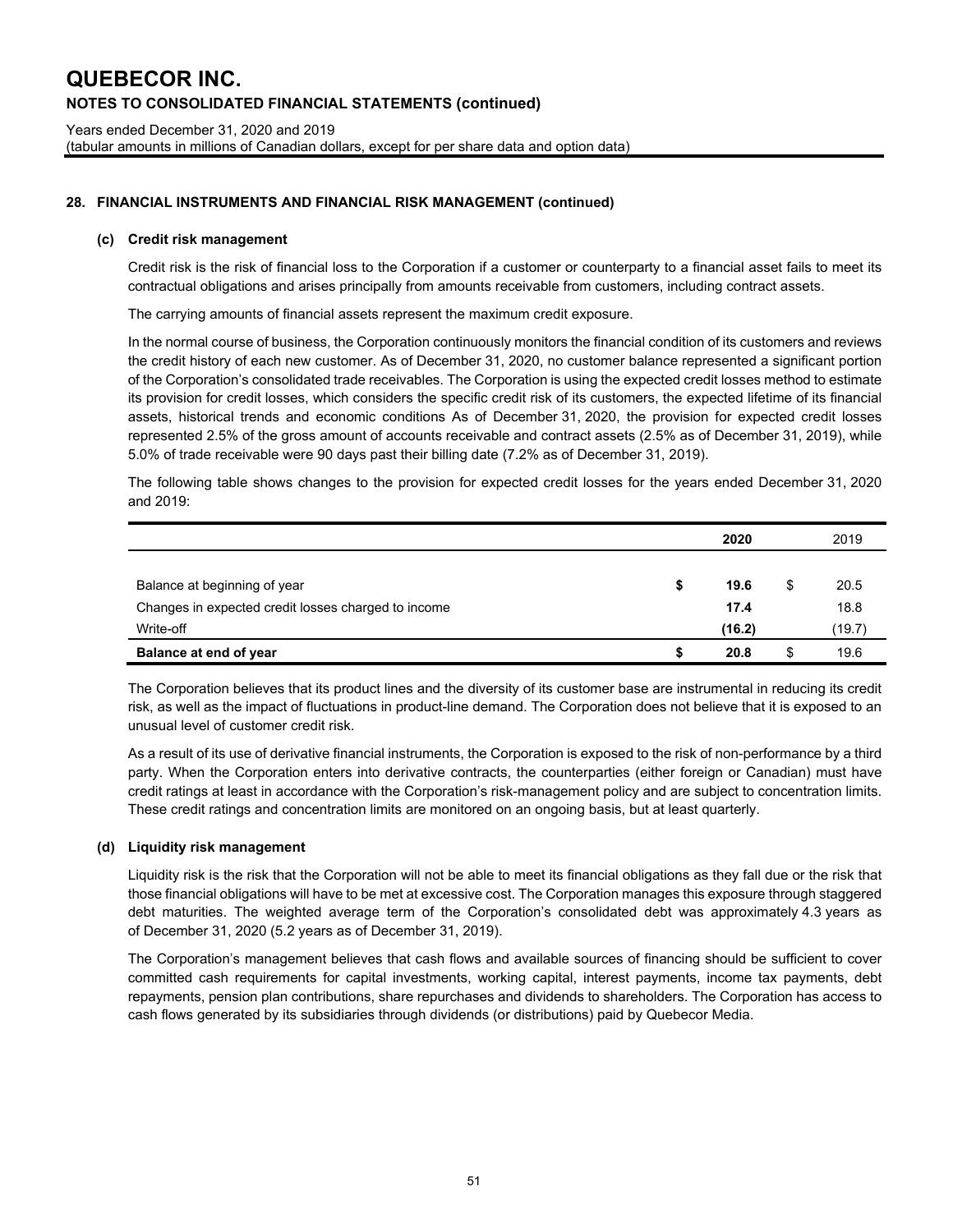## **28. FINANCIAL INSTRUMENTS AND FINANCIAL RISK MANAGEMENT (continued)**

### **(d) Liquidity risk management (continued)**

As of December 31, 2020, material contractual obligations related to financial instruments included capital repayment and interest on long-term debt, on convertible debentures and on lease liabilities, and obligations related to derivative financial instruments, less estimated future receipts on derivative financial instruments. These obligations and their maturities are as follows:

|                                                        | <b>Total</b>  | Less than<br>1 year |         | 3-5 years<br>1-3 years |         |               |               | 5 years<br>or more |
|--------------------------------------------------------|---------------|---------------------|---------|------------------------|---------|---------------|---------------|--------------------|
|                                                        |               |                     |         |                        |         |               |               |                    |
| <b>Bank indebtedness</b>                               | \$<br>1.7     | \$                  | 1.7     | \$                     |         | \$            | \$            |                    |
| Accounts payable and accrued                           |               |                     |         |                        |         |               |               |                    |
| charges                                                | 853.8         |                     | 853.8   |                        |         |               |               |                    |
| Long-term debt <sup>1</sup>                            | 5,786.4       |                     | 28.5    |                        | 2,655.9 | 1,163.5       | 1,938.5       |                    |
| Convertible debentures <sup>2</sup>                    | 150.0         |                     | -       |                        |         | 150.0         |               |                    |
| Interest payments on<br>long-term debt and convertible |               |                     |         |                        |         |               |               |                    |
| debentures <sup>3</sup>                                | 1,188.4       |                     | 246.9   |                        | 471.0   | 251.6         | 218.9         |                    |
| Lease liabilities                                      | 173.3         |                     | 34.3    |                        | 52.9    | 29.8          | 56.3          |                    |
| Interest payments on lease                             |               |                     |         |                        |         |               |               |                    |
| liabilities                                            | 48.5          |                     | 7.7     |                        | 11.4    | 7.5           | 21.9          |                    |
| Derivative financial instruments <sup>4</sup>          | (538.0)       |                     | 1.6     |                        | (479.2) | (101.3)       | 40.9          |                    |
| <b>Total</b>                                           | \$<br>7,664.1 | \$                  | 1,174.5 | \$                     | 2,712.0 | \$<br>1,501.1 | \$<br>2,276.5 |                    |

<sup>1</sup> The carrying value of long-term debt excludes changes in the fair value of long-term debt related to hedged interest rate risk and financing fees.

<sup>2</sup> Based on the market value at December 31, 2020 of a number of shares obtained by dividing the outstanding principal amount by the market price of a Class B share at that date, subject to a floor price of \$26.20 per share and a ceiling price of \$32.76. The Corporation may also redeem convertible debentures by issuing the corresponding number of Class B Shares.

Estimate of interest payable on long-term debt and convertible debentures, based on interest rates, hedging of interest rates and hedging of foreign exchange rates as of December 31, 2020.

4 Estimated future receipts, net of future disbursements, on derivative financial instruments related to foreign exchange hedging on the principal of U.S.-dollars-denominated debt*.* 

## **(e) Market risk**

Market risk is the risk that changes in market prices due to foreign exchange rates, interest rates and/or equity prices will affect the value of the Corporation's financial instruments. The objective of market risk management is to mitigate and control exposures within acceptable parameters while optimizing the return on risk.

### Foreign currency risk

Most of the Corporation's consolidated revenues and expenses, other than interest expense on U.S.-dollar-denominated debt, purchases of set-top boxes, gateways, modems, mobile devices and certain capital expenditures, are received or denominated in CAN dollars. A significant portion of the interest, principal and premium, if any, payable on its debt is payable in U.S. dollars. The Corporation has entered into transactions to hedge the foreign currency risk exposure on its U.S.-dollar-denominated debt obligations outstanding as of December 31, 2020, and to hedge its exposure on certain purchases of set-top boxes, gateways, modems, mobile devices and capital expenditures. Accordingly, the Corporation's sensitivity to variations in foreign exchange rates is economically limited.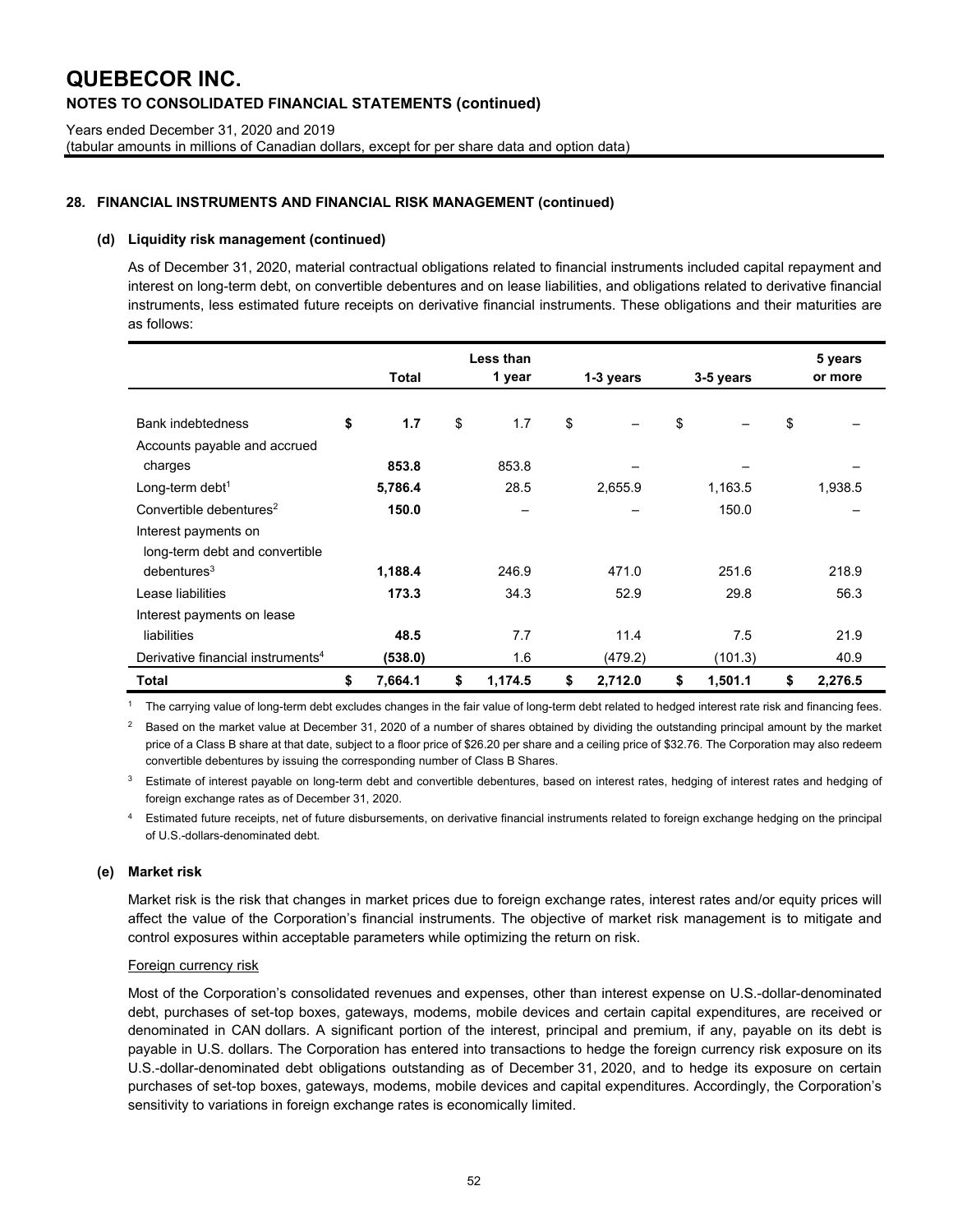### **28. FINANCIAL INSTRUMENTS AND FINANCIAL RISK MANAGEMENT (continued)**

### **(e) Market risk (continued)**

## Foreign currency risk (continued)

The estimated sensitivity on income and on other comprehensive income, before income taxes, of a variance of \$0.10 in the year-end exchange rate of a CAN dollar per one U.S. dollar used to calculate the fair value of financial instruments as of December 31, 2020 is as follows:

| Increase (decrease) | <b>Income</b> |   | Other<br>comprehensive<br>income |
|---------------------|---------------|---|----------------------------------|
| Increase of \$0.10  | \$<br>1.0     | S | 48.7                             |
| Decrease of \$0.10  | (1.0)         |   | (48.7)                           |

A variance of \$0.10 in the 2020 average exchange rate of CAN dollar per one U.S. dollar would have resulted in a variance of \$5.4 million on the value of unhedged purchases of goods and services and \$3.7 million on the value of unhedged acquisitions of tangible and intangible assets in 2020.

## Interest rate risk

Some of the Corporation's bank credit facilities bear interest at floating rates based on the following reference rates: (i) Bankers' acceptance rate, (ii) LIBOR, (iii) Canadian prime rate, and (iv) U.S. prime rate. The Senior Notes issued by the Corporation bear interest at fixed rates. The Corporation has entered into cross-currency interest rate swap agreements in order to manage cash flow risk exposure. As of December 31, 2020, after taking into account the hedging instruments, long-term debt was comprised of 96.1% fixed-rate debt (93.9% in 2019) and 3.9% floating-rate debt (6.1% in 2019).

The estimated sensitivity on interest payments of a 100 basis-point variance in the year-end Canadian Bankers' acceptance rate as of December 31, 2020 was \$2.0 million.

The estimated sensitivity on income and on other comprehensive income, before income taxes, of a 100 basis-point variance in the discount rate used to calculate the fair value of financial instruments, other than convertible debentures and embedded derivatives related to convertible debentures (note 21), as of December 31, 2020, as per the Corporation's valuation models, is as follows:

| Increase (decrease)                                          | <b>Income</b>      |   | Other<br>comprehensive<br>income |
|--------------------------------------------------------------|--------------------|---|----------------------------------|
| Increase of 100 basis points<br>Decrease of 100 basis points | \$<br>(1.2)<br>1.2 | э | (10.0)<br>10.0                   |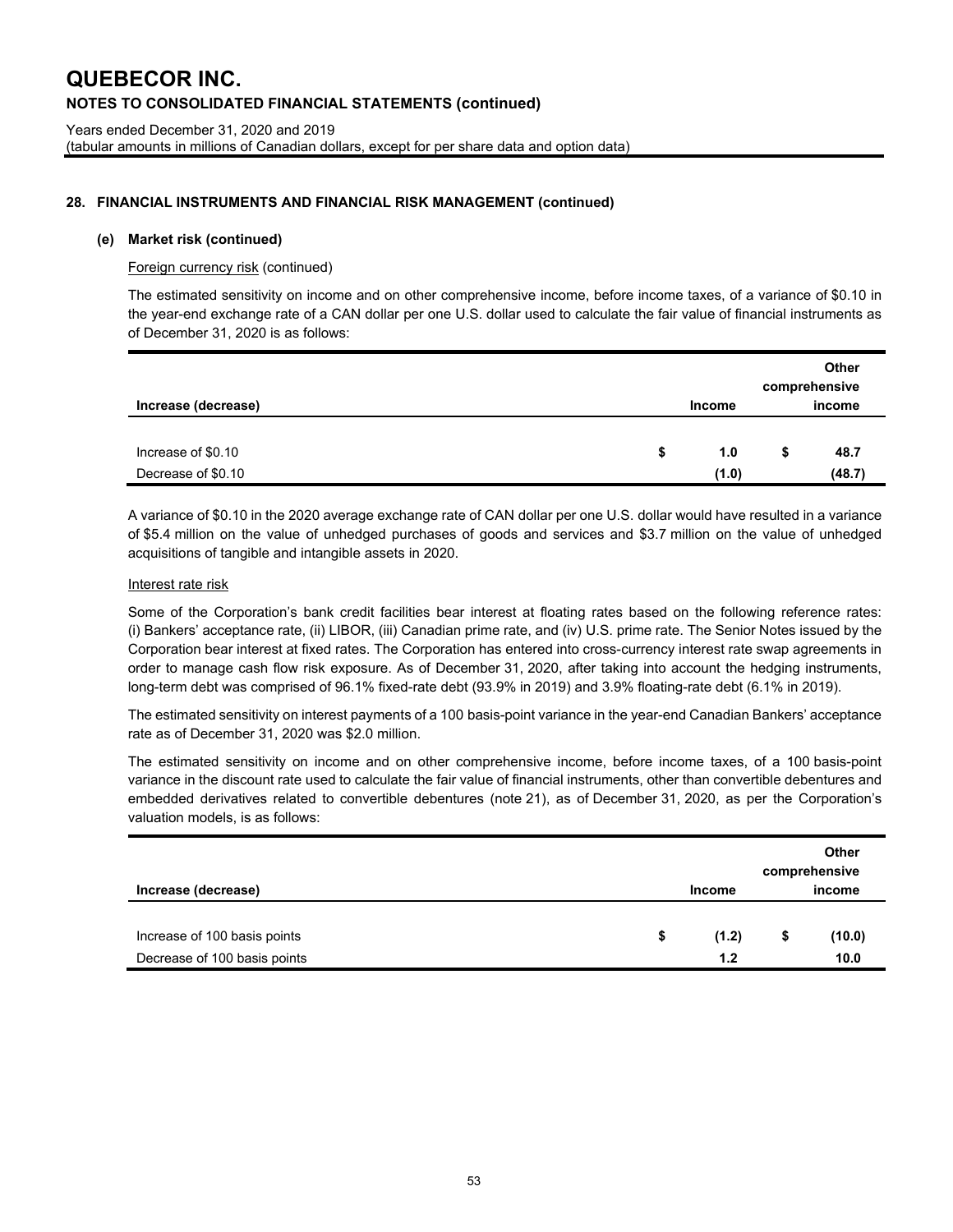Years ended December 31, 2020 and 2019 (tabular amounts in millions of Canadian dollars, except for per share data and option data)

## **28. FINANCIAL INSTRUMENTS AND FINANCIAL RISK MANAGEMENT (continued)**

### **(f) Capital management**

The Corporation's primary objective in managing capital is to maintain an optimal capital base in order to support the capital requirements of its various businesses, including growth opportunities.

In managing its capital structure, the Corporation takes into account the asset characteristics of its subsidiaries and planned requirements for funds, leveraging their individual borrowing capacities in the most efficient manner to achieve the lowest cost of financing. Management of the capital structure involves the issuance and repayment of debt and convertible debentures, the issuance and repurchase of shares, the use of cash flows generated by operations, and the level of distributions to shareholders. The Corporation has not significantly changed its strategy regarding the management of its capital structure since the last financial year.

The Corporation's capital structure is composed of equity, bank indebtedness, long-term debt, convertible debentures, embedded derivatives related to convertible debentures, lease liabilities, derivative financial instruments and cash and cash equivalents. The capital structure as of December 31, 2020 and 2019 is as follows:

|                                                        | 2020          | 2019          |
|--------------------------------------------------------|---------------|---------------|
|                                                        |               |               |
| <b>Bank indebtedness</b>                               | \$<br>1.7     | \$<br>29.4    |
| Long-term debt                                         | 5,773.4       | 5,957.5       |
| Convertible debentures                                 | 150.0         | 150.0         |
| Embedded derivatives related to convertible debentures | 6.5           | 15.8          |
| Lease liabilities                                      | 173.3         | 137.9         |
| Derivative financial instruments                       | (597.1)       | (677.7)       |
| Cash and cash equivalents                              | (136.7)       | (14.0)        |
| Net liabilities                                        | 5,371.1       | 5,598.9       |
| Equity                                                 | \$<br>1,214.1 | \$<br>1,072.1 |

The Corporation is not subject to any externally imposed capital requirements other than certain restrictions under the terms of its borrowing agreements, which relate, among other things, to permitted investments, intercorporation transactions, and the declaration and payment of dividends or other distributions.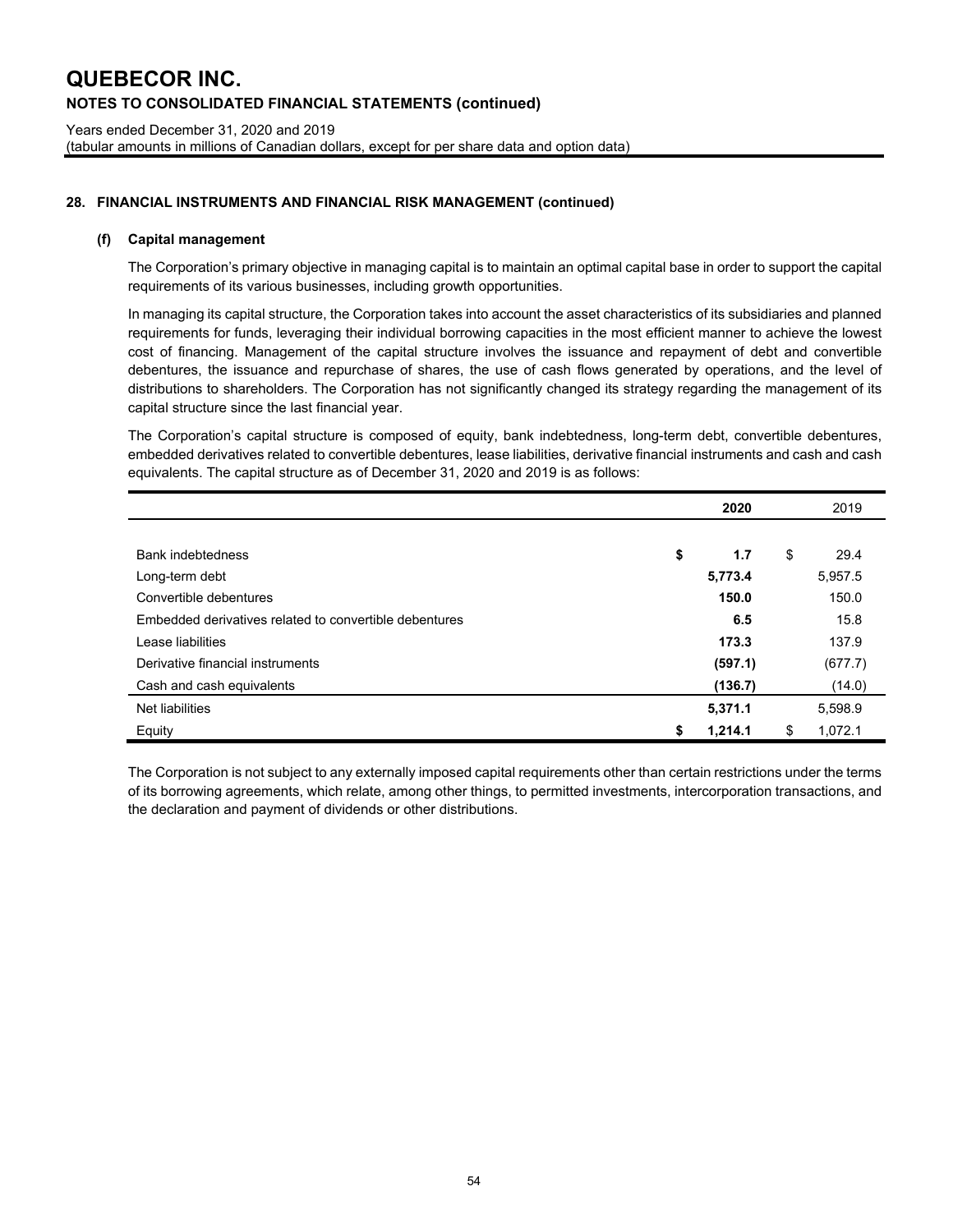Years ended December 31, 2020 and 2019 (tabular amounts in millions of Canadian dollars, except for per share data and option data)

### **29. RELATED PARTY TRANSACTIONS**

#### Compensation of key management personnel

Key management personnel comprises members of the Board of Directors and key senior managers of the Corporation and its main subsidiaries. Their compensation is as follows:

|                                  | 2020 | 2019       |
|----------------------------------|------|------------|
|                                  |      |            |
| Salaries and short-term benefits | 8.9  | \$<br>10.9 |
| Share-based compensation         | 1.6  | 4.9        |
| Other long-term benefits         | 0.8  | 2.5        |
|                                  | 11.3 | \$<br>18.3 |

#### Operating transactions

The Corporation made sales to affiliated corporations in the amount of \$3.7 million in 2020 (\$3.8 million in 2019). These transactions were accounted for at the consideration agreed between parties.

### **30. PENSION PLANS AND POSTRETIREMENT BENEFITS**

The Corporation maintains various flat-benefit plans, final-pay plans with indexation features from zero to 2%, as well as defined contribution plans. The Corporation also provides postretirement benefits to eligible retired employees. The Corporation's pension plans are registered with a provincial or federal regulatory authority.

The Corporation's funding policy for its funded pension plans is to maintain its contribution at a level sufficient to cover benefits and to meet requirements of the applicable regulations and plan provisions that govern the funding of the plans. These provisions establish, among others, the future amortization payments when the funding ratio of the pension plans is insufficient as defined by the relevant provincial and federal laws. Payments are determined by an actuarial report performed by an independent company at least every three years or annually, according to the applicable laws and in accordance with plan provisions.

By their design, the defined benefit plans expose the Corporation to the typical risks faced by defined benefit plans, such as investment performance, changes to the discount rates used to value the obligation, longevity of plan participants, and future inflation. The administration of the plans is assured by pension committees composed of members of the plans, members of the Corporation's management and independent members or by the Corporation, in accordance with the provisions of each plan. Under the Corporation's rules of governance, the approval and oversight of the defined benefit plan policies are performed at different levels through the pension committees, the Corporation's management, or the Audit and Risk Management Committee. The risk management of pension plans is also performed under the leadership of these committees at various levels. The custody of securities and management of security transactions are assigned to trustees within a mandate given by the pension committees or the Corporation, as the case may be. Policies include those on investment objectives, risk-mitigation strategies and the mandate to hire investment fund managers and monitor their work and performance. The defined benefit pension plans are monitored on an ongoing basis to assess the benefit, funding and investment policies, financial status, and the Corporation's funding requirement.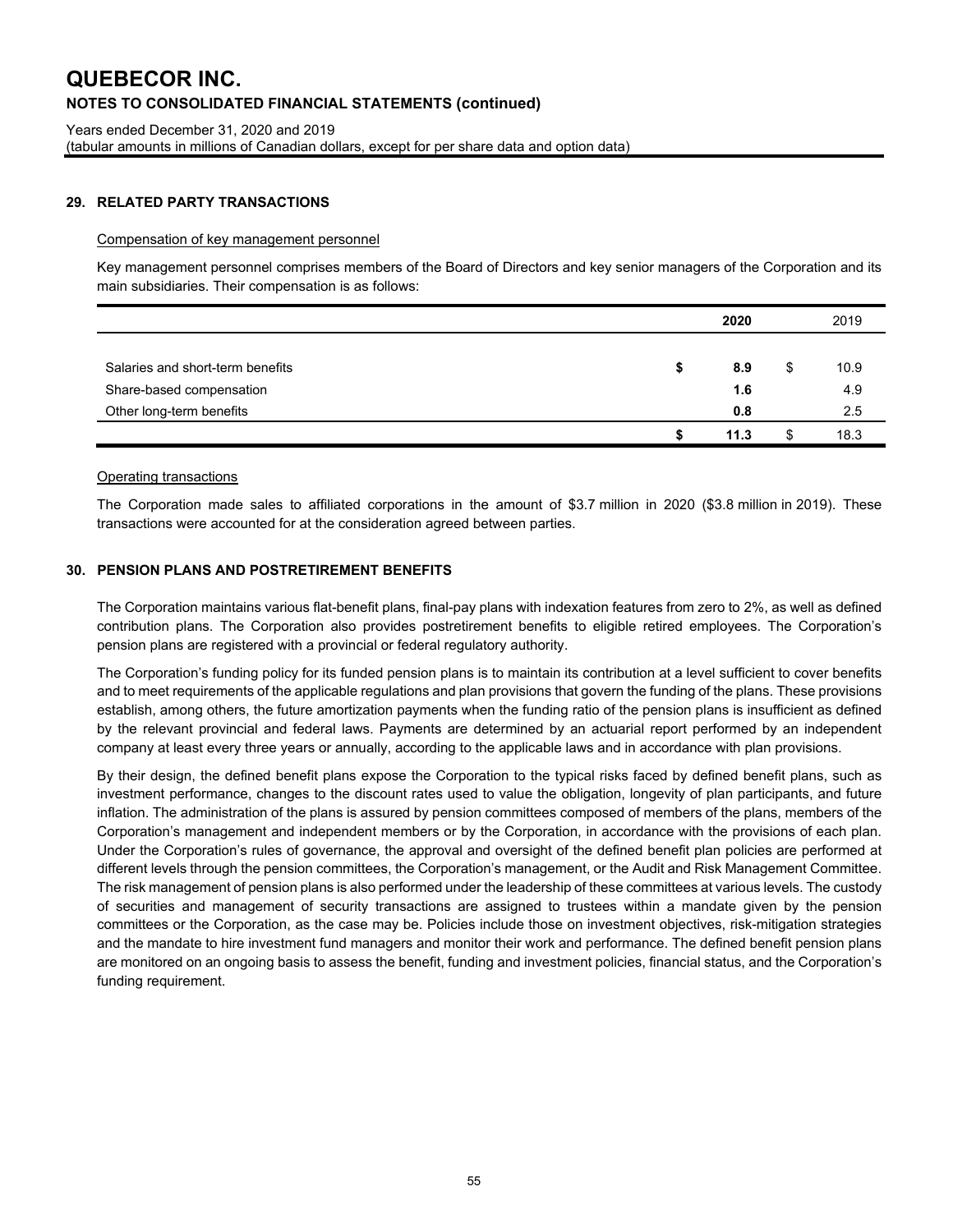## **30. PENSION PLANS AND POSTRETIREMENT BENEFITS (continued)**

The following tables show a reconciliation of the changes in the plans' benefit obligations and the fair value of plan assets for the years ended December 31, 2020 and 2019:

|                                                        |               | <b>Pension benefits</b> | <b>Postretirement benefits</b> |    |        |  |
|--------------------------------------------------------|---------------|-------------------------|--------------------------------|----|--------|--|
|                                                        | 2020          | 2019                    | 2020                           |    | 2019   |  |
| Change in benefit obligations                          |               |                         |                                |    |        |  |
| Benefit obligations at the beginning of the year       | \$<br>1.492.7 | \$<br>1,294.5           | \$<br>62.9                     | \$ | 71.4   |  |
| Service costs                                          | 37.4          | 30.4                    | 1.9                            |    | 2.3    |  |
| Interest costs                                         | 47.1          | 51.9                    | 1.9                            |    | 2.6    |  |
| Plan participants' contributions                       | 10.5          | 10.0                    |                                |    |        |  |
| Actuarial loss (gain) arising from:                    |               |                         |                                |    |        |  |
| Financial assumptions                                  | 159.5         | 168.4                   | 8.2                            |    | 14.1   |  |
| Demographic assumptions                                |               | 6.4                     |                                |    | 0.3    |  |
| Participant experience                                 | (2.7)         | (3.3)                   |                                |    | (3.0)  |  |
| Benefits and settlements paid                          | (64.4)        | (67.5)                  | (1.7)                          |    | (1.6)  |  |
| Plan amendments and other                              | 0.7           | 1.9                     | (3.1)                          |    | (23.2) |  |
| Benefit obligations at the end of the year             | \$<br>1,680.8 | \$<br>1,492.7           | \$<br>70.1                     | \$ | 62.9   |  |
| Change in plan assets                                  |               |                         |                                |    |        |  |
| Fair value of plan assets at the beginning of the year | \$<br>1,345.8 | \$<br>1,217.3           | \$                             | \$ |        |  |
| Actual return on plan assets                           | 122.9         | 155.9                   |                                |    |        |  |
| Employer contributions                                 | 27.6          | 32.5                    | 1.7                            |    | 1.6    |  |
| Plan participants' contributions                       | 10.5          | 10.0                    |                                |    |        |  |
| Administrative fees                                    | (2.4)         | (2.4)                   |                                |    |        |  |
| Benefits and settlements paid                          | (64.4)        | (67.5)                  | (1.7)                          |    | (1.6)  |  |
| Fair value of plan assets at the end of the year       | \$<br>1.440.0 | \$<br>1,345.8           | \$                             | \$ |        |  |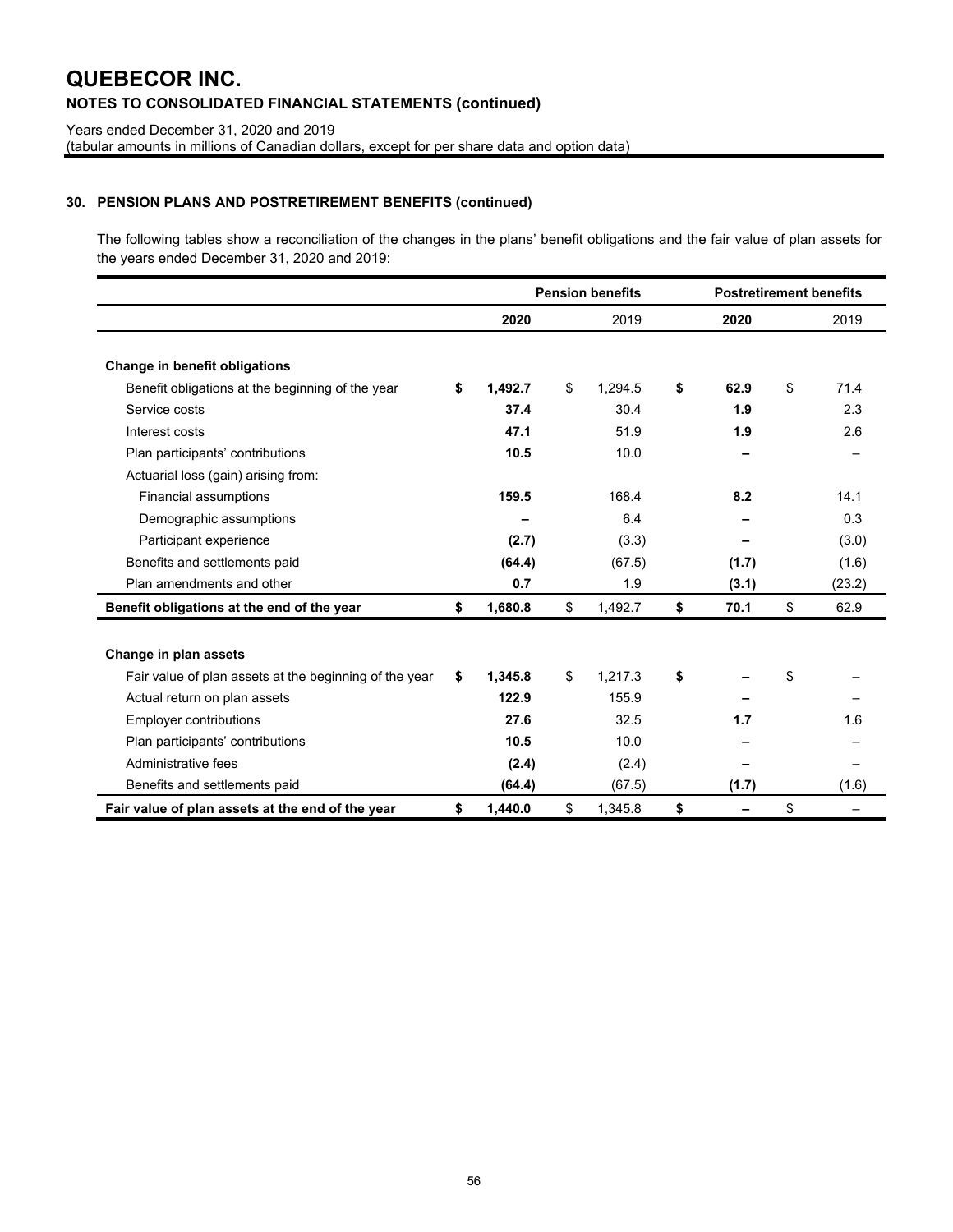### **30. PENSION PLANS AND POSTRETIREMENT BENEFITS (continued)**

As of December 31, 2020, the weighted average duration of defined benefit obligations was 16.1 years (15.5 years in 2019). The Corporation expects future benefit payments of \$62.6 million in 2021.

The investment strategy for plan assets takes into account a number of factors, including the time horizon of the pension plans' obligations and the investment risk. For each of the plans, an allocation range by asset class is developed**,** whereby a mix of asset classes is used to optimize the risk-return profile of plan assets and to mitigate asset-liability mismatch.

Plan assets are comprised of:

|                    | 2020   | 2019       |      |
|--------------------|--------|------------|------|
|                    |        |            |      |
| Equity securities: |        |            |      |
| Canadian           | 15.4 % | 16.5 %     |      |
| Foreign            | 24.8   | 25.4       |      |
| Debt securities    | 55.7   | 57.4       |      |
| Other              | 4.1    | 0.7        |      |
|                    | 100.0  | %<br>100.0 | $\%$ |

The fair value of securities is based on quoted prices in an active market, while the fair value of other investments is not based on quoted prices in an active market.

Where funded plans have a net defined benefit asset, the Corporation determines if potential reductions in future contributions are permitted by applicable regulations and by collective bargaining agreements. When a defined benefit asset is created, it cannot exceed the future economic benefit that the Corporation can expect to obtain from the asset. The future economic benefit represents the value of reductions in future contributions and expenses payable to the pension fund. It does not reflect gains that could be generated in the future that would allow reductions in contributions by the Corporation. When there is a minimum funding requirement, this could also limit the amounts recognized in the balance sheet. A minimum funding requirement represents the present value of amortization payments based on the most recent actuarial financing reports filed.

The reconciliation of funded status to the net amount recognized in the consolidated balance sheets is as follows:

|                                            | <b>Pension benefits</b> |           |    |           |    | <b>Postretirement benefits</b> |    |        |
|--------------------------------------------|-------------------------|-----------|----|-----------|----|--------------------------------|----|--------|
|                                            |                         | 2020      |    | 2019      |    | 2020                           |    | 2019   |
|                                            |                         |           |    |           |    |                                |    |        |
| Benefit obligations                        | \$                      | (1,680.8) | \$ | (1,492.7) | \$ | (70.1)                         | \$ | (62.9) |
| Fair value of plan assets                  |                         | 1,440.0   |    | 1,345.8   |    | -                              |    |        |
| Plan deficit                               |                         | (240.8)   |    | (146.9)   |    | (70.1)                         |    | (62.9) |
| Asset limit and minimum funding adjustment |                         | (12.9)    |    | (11.7)    |    | -                              |    |        |
| Net amount recognized <sup>1</sup>         | S                       | (253.7)   | \$ | (158.6)   |    | (70.1)                         | \$ | (62.9) |

1 The net liability recognized for 2020 is \$323.8 million (\$221.5 million in 2019) and is included in "Other liabilities" (note 20).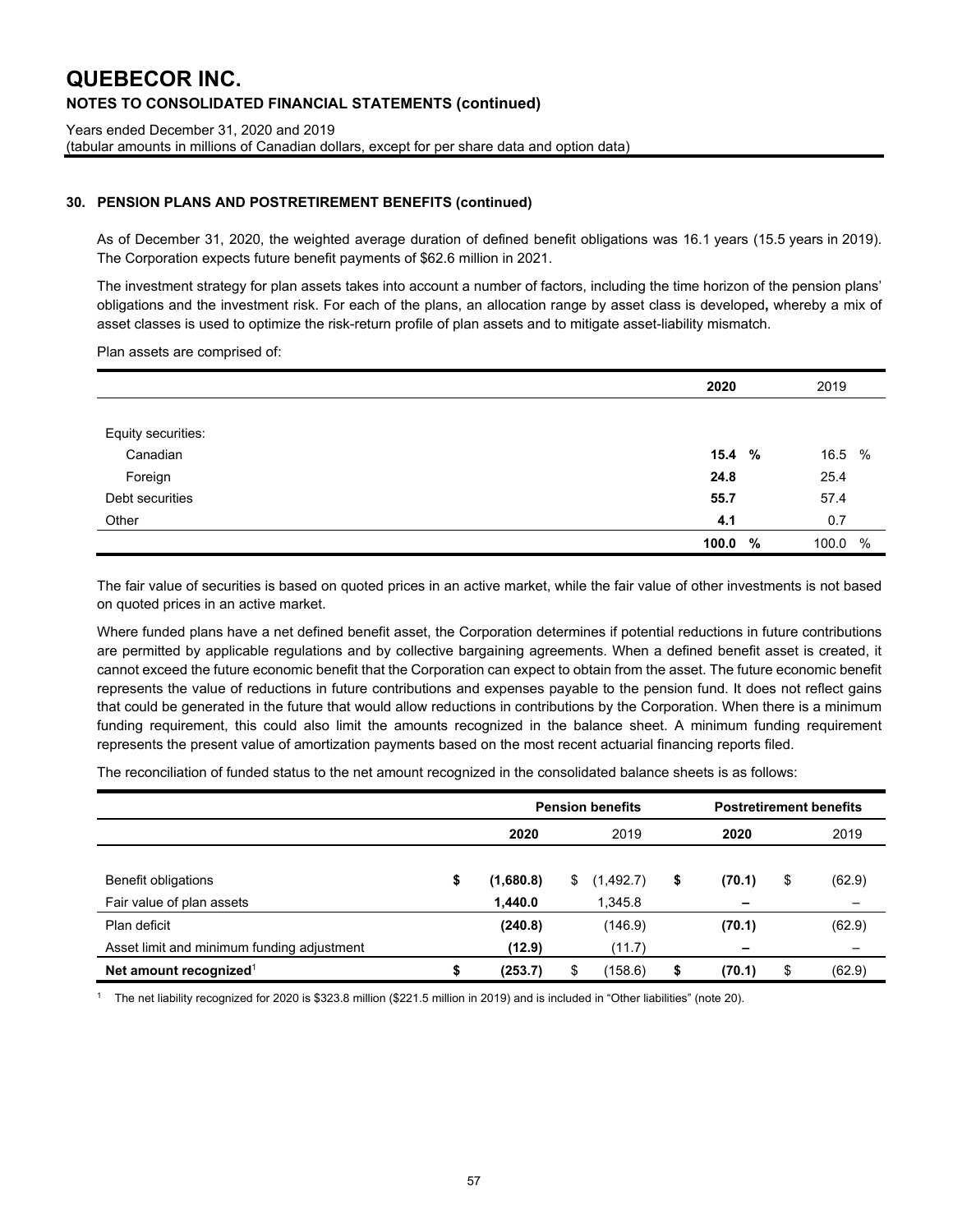## **30. PENSION PLANS AND POSTRETIREMENT BENEFITS (continued)**

Components of re-measurements are as follows:

|                                                                                                                                               |               | <b>Pension benefits</b> | <b>Postretirement benefits</b> |              |
|-----------------------------------------------------------------------------------------------------------------------------------------------|---------------|-------------------------|--------------------------------|--------------|
|                                                                                                                                               | 2020          | 2019                    | 2020                           | 2019         |
| Actuarial loss on benefit obligations<br>Actual return on plan assets, less interest income<br>anticipated in the interest on the net defined | \$<br>(156.8) | \$<br>(171.5)           | \$<br>(8.2)                    | \$<br>(11.4) |
| benefit liability calculation                                                                                                                 | 81.1          | 107.9                   |                                |              |
| Asset limit and minimum funding adjustment                                                                                                    | (0.8)         | 4.9                     |                                |              |
| Re-measurement loss recorded in other                                                                                                         |               |                         |                                |              |
| comprehensive (loss) income                                                                                                                   | \$<br>(76.5)  | \$<br>(58.7)            | (8.2)                          | \$<br>(11.4) |

Components of the net benefit costs are as follows:

|                                                | <b>Pension benefits</b> |      |    |      |   | <b>Postretirement benefits</b> |   |        |  |
|------------------------------------------------|-------------------------|------|----|------|---|--------------------------------|---|--------|--|
|                                                |                         | 2020 |    | 2019 |   | 2020                           |   | 2019   |  |
|                                                |                         |      |    |      |   |                                |   |        |  |
| Employee costs:                                |                         |      |    |      |   |                                |   |        |  |
| Service costs                                  | S                       | 37.4 | \$ | 30.4 | S | 1.9                            | S | 2.3    |  |
| Plan amendments, administrative fees and other |                         | 4.4  |    | 4.4  |   | (3.2)                          |   | (23.2) |  |
| Interest on net defined benefit liability      |                         | 5.7  |    | 4.4  |   | 1.9                            |   | 2.6    |  |
| Net benefit costs (gain)                       |                         | 47.5 | \$ | 39.2 |   | 0.6                            | S | (18.3) |  |

The expense related to defined contribution pension plans amounted to \$20.1 million in 2020 (\$19.6 million in 2019).

The expected employer contributions to the Corporation's defined benefit pension plans and post-retirement benefit plans will be \$34.2 million in 2021, based on the most recent financial actuarial reports filed (contributions of \$29.3 million were paid in 2020).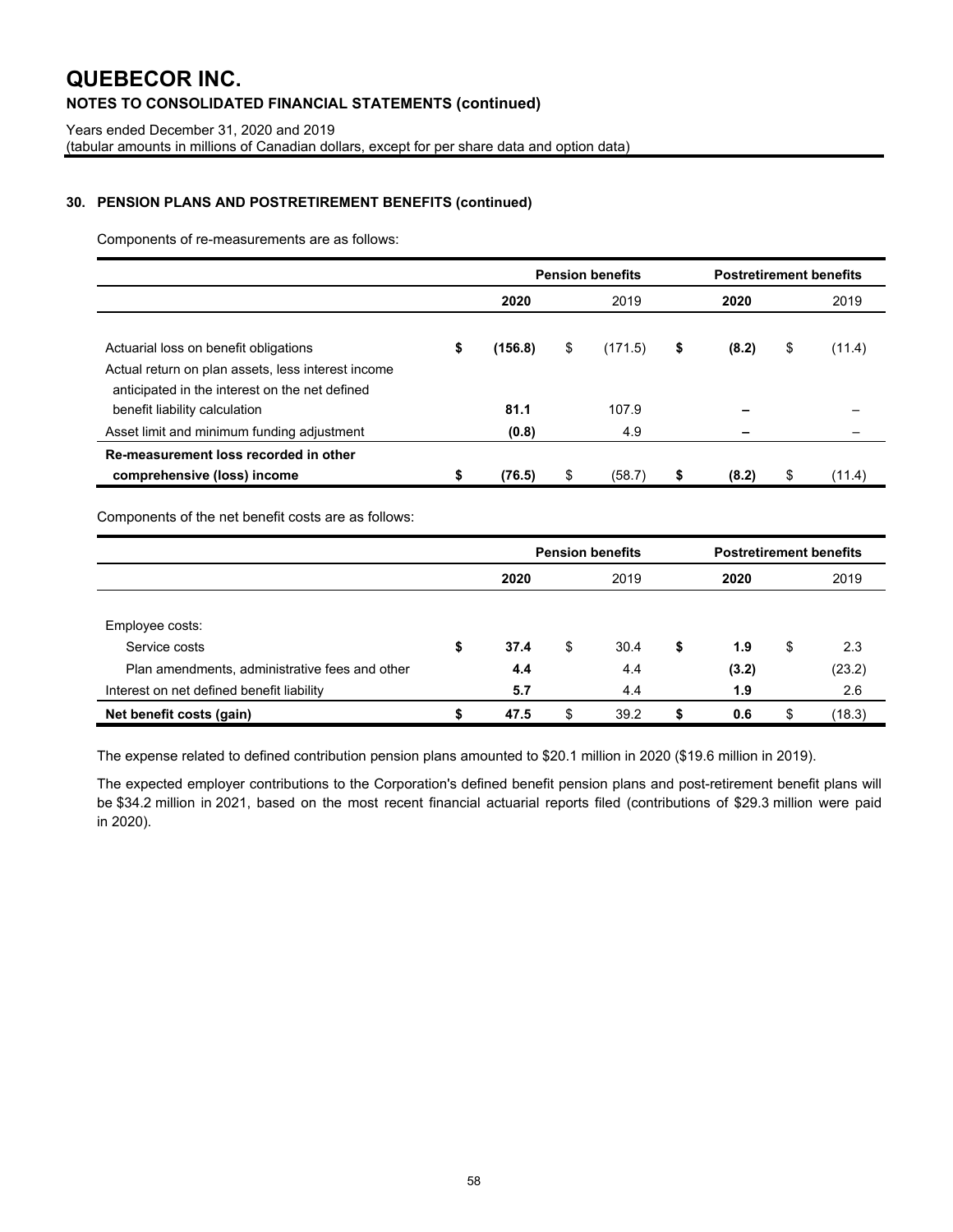Years ended December 31, 2020 and 2019 (tabular amounts in millions of Canadian dollars, except for per share data and option data)

## **30. PENSION PLANS AND POSTRETIREMENT BENEFITS (continued)**

### **Assumptions**

The Corporation determines its assumption for the discount rate to be used for purposes of computing annual service and interest costs based on an index of high-quality corporate bond-yield and matched-funding yield curve analysis as of the measurement date.

The actuarial assumptions used in measuring the Corporation's benefit obligations as of December 31, 2020 and 2019 and current periodic benefit costs are as follows:

|                                 | Pension and postretirement benefits |
|---------------------------------|-------------------------------------|
|                                 | 2019<br>2020                        |
|                                 |                                     |
| <b>Benefit obligations</b>      |                                     |
| Rates as of year-end:           |                                     |
| Discount rate                   | 2.50%<br>3.10<br>%                  |
| Rate of compensation increase   | 3.00<br>3.00                        |
| <b>Current periodic costs</b>   |                                     |
| Rates as of preceding year-end: |                                     |
| Discount rate                   | 3.10%<br>%<br>3.90                  |
| Rate of compensation increase   | 3.00<br>3.00                        |

The assumed average retirement age of participants used ranged from 59 to 62 years.

The assumed health care cost trend rate used in measuring the accumulated postretirement benefit obligations was 7.00% at the end of 2020. These costs, as per the estimate, are expected to decrease gradually over the next seven years to 5.30% and to remain at that level thereafter.

### Sensitivity analysis

An increase of 10 basis points in the discount rate would have decreased the pension benefits obligation by \$25.5 million and the postretirement benefits obligation by \$1.5 million as of December 31, 2020. There are limitations to this sensitivity analysis since it only considers the impacts of an increase of 10 basis points in the discount rate assumption without changing any other assumptions. No sensitivity analysis was performed on other assumptions as a similar change to those assumptions would not have a significant impact on the consolidated financial statements.